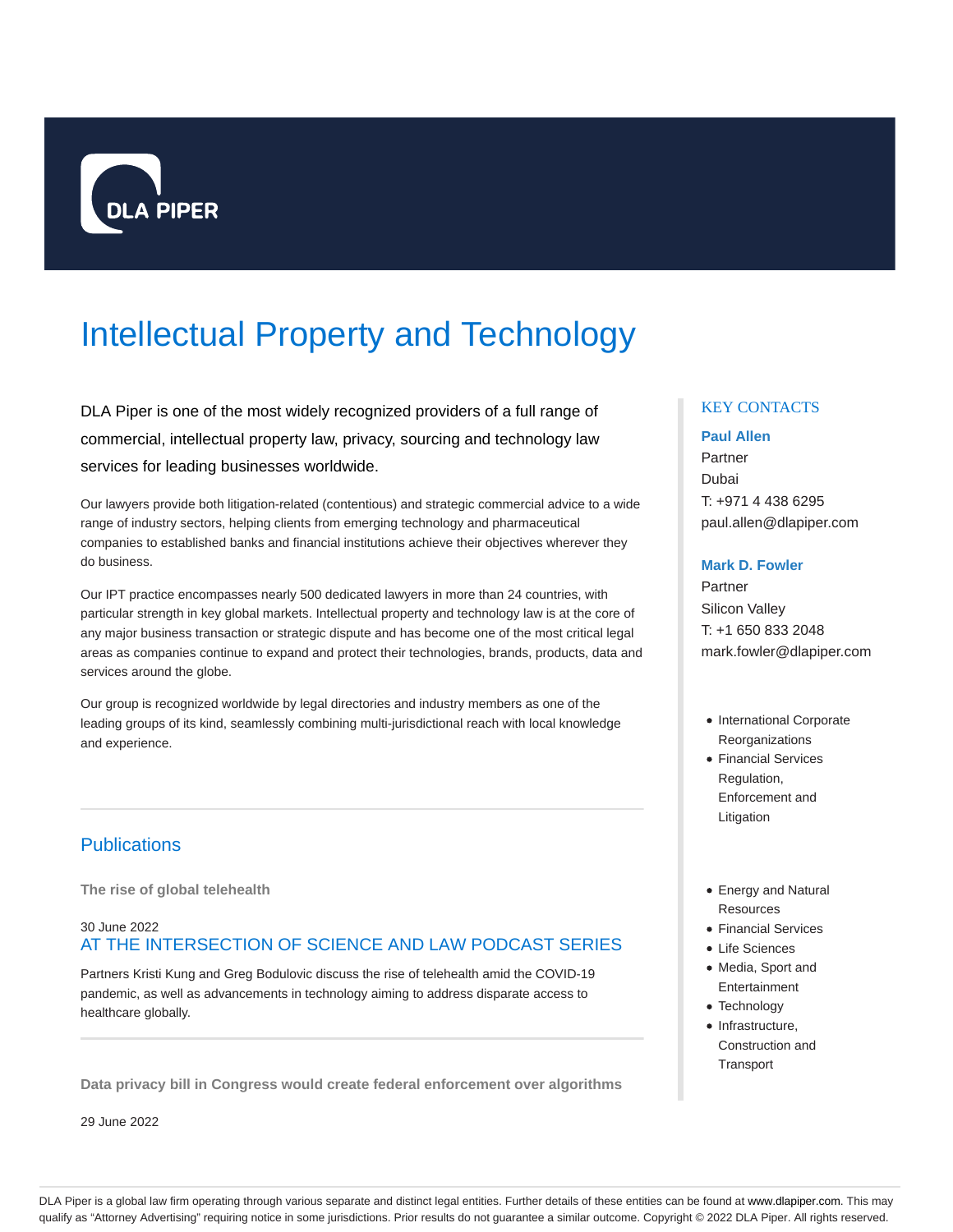# AI OUTLOOK

Policymakers are paying ever more attention to algorithms and the growing role they play in our lives.

**UK unveils Plan for Space Sustainability: top points**

27 June 2022 Seeking to avoid a potential space debris crisis.

**Exploring the metaverse: What laws will apply?**

# 22 June 2022 INTELLECTUAL PROPERTY AND TECHNOLOGY NEWS

For those intrigued by the metaverse, and for creators building metaverse projects, here are practical considerations.

**Blockchain and Digital Assets News and Trends**

### 16 June 2022 BLOCKCHAIN AND DIGITAL ASSETS NEWS AND TRENDS

Responsible Financial Innovation Act, the new proposed crypto regulation bill, provides some clarity on tax issues.

**Responsible Financial Innovation Act, the new proposed crypto regulation bill, provides some clarity on tax issues**

16 June 2022 The proposed tax provisions would, if enacted, address at least a few of the industry's largest complaints.

**Javier v. Assurance IQ, LLC et al.: Ninth Circuit issues ruling in session-replay case**

14 June 2022 The ruling leaves open a host of questions about the viability of session-replay cases under state wiretapping statutes.

**The meteoric rise of the data centre: Global data centre investment outlook**

#### 14 June 2022

Deal activity in data centre infrastructure has reached unprecedented levels. Our report, The meteoric rise of the data center: Global data center investment outlook, examines the reasons behind this surge in activity and the increasingly significant role ESG has to play when making investments.

**Congressional leaders reach bipartisan compromise on potential federal privacy legislation**

#### 2 June 2022

The proposed bill would preempt most state privacy laws and include a limited private right of action.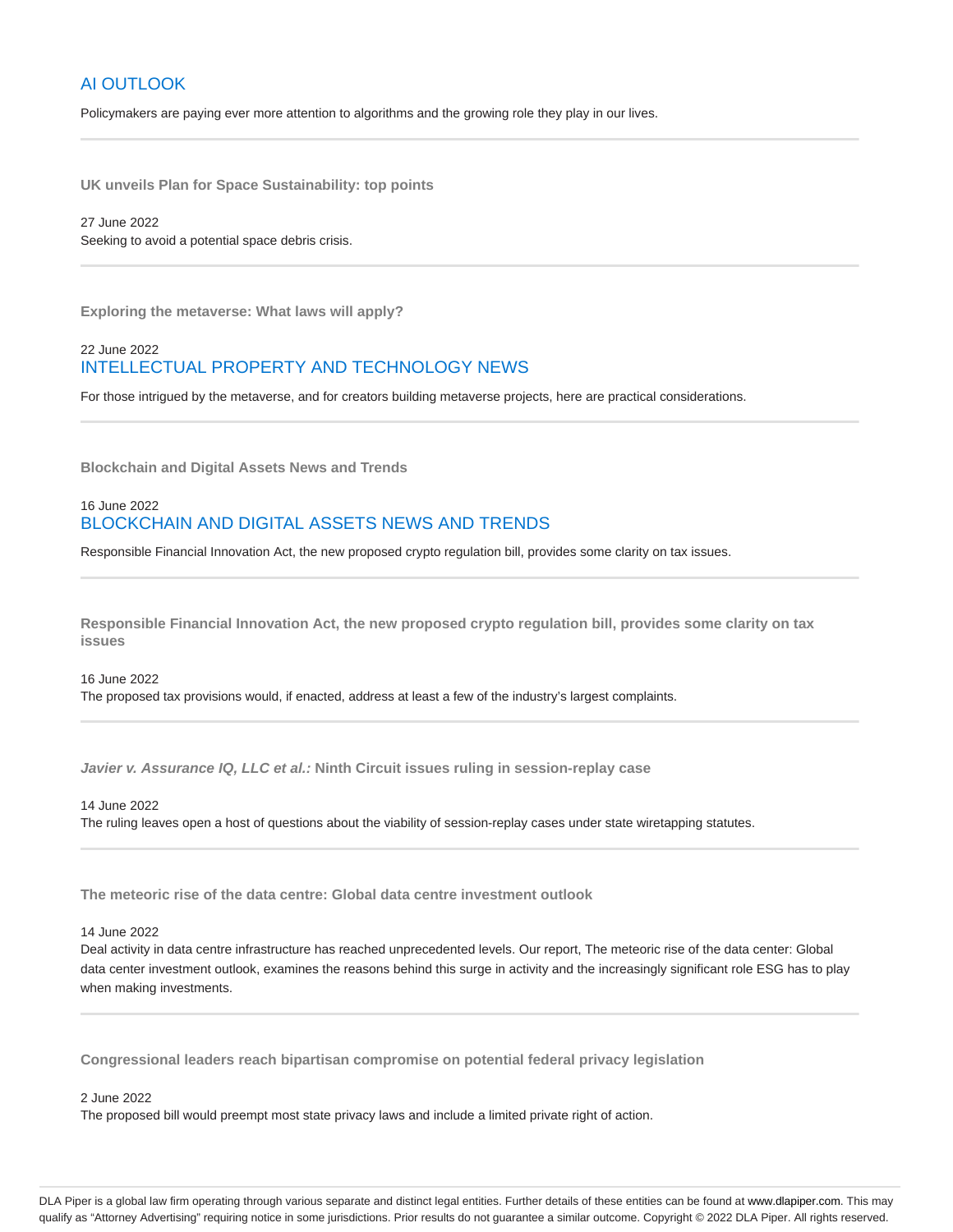**Peru: Antitrust, consumer protection and data protection challenges on the way**

#### 31 May 2022 PANORAMA

The coming months will likely see significant changes and challenges for companies operating in Peru.

**Biden Administration's Greenbook signals continued focus on taxation of cryptocurrency and digital assets**

23 May 2022 The Greenbook outlines a number of tax proposals addressing trading and lending of cryptocurrency and digital assets.

**Blockchain and Digital Assets News and Trends**

### 23 May 2022 BLOCKCHAIN AND DIGITAL ASSETS NEWS AND TRENDS

OECD releases public consultation document on crypto tax reporting in effort to increase transparency.

**OECD releases public consultation document on crypto tax reporting in effort to increase transparency**

#### 23 May 2022

The proposed framework would provide for automatic exchange of tax-relevant information between tax administrations for cryptoasset transactions.

**Protecting your IP in Russia: Best practices, action steps**

# 18 May 2022 INTELLECTUAL PROPERTY AND TECHNOLOGY NEWS

US companies may take action in Russia to protect their IP rights, notwithstanding US economic and trade sanctions.

**eSignature and ePayment News and Trends**

# 11 May 2022 ESIGNATURE AND EPAYMENT NEWS AND TRENDS

Embracing the movement towards digital and ESG.

**Connecticut poised to be fifth state with comprehensive privacy law**

#### 2 May 2022

Modeled after the Colorado Privacy Act and the Virginia Consumer Data Protection Act, CT SB6 uses many of the same definitions and provisions in an effort to be interoperable with these laws.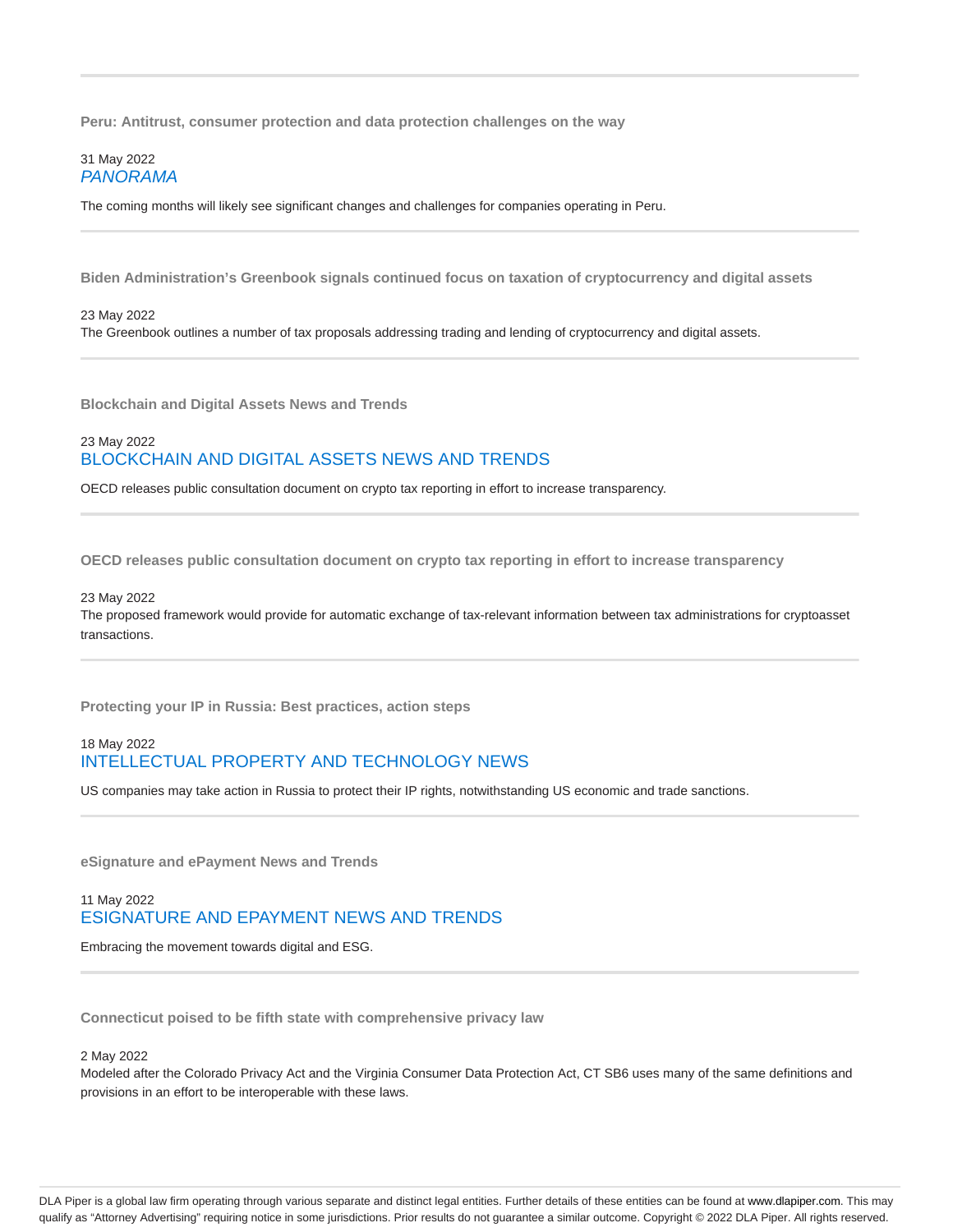**Michael Fluhr featured on Hsu Untied podcast**

28 April 2022 Of Counsel Michael Fluhr was featured on Richard Hsu's podcast Hsu Untied.

**Is the "transformative" use defense unfair?**

# 28 April 2022 INTELLECTUAL PROPERTY AND TECHNOLOGY NEWS

"Let's Go Crazy" is not simply a song by Prince, but, potentially, the theme song for the Supreme Court's willingness to explore the doctrine of copyright fair use.

**List for Parallel Imports Issued**

26 April 2022

A list of products and brands for which parallel import protections are suspended has been issued. The list came into force on 19 April 2022 in Order No. 1532 issued by the Ministry of Industry and Trade and establishes how new Russian rules are applied for parallel imports.

**Blockchain and Digital Assets News and Trends**

# 19 April 2022 BLOCKCHAIN AND DIGITAL ASSETS NEWS AND TRENDS

Treasury report on money laundering and terrorist finance in the art trade looks at NFT marketplaces; FDIC issues new crypto-asset guidance and notification requirements.

**FDIC issues new crypto-asset guidance and notification requirements**

19 April 2022 New requirements for FDIC-supervised institutions that engage, or intend to engage, in any crypto-related activities.

**Mitigate the legal risks of influencer marketing with our updated and expanded Influencer Marketing Guide**

11 April 2022

Influencer marketing continues to play an increasingly important role in marketing strategies. However, there are numerous legal challenges for influencers and the brands they cooperate with, and influencer marketing remains a focus for advertising regulators around the world.

**California DFPI issues interpretive opinions regarding money transmission**

31 March 2022 Key details.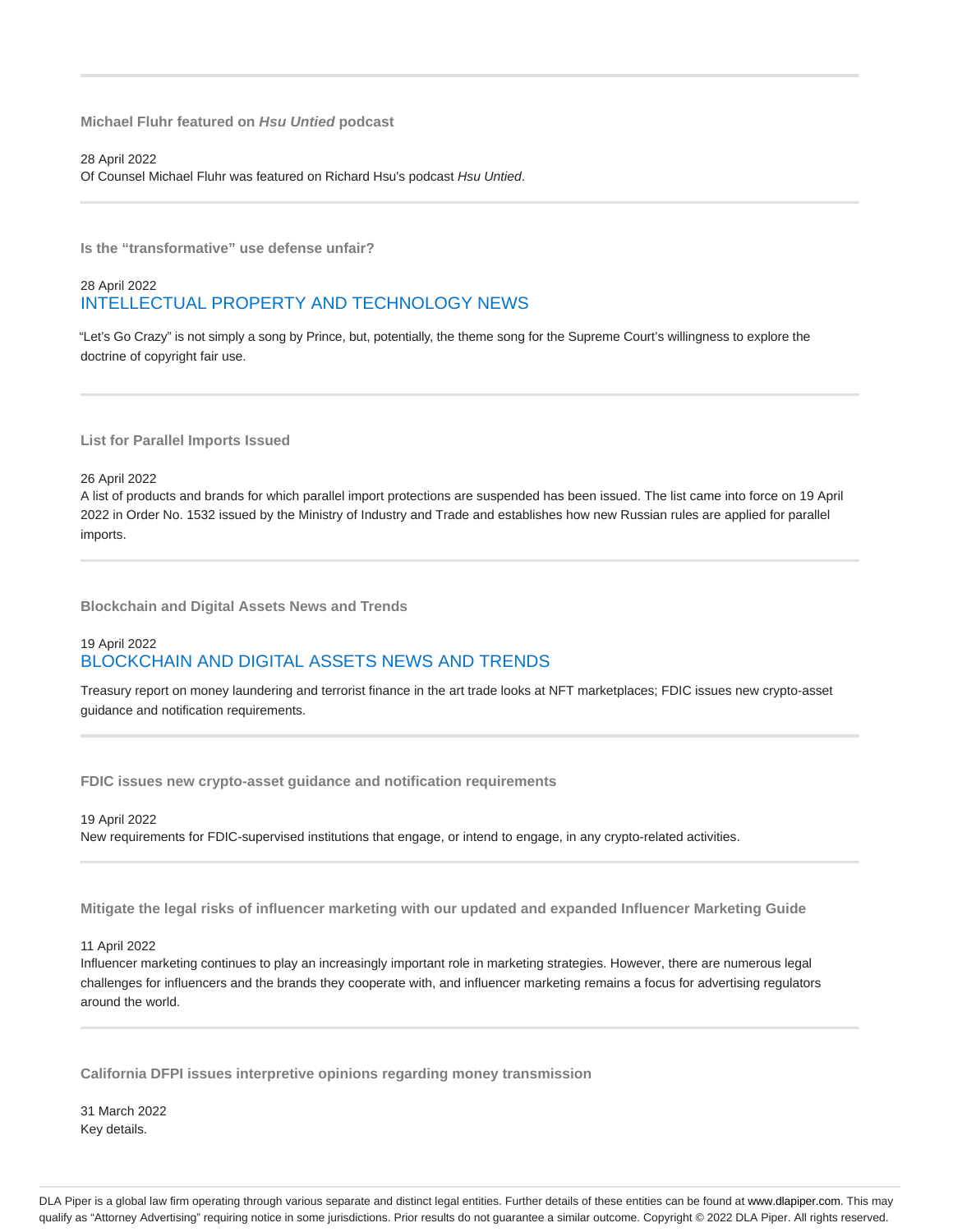**Money laundering in trading works of art – US Treasury report addresses NFT marketplaces**

#### 31 March 2022

Regulators continue to grapple with how and whether to regulate various aspects of the digital asset economy.

**Protecting your therapeutic assets: The value of method of use patent claims**

### 31 March 2022 INTELLECTUAL PROPERTY AND TECHNOLOGY NEWS

MOU claims can offer robust protection throughout a small molecule's life cycle, from approval to the entry of a generic competitor.

**eSignature and ePayment News and Trends**

31 March 2022 ESIGNATURE AND EPAYMENT NEWS AND TRENDS

**CafePress to pay \$500,000 for FTC violations**

22 March 2022

The FTC's action highlights government expectations that companies maintain robust cybersecurity programs and provide appropriate disclosures and reports regarding security breaches.

**SEC proposes sweeping new public company cybersecurity disclosure and governance rules**

16 March 2022

This rule proposal follows on the heels of several SEC enforcement actions against public companies related to cybersecurity disclosures.

**Russian Government Assumes Broad Powers to Curtail IP Rights**

### 14 March 2022 GLOBAL SANCTIONS ALERT

These new rules give the Russian government broad, new powers over IP rights.

**US Senate unanimously passes the Strengthening American Cybersecurity Act**

#### 14 March 2022

Prior versions of this and related legislation failed to win passage in recent years.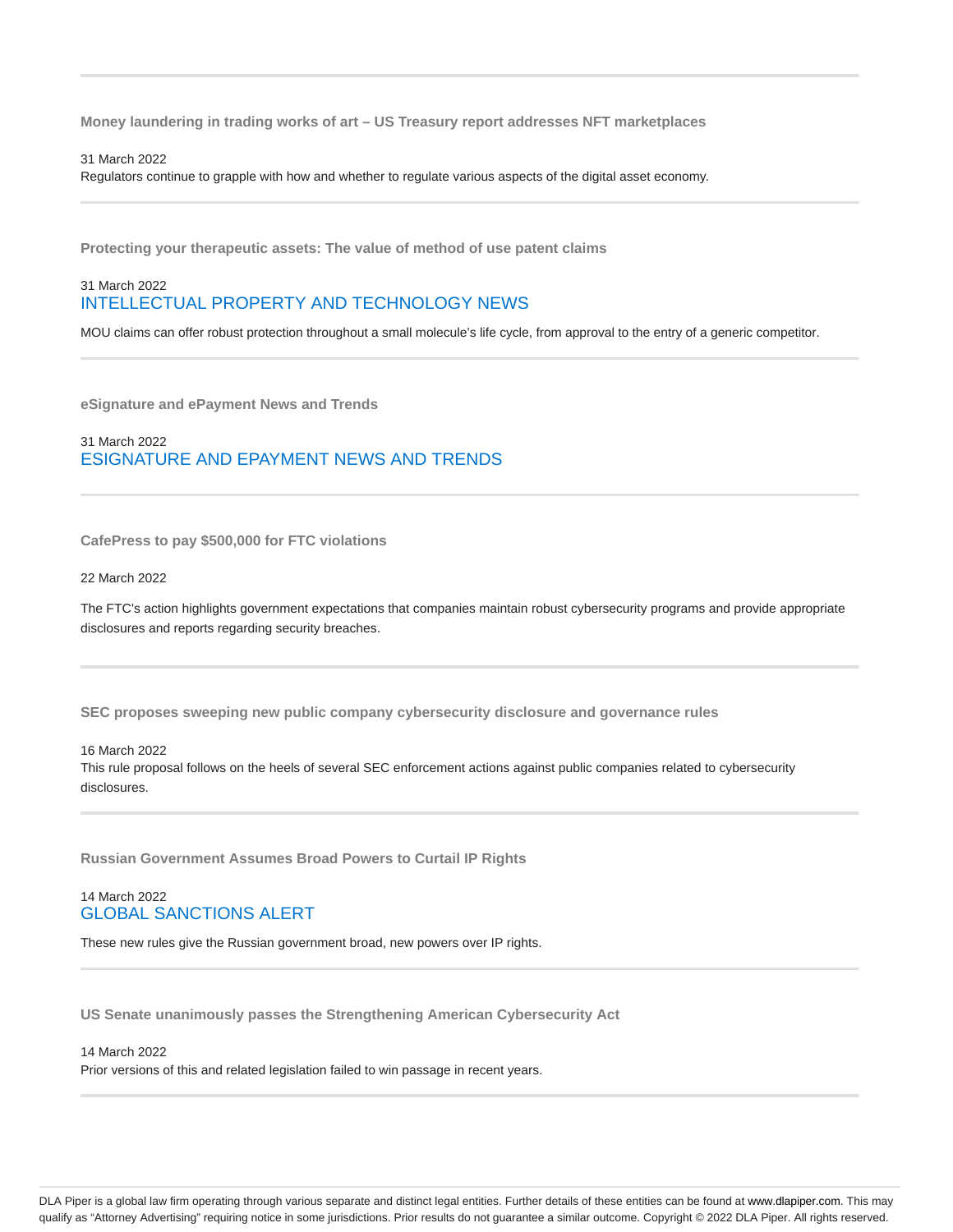**Enter the metaverse: Seeking patent protection for metaverse innovations**

### 28 February 2022 INTELLECTUAL PROPERTY AND TECHNOLOGY NEWS

Numerous companies are developing innovations for use in the metaverse, forging ahead with patent filings to protect this intellectual property.

**How will the Unified Patent Court decide your case?**

#### 23 February 2022

The unitary patent and the Unified Patent Court (UPC) have moved another step closer since Austria's deposit of its ratification instrument triggered the start of the Provisional Application Period (PAP) on 19 January 2022.

**Exploring the metaverse: What laws will apply?**

22 February 2022 Like any new foundational technology, the metaverse remains confusing and unknown to many. Writing for Chambers TMT 2022, we explore key questions.

**Blockchain and Digital Assets News and Trends**

# 18 February 2022 BLOCKCHAIN AND DIGITAL ASSETS NEWS AND TRENDS

Lawsuit tackles tax treatment of staking rewards; SEC settles with crypto lending platform; emergency measures in Canada affect financial services entities.

**eSignature and ePayment News and Trends**

#### 31 January 2022 ESIGNATURE AND EPAYMENT NEWS AND TRENDS

Recently enacted federal and state laws, federal and state regulatory activities, fresh judicial precedent and more.

**Developing Africa's capital markets**

### 08 February 2021 TECHLAW PODCAST

Join Trudy Wamala Karugaba, a partner in DLA Piper Africa's Uganda office, as she continues her discussion with Gokul Mani, Head of Middle East, Africa & India from London Stock Exchange, this time with a focus on Africa's developing capital markets landscape and the opportunities for African Tech.

DLA Piper TechLaw Podcast Series · Part 2 Developing Africa's capital markets

**California Attorney General issues non-compliance notices regarding loyalty program requirements under the**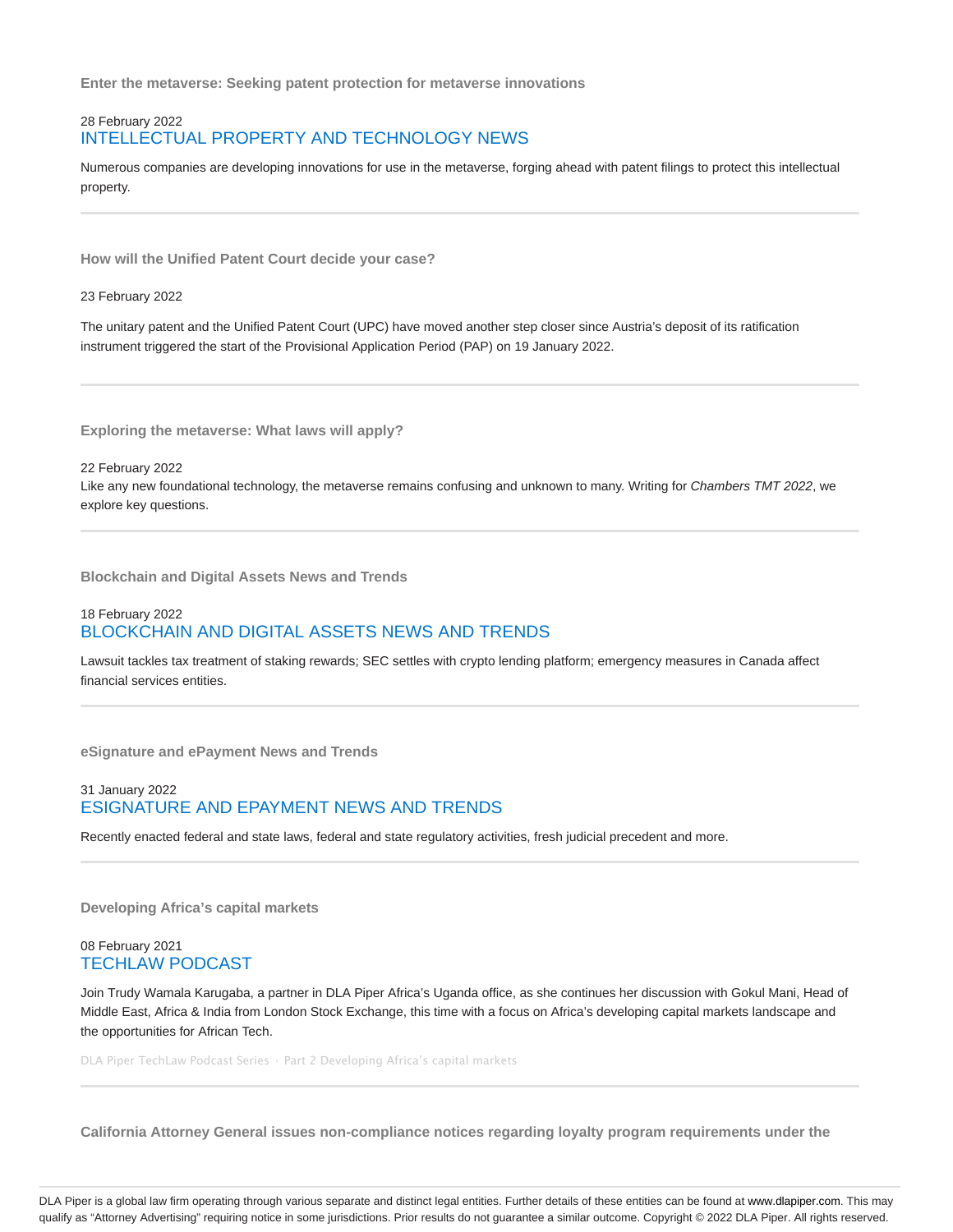#### **CCPA**

7 February 2022 The launch of the investigative sweep of businesses offering loyalty programs builds on recent enforcement efforts and signals the AG's latest CCPA enforcement priority.

**The capital markets landscape for African Tech**

### 01 February 2021 TECHLAW PODCAST

In Part 1 of Episode 47 in our TechLaw Podcast Series, Gokul Mani, Head of Middle East, Africa & India from London Stock Exchange, joins Trudy Wamala Karugaba from DLA Piper Africa's Uganda office to discuss the global capital markets landscape for African Tech, explaining why London provides an attractive listing destination for companies seeking to grow and expand internationally.

DLA Piper TechLaw Podcast Series · Part 1: The capital markets landscape for African Tech

**US Congress tries to decode algorithms**

#### 27 January 2022 AI OUTLOOK

Many elected officials (and their staffers) are becoming more familiar with how social media companies operate as a business model.

**When not to use the UDRP against domain name pirates**

# 27 January 2022 INTELLECTUAL PROPERTY AND TECHNOLOGY NEWS

"Did any of you gentlemen want to have it out with ME?" Long John Silver, Treasure Island

**Blockchain and Digital Assets News and Trends**

# 25 January 2022 BLOCKCHAIN AND DIGITAL ASSETS NEWS AND TRENDS

The first major enforcement action in the blockchain space provides important insights for developers and operators of DeFi markets; IMF calls for global crypto regulation; FTC issues consumer alert on crypto payment scams.

**DLA Piper GDPR fines and data breach survey: January 2022**

#### 18 January 2022

Data protection supervisory authorities across Europe have issued a total of nearly EUR1.1 billion (USD1.2 / GBP0.9 billion) in fines since 28 January 2021, according to international law firm DLA Piper.

**Top 12 privacy and cyber steps to take in January**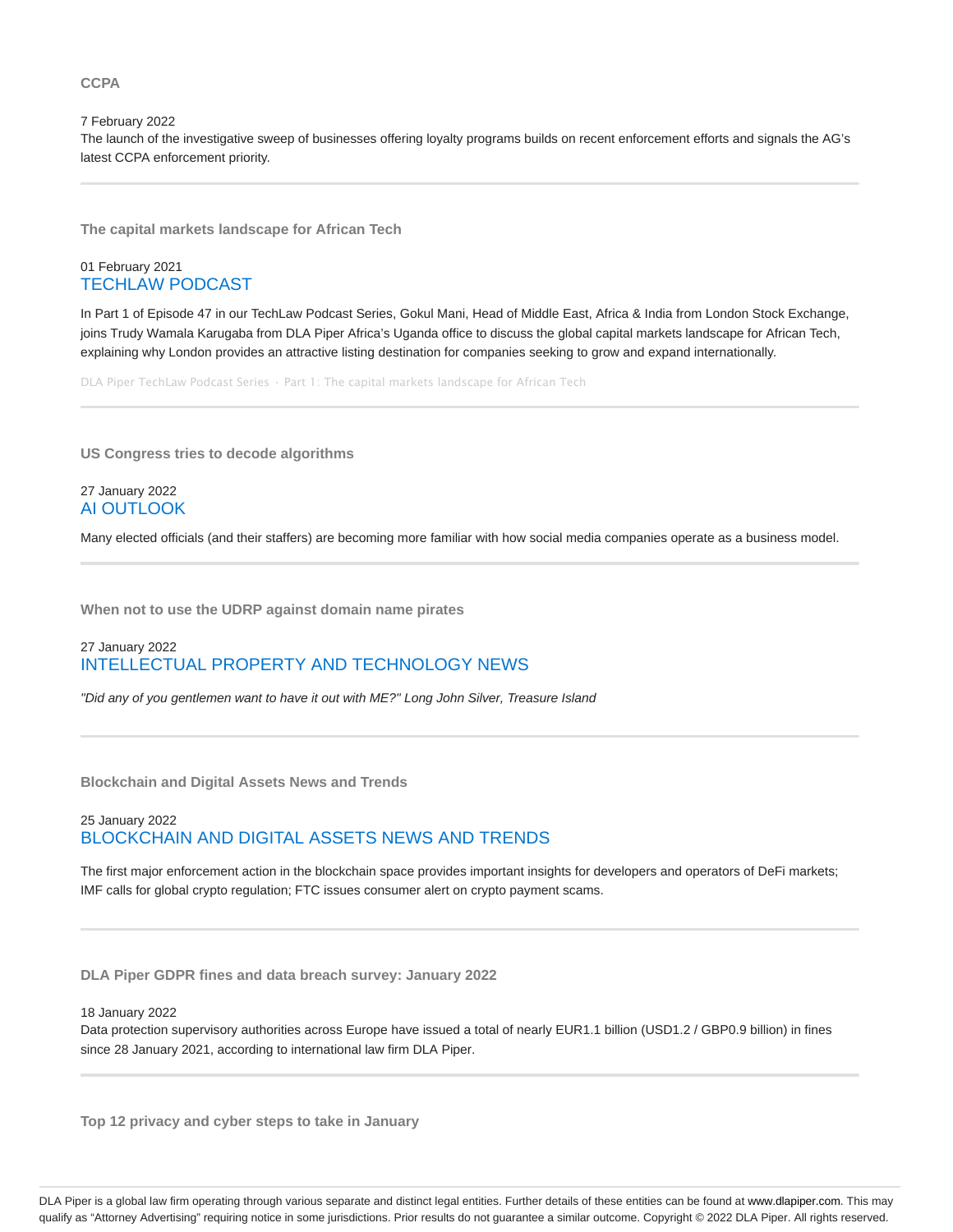**2022 – a busy year for privacy legislation has already started**

#### 12 January 2022

Biometric privacy, cybersecurity standards and consumer protection are among the subjects of the bills.

**Mark it: 4 big trademark, copyright and advertising trends we are watching for 2022**

#### 4 January 2022

The significance of these trends will only grow in the coming months.

**Tenth Circuit ruling is victory for FISA Section 702 surveillance authority**

#### 3 January 2022

The Tenth Circuit now joins the Ninth and Second Circuits in holding that warrantless 702 surveillance of communications involving a person in the US does not violate the Fourth Amendment.

**Blockchain and Digital Assets News and Trends**

# 21 December 2021 BLOCKCHAIN AND DIGITAL ASSETS NEWS AND TRENDS

Breaking legal news on cryptoassets and cryptocurrency, plus: Google sues to disrupt massive botnet

**Apache Log4Shell: "greatest vulnerability seen in years"**

14 December 2021 Log4Shell allows arbitrary remote code execution on unpatched servers – essentially giving unfettered access to threat actors.

**Brands and influencers in the spotlight as FTC focuses on civil penalties for deceptive advertising**

13 December 2021 More than 700 warning letters sent in just one month.

**Examiner interviews and subject matter eligibility: Constructive steps for practitioners**

13 December 2021

Examiner interviews allow a patent practitioner to have an ongoing dialogue with the examiners which may supplement official communications.

**Intellectual Property and Technology News (North America), Issue 52, Q4 2021**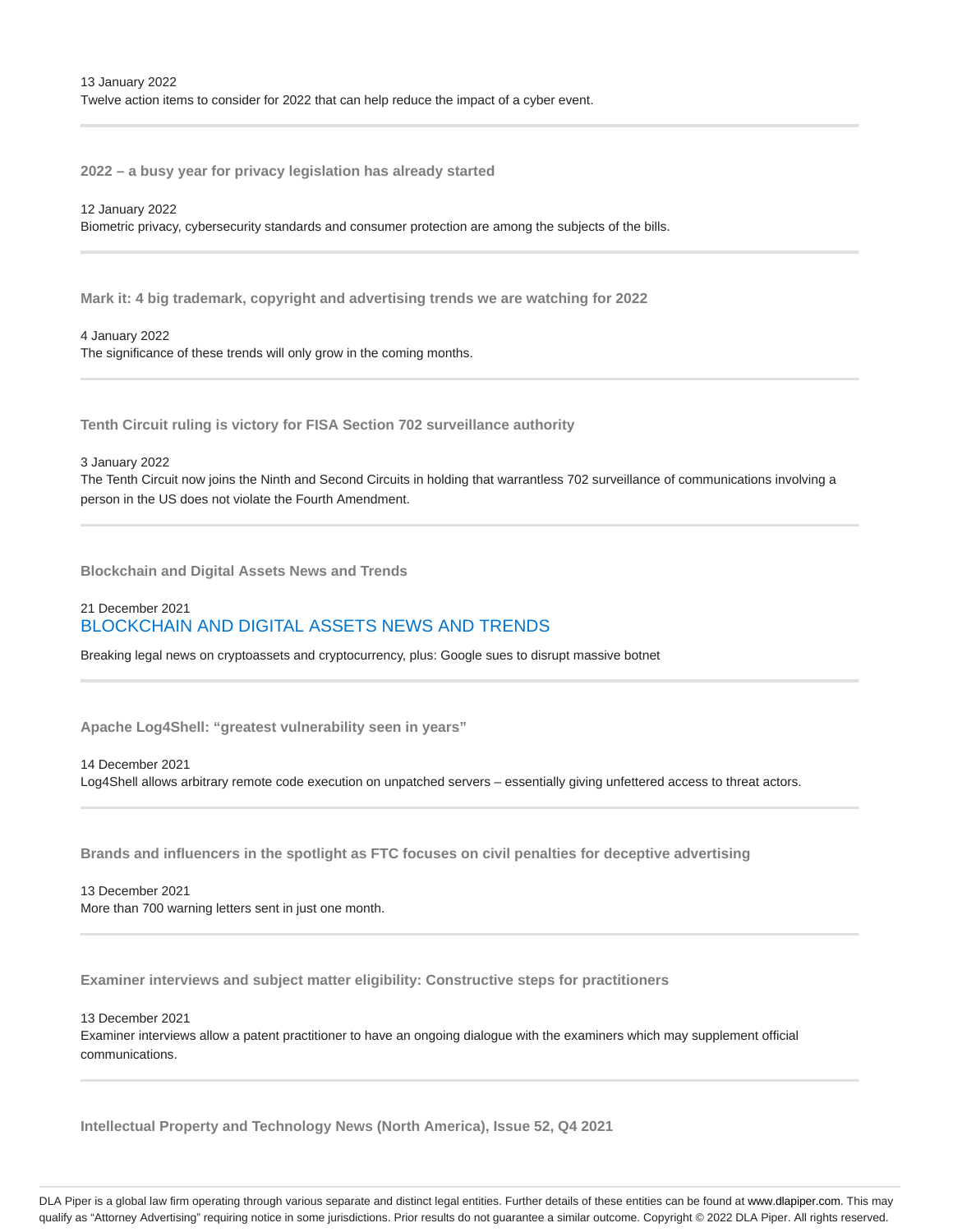# 13 December 2021 INTELLECTUAL PROPERTY AND TECHNOLOGY NEWS

Our Intellectual Property and Technology News reports on worldwide developments in IP and technology law, offering perspectives, analysis and visionary ideas.

**Letter from the editor**

13 December 2021 Looking ahead in a whirlwind year.

**Our latest podcasts**

13 December 2021 mRNA technology and the COVID vaccine; using AI for drug discovery; AIs and the human factor.

**The Pharmaceutical Corner**

13 December 2021 The "atomic bomb" of patent law.

**Two gifts, and a small lump of coal, from the USPTO to trademark owners**

13 December 2021 The gifts: two new actions; the lump of coal: half the time to respond to Office actions.

**With Civil Cyber-Fraud Initiative, government sharpens focus on cybersecurity obligations for government contractors**

13 December 2021

Deploying the False Claims Act to pursue cybersecurity-related fraud.

**Google files groundbreaking civil suit to disrupt massive botnet with blockchain backup system**

10 December 2021

Civil actions to take down botnets have been around for years, but the blockchain aspect adds a new twist.

**eSignature and ePayment News and Trends**

# 7 December 2021 ESIGNATURE AND EPAYMENT NEWS AND TRENDS

Crypto broker rules become law; federal agencies release "policy sprint" on crypto-assets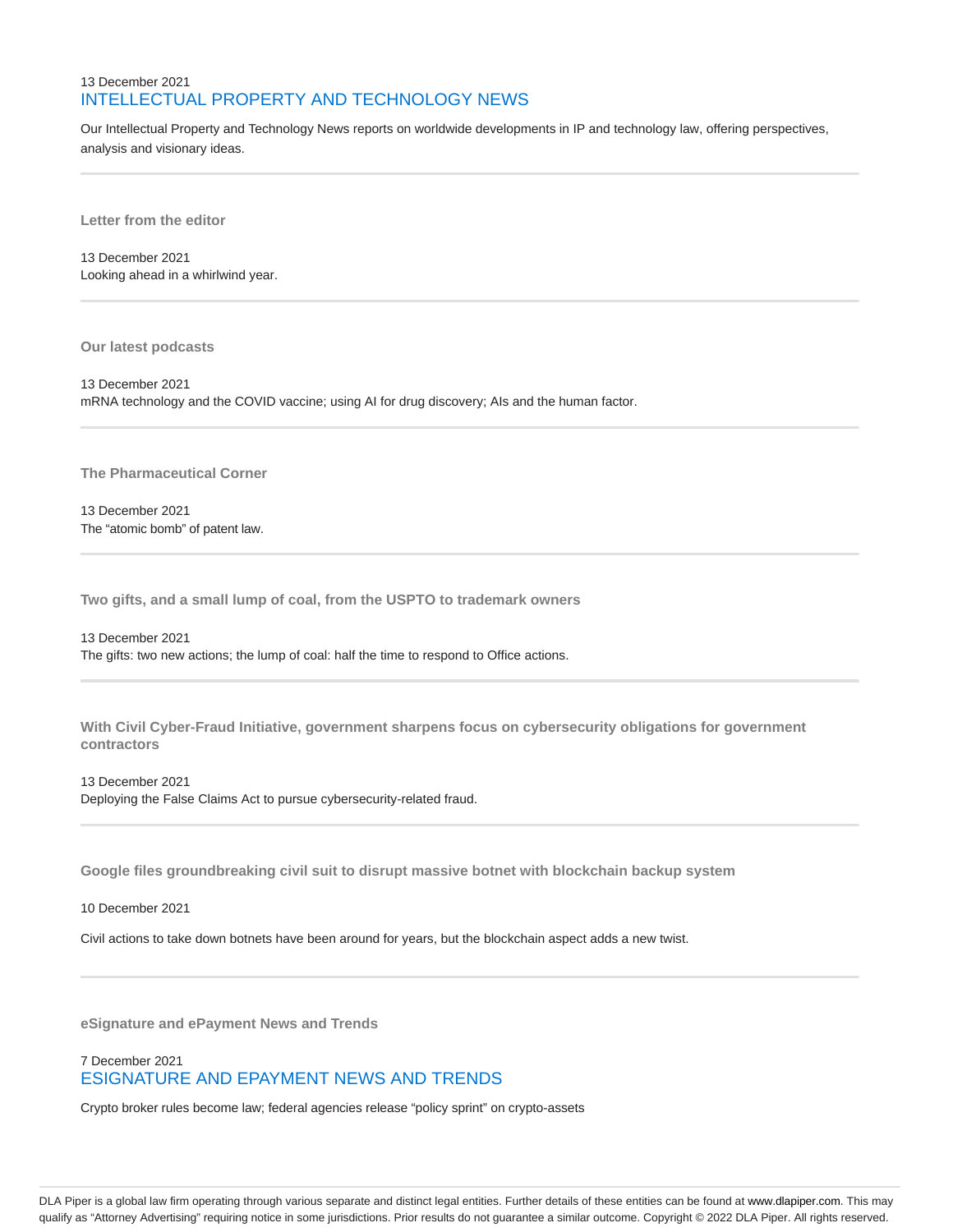**UAE: Federal level data protection law enacted**

6 December 2021

The United Arab Emirates (UAE) has enacted its long awaited federal level data protection law. This article examines some of its key features.

**Animal welfare and the depiction of animals in advertising**

29 November 2021 SUSTAINABILITY AND ESG ISSUES IN ADVERTISING

In this vlog, Elena Varese discusses how brands should approach animal welfare claims in advertising from the perspective of Italian law.

**Blockchain and Digital Assets News and Trends**

### 22 November 2021 BLOCKCHAIN AND DIGITAL ASSETS NEWS AND TRENDS

Infrastructure bill, including crypto "broker" rules, becomes law.

**Infrastructure bill, including crypto "broker" rules, becomes law**

22 November 2021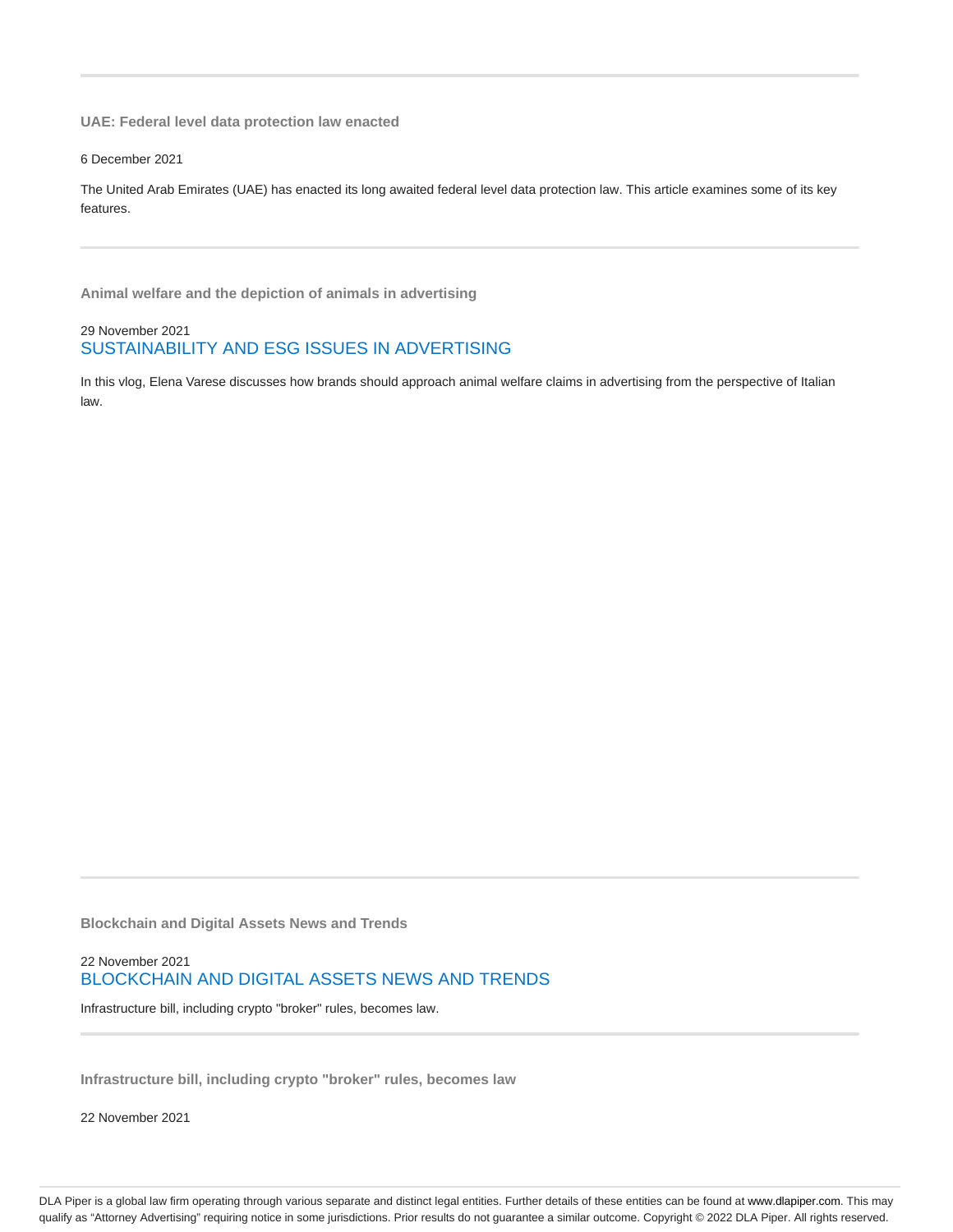**Brands and influencers in the spotlight as FTC focuses on civil penalties for deceptive advertising**

4 November 2021

The FTC again sends the message that it is closely monitoring advertising on social media and will act to stop practices it views as deceptive and unfair.

**California Privacy Protection Agency begins an important rulemaking in an accelerated process that is likely to impose AI regulations**

### 2 November 2021 AI OUTLOOK

The CPPA hopes to issue final rules in May 2022, with the rules taking effect in 2023.

**eSignature and ePayment News and Trends**

1 November 2021 ESIGNATURE AND EPAYMENT NEWS AND TRENDS

NACHA creates a new type of consumer ACH debit authorization.

**US and EU pledge to promote "innovative and trustworthy" AI**

### 19 October 2021 AI OUTLOOK

Key details and recommendations.

**Blockchain and Digital Assets News and Trends**

# 18 October 2021 BLOCKCHAIN AND DIGITAL ASSETS NEWS AND TRENDS

Non-fungible tokens: What are the legal risks?

**Understanding AI and its use in drug discovery**

### 6 October 2021 AT THE INTERSECTION OF SCIENCE AND LAW PODCAST SERIES

DLA Piper partners Ellen Scordino and Susan Krumplitsch are joined by Duane Valz, General Counsel of Insitro, to discuss how machine learning is being used to generate and leverage data for the development of better medicines.

**Tech innovation for a happier future**

28 September 2021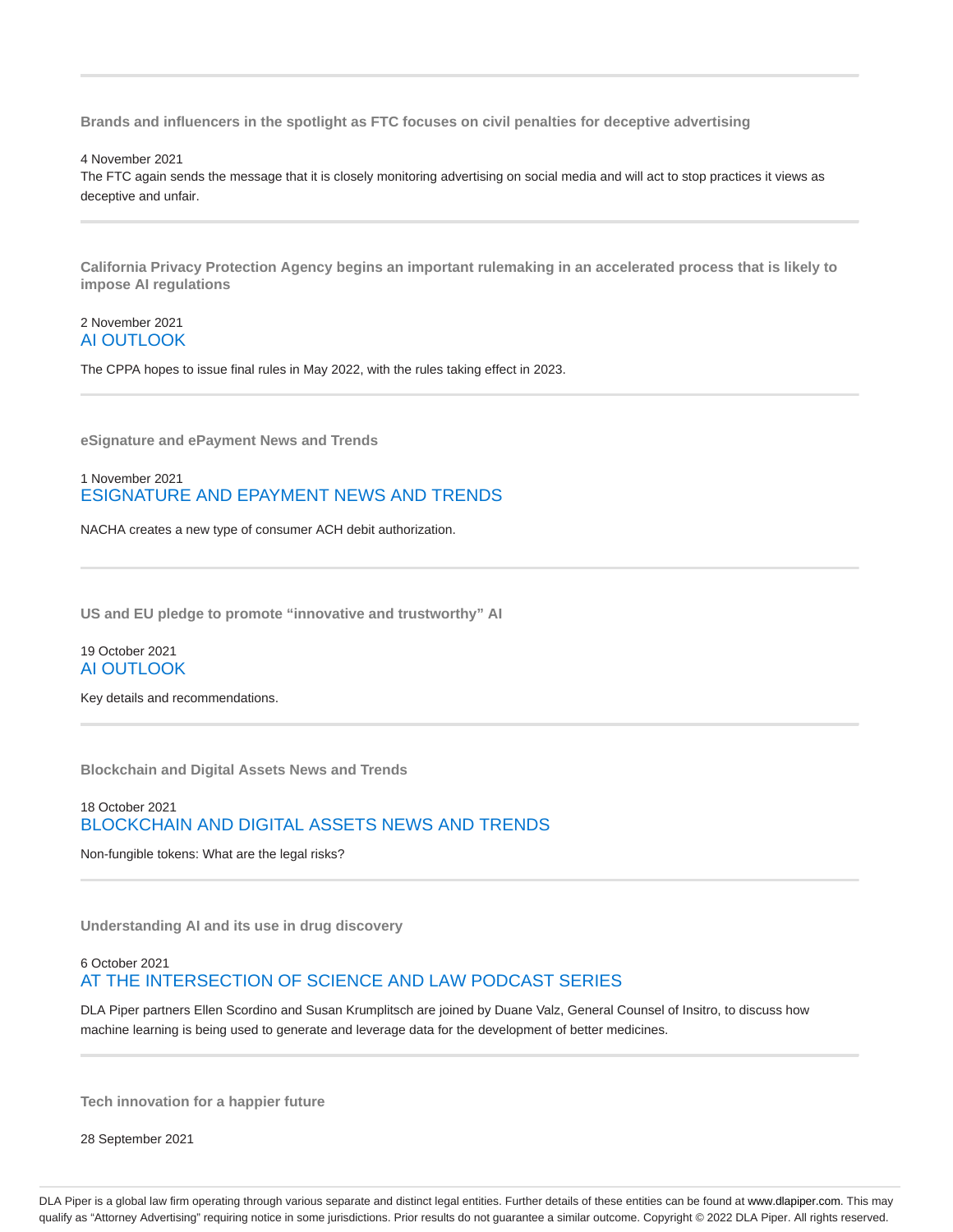# TECHLAW PODCAST

Part two of Episode 46 in our TechLaw podcast series sees Mo Gawdat, former Chief Business Officer for Google X, bestselling author, serial entrepreneur and founder of the One Billion Happy movement, resume his conversation with DLA Piper partner and co-chair of the Technology Sector, Kit Burden. Following on from their discussion around AI, ethics and regulation, they also look at the relationship between innovation and technology when it comes to our happiness. Make sure you register to attend our fifth European Technology Summit on the 5th October 2021 to catch Mo's keynote speech. Register at our fifth European Technology Summit on the 5th October 2021.

DLA Piper TechLaw Podcast Series · Part 2: Tech innovation for a happier future

**Can an AI system be named the inventor? In wake of EDVA decision, questions remain**

### 23 September 2021 AI OUTLOOK

Artificial intelligence is notable among the new technologies posing fundamental questions about the viability of the inventor's oath.

**Part 1: Raising responsible AI**

### 23 September 2021 TECHLAW PODCAST

In part one of Episode 46 of our TechLaw podcast series, Mo Gawdat, former Chief Business Officer for Google X, serial entrepreneur, founder of the One Billion Happy movement and author of the new book Scary Smart: The Future of Artificial Intelligence and How You Can Save Our World, explains to our partner and co-chair of the Technology Sector, Kit Burden, how we as humans have a responsibility to educate and parent AI in order to raise responsible beings. Topics discussed include the extent to which we can maintain control over AI, regulation and its opportunity to solve some of humanity's biggest challenges. Mo will be a keynote speaker at our fifth European Technology Summit, taking place on the 5th October 2021. Register your interest at our fifth European Technology Summit on the 5th October 2021.

DLA Piper TechLaw Podcast Series · Part 1: Raising responsible AI

**Blockchain and Digital Assets News and Trends**

### 17 September 2021 BLOCKCHAIN AND DIGITAL ASSETS NEWS AND TRENDS

Proposed infrastructure bill would subject cryptocurrencies to wash sale and constructive sale rules.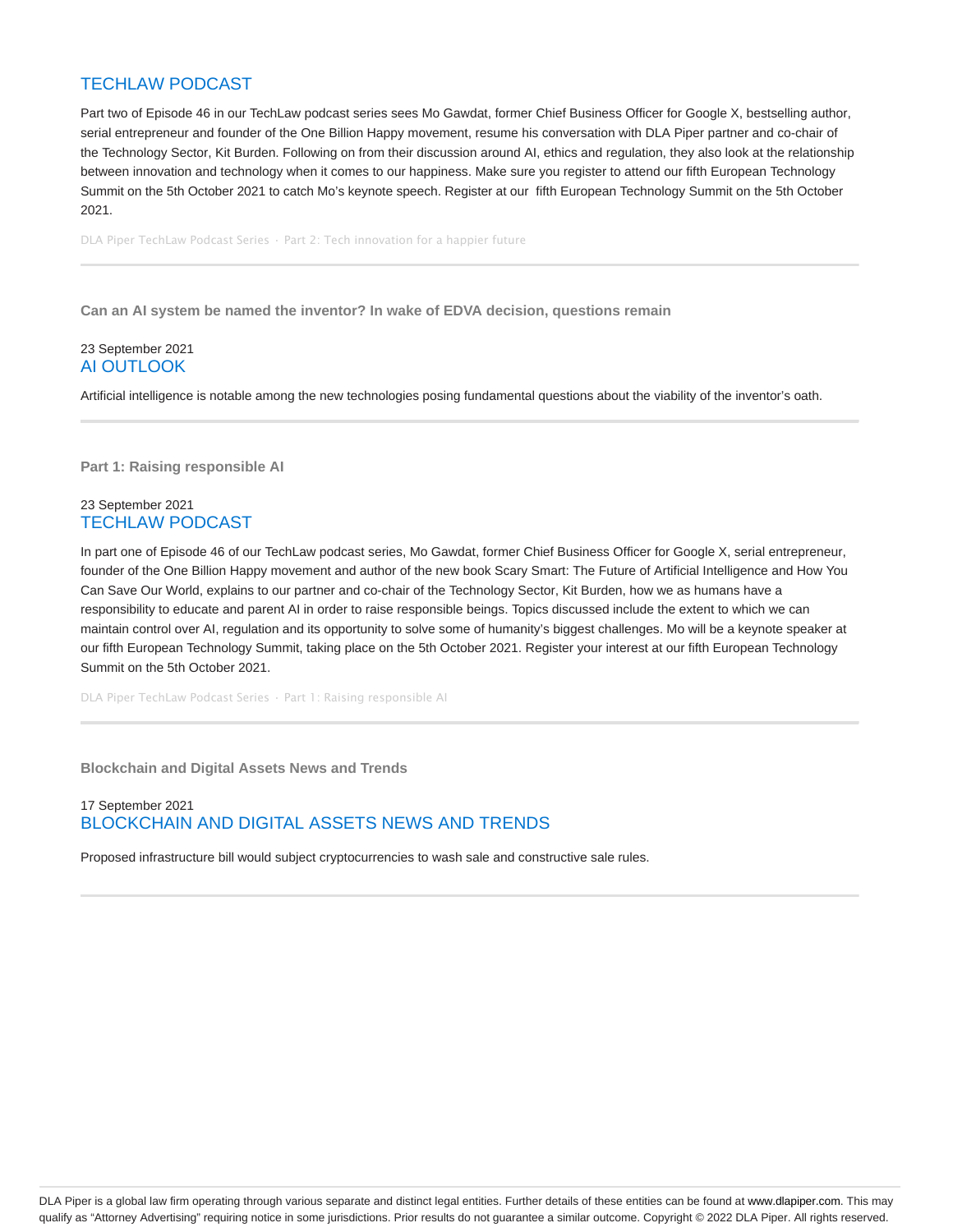**Man versus machine: Working together in the age of AI**

### 21 September 2021 TECHLAW PODCAST

Podcast 45 of our TechLaw podcast series sees award-winning presenter, best-selling author and Professor in the Mathematics of Cities at University College London, Hannah Fry, speak to Kit Burden, Partner and Global Co-Chair of the Technology Sector at DLA Piper. Focusing on AI, its strengths and flaws and the need for the human factor, their conversation touches on a variety of topics including algorithm bias, data, privacy as well as the opportunities for digital transformation post-pandemic. Hannah will also be a keynote speaker at our fifth European Technology Summit on the 5th October 2021.

DLA Piper TechLaw Podcast Series · Man versus machine: Working together in the age of AI

**Enhancing the value of local products through collective marketing**

### 20 September 2021 SUSTAINABILITY AND ESG ISSUES IN ADVERTISING

In this vlog, Alexis Fierens discusses how collective marketing strategies can enhance the value of local products.

**Proposed infrastructure bill would subject cryptocurrencies to wash sale and constructive sale rules**

17 September 2021 The move comes as part of the Ways and Means Committee's attempt to raise revenue to finance infrastructure spending.

**SESG: Building start-ups to fight climate emergency**

16 September 2021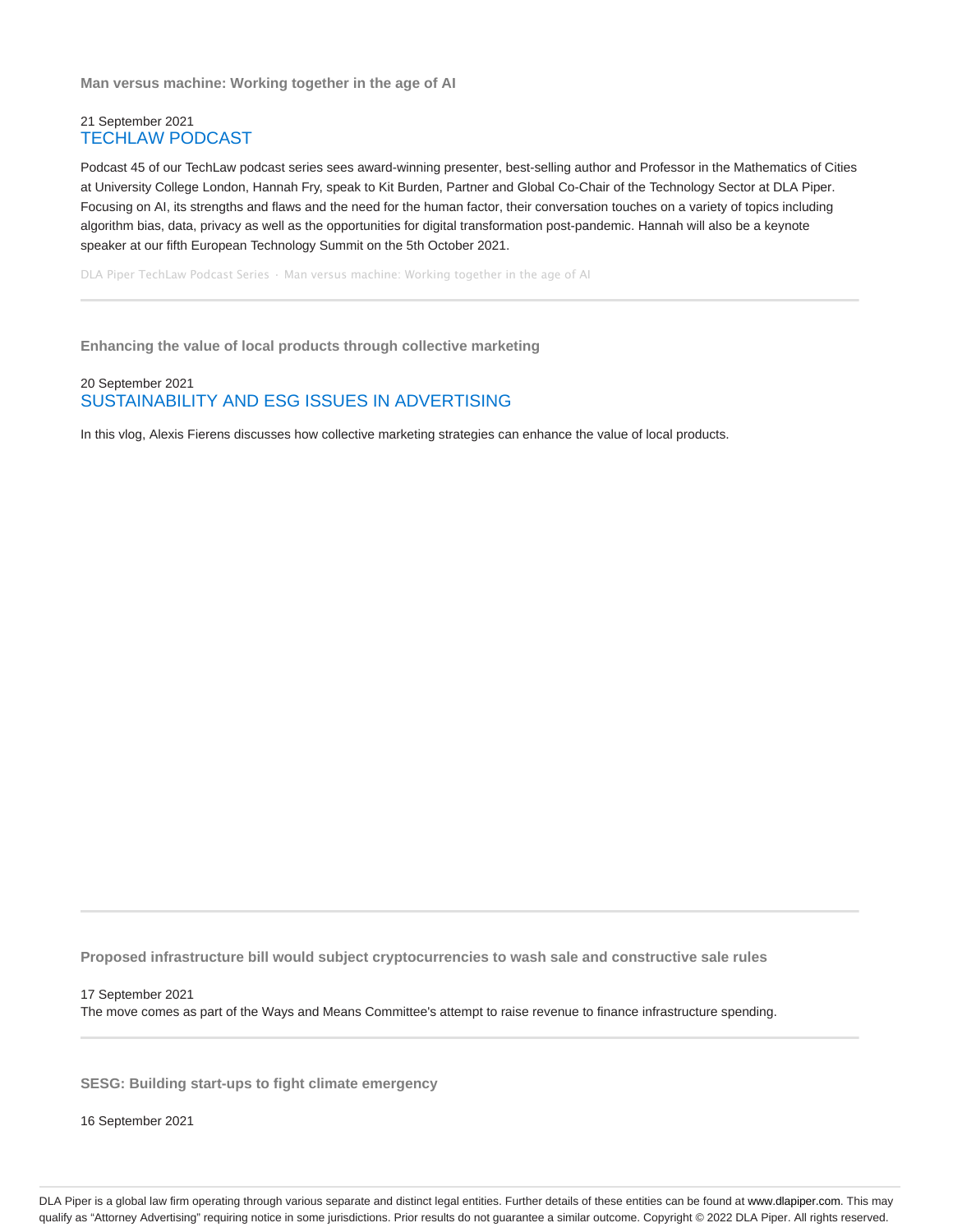# TECHLAW PODCAST

In episode 44 of our TechLaw podcast series, Dylan Kennett, Senior Associate and member of the Emerging Growth and Venture Capital team, joins Dr. Chris Coleridge, Founder and CEO at Carbon13, a venture builder, in a revelatory discussion on the role start-ups can play in fighting the climate emergency. With a particular focus on the entrepreneurs' journey and ensuring a holistic approach to ESG factors. Dr. Chris Coleridge will be resuming these discussions at the SESG panel during our fifth European Technology Summit, being held virtually on the 5th October. Join us by registering at fifth European Technology Summit on the 5th October 2021.

DLA Piper TechLaw Podcast Series · SESG Building start-ups to fight climate emergency

**Embracing Digital Evolution: Our new business report**

14 September 2021

Our new report - Embracing Digital Evolution - shows how businesses can succeed in Industry 4.0, with contributions from digital revolutionaries such as Microsoft, Salesforce, Rolls-Royce and DocuSign.

**Defending trademarks from non-use cancellations: Strategies for OEM manufacturers in China**

September 2021

For many companies, China is an essential piece of their business, but they may never sell a single product to a Chinese company or consumer. Those businesses must answer the tricky question of how to protect their brand in a country where consumers never see it.

**Duvdevani named Law360 Intellectual Property MVP**

September 2021 She is one of only six attorneys to be so honored this year.

**Intellectual Property and Technology News (North America), Issue 51, Q3 2021**

# September 2021 INTELLECTUAL PROPERTY AND TECHNOLOGY NEWS

Our Intellectual Property and Technology News reports on worldwide developments in IP and technology law, offering perspectives, analysis and visionary ideas.

**Is the state lottery the new online casino?**

September 2021 A turf war may be smoldering between state lotteries and the private-sector casino industry.

**Please join us for these coming events**

September 2021 We look forward to spending time with you virtually this fall.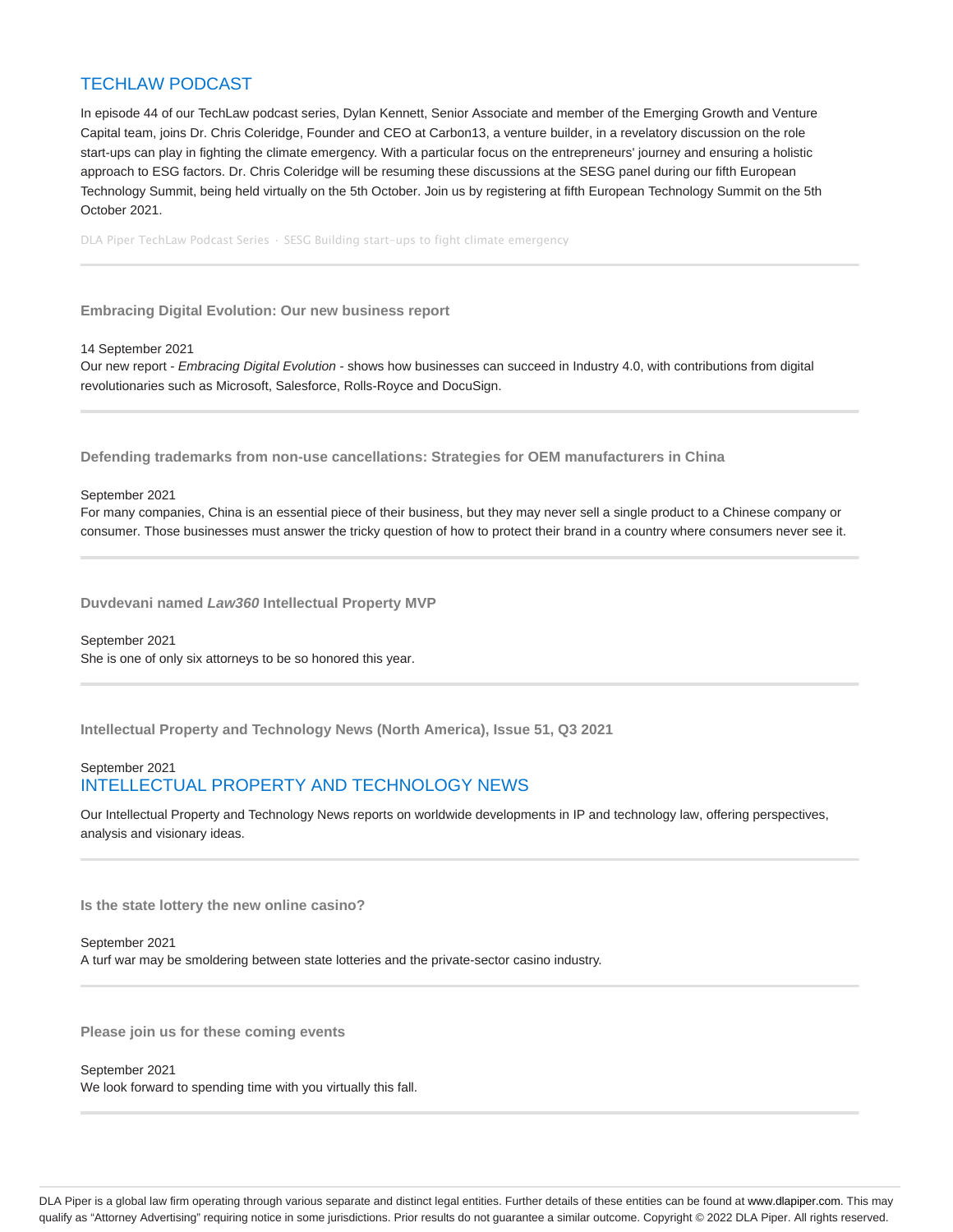**Protecting your company from supply chain cyber attacks**

September 2021

Today, virtually all companies rely on third-party technical solutions to manage their business. The downside is that incorporating new third-party technology into business operations creates new vectors for cyberattacks.

**Supreme Court Corner**

September 2021 The Court chose to enhance the Director's power to review PTAB decisions directly.

**The Pharmaceutical Corner**

September 2021 Teva v. Amicus is the first lawsuit to test the reach of the CREATES Act. Expect more.

**Data privacy and security within smart cities**

### 7 September 2021 TECHLAW PODCAST

Episode 43 of our TechLaw podcast series features Principal Analyst for Thematic Research at GlobalData, David Bicknell, in discussion with our Amsterdam-based Senior Associate, Floris de Wit. Their conversation focuses on the delicate balance of keeping populations safe when it comes to data privacy and cyber security, but also adopting innovative measures that move smart cities forward to take advantage of new technology. Don't forget to join us on the 5th October 2021 at our fifth European Technology Summit where David will continue the conversation on the smart cities of tomorrow. Register your interest at our fifth European Technology Summit on the 5th October 2021.

DLA Piper TechLaw Podcast Series · Data privacy and security within smart cities

**Framing patents as essential facilities in Chinese antitrust: Ningbo Ketian Magnet Co., Ltd. v. Hitachi Metals**

### 7 September 2021 ANTITRUST MATTERS

A Chinese court recently ruled in Ningbo Ketian Magnet Co., Ltd. v. Hitachi Metals, Ltd. that a patent-holder's refusal to license patents for producing rare-earth magnets to competitors constituted an abuse of dominance in violation of China's Antimonopoly Law (AML).

**eSignature and ePayment News and Trends**

# 7 September 2021 ESIGNATURE AND EPAYMENT NEWS AND TRENDS

CFPB to study electronic disclosures on mobile devices.

**Electronic disclosures on mobile devices: CFPB to study**

30 August 2021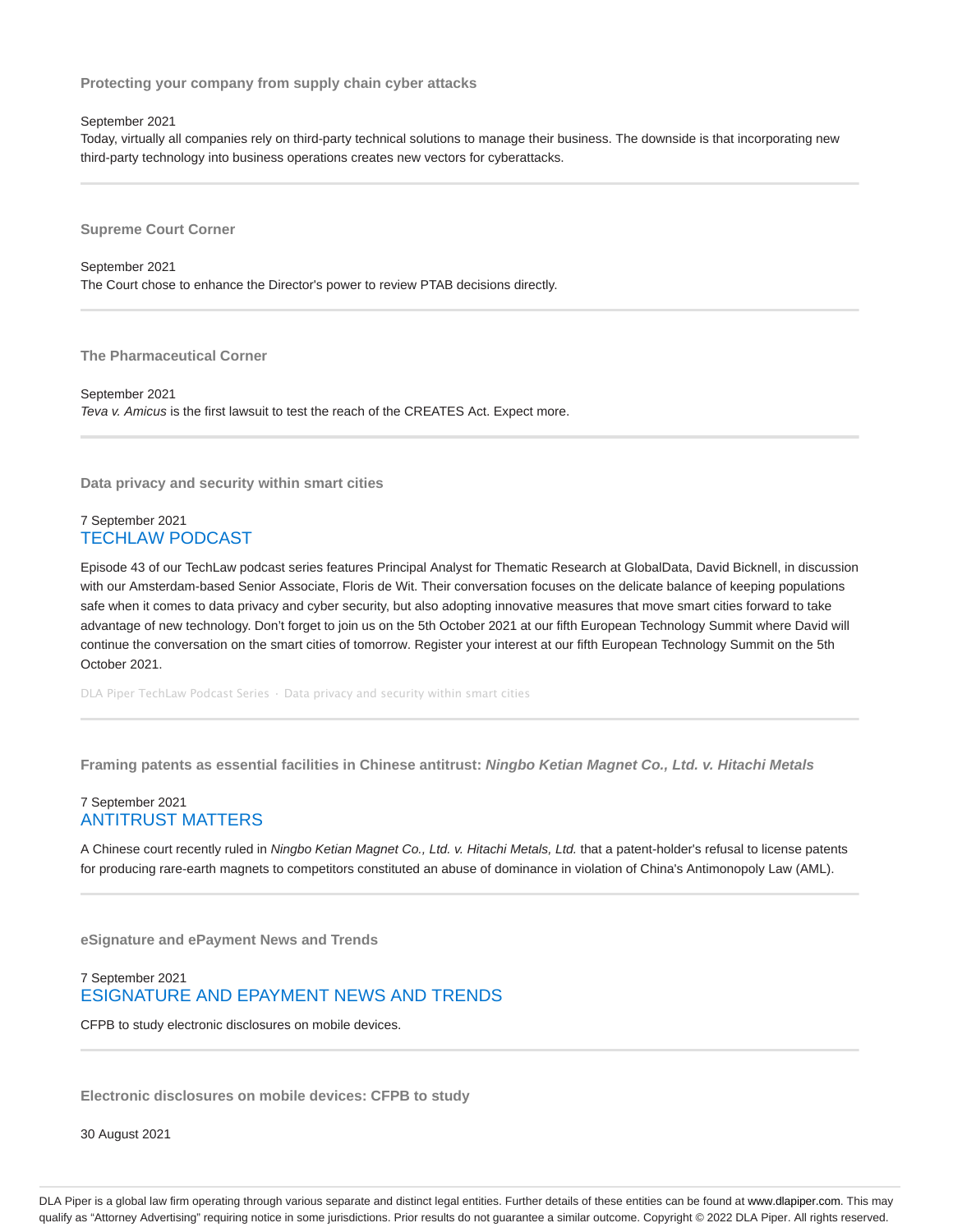As mobile devices have become the platform of choice for many consumers, the effective delivery of disclosures on those devices has become a key consideration for financial service providers.

**[UPDATED] Coronavirus: Federal and state governments work quickly to enable remote online notarization to meet global crisis**

25 August 2021

Federal and state governments are moving quickly to enable fully electronic processes to keep businesses operating.

**Smart Cities and the future of Real Estate**

#### 25 August 2021 TECHLAW PODCAST

In podcast 42 of our TechLaw podcast series, Jeroen Lokerse, Head of the Netherlands at global real estate firm, Cushman & Wakefield, joins DLA Piper Partner, Daphne Bens, to talk about the population explosion and its impact on the creation of smart cities that provide habitable, sustainable and safe spaces to live and work. They also discuss the crucial role urban development and real estate plays in the transformation of these areas. Jeroen will be joining the smart cities panel at our fifth European Technology Summit, taking place on the 5th October 2021. Register your interest at our fifth European Technology Summit on the 5th October 2021.

DLA Piper TechLaw Podcast Series · Smart Cities and the future of Real Estate

**Blockchain and Digital Assets News and Trends**

### 23 August 2021 BLOCKCHAIN AND DIGITAL ASSETS NEWS AND TRENDS

New information reporting requirements for cryptocurrency transactions; CFPB involvement in cryptocurrency oversight; NCUA seeks comments on use of DLT and DeFi by credit unions.

**Cybersecurity considerations for executives and boards of directors: How recent cyberattack trends and developments inform strategies for reducing cyber-risk**

23 August 2021

We review recent trends and costs associated with cyberattacks and analyze how organizations can implement strategies for reducing cyber-risk.

**Infrastructure bill passed by the Senate would impose new information reporting requirements on cryptocurrency transactions**

23 August 2021

If enacted, the bill would provide for significant investments in roads, bridges, ports, airports, electric grids, water systems and broadband.

**Canada legalises single event sports betting, and Ontario is all in**

16 August 2021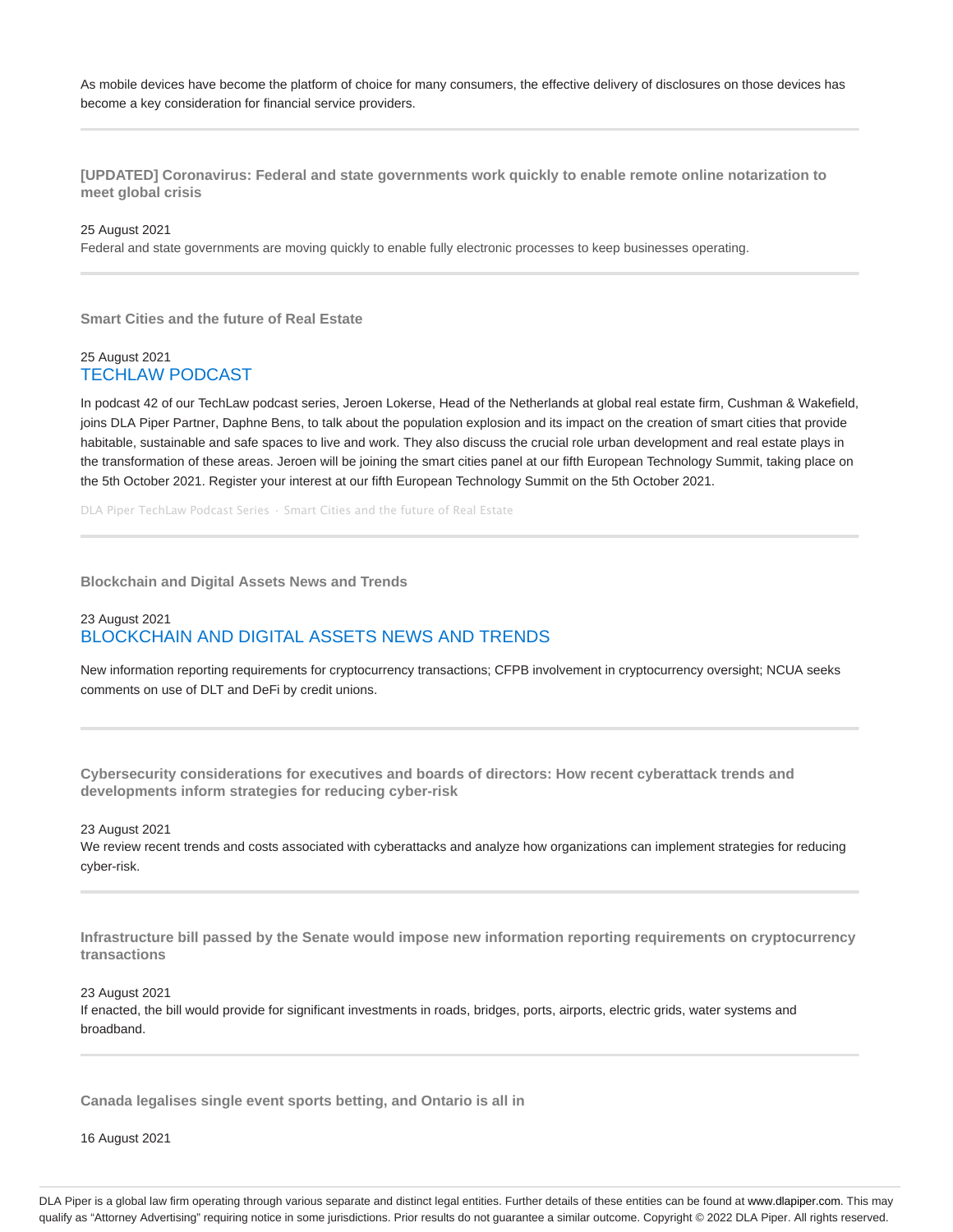Global gaming revenue is expected to reach US\$525 billion by 2023. Online gaming and betting activities represent a significant portion of this revenue at an estimated market size of \$66.72 billion USD in 2020. Canadians have shown an incredible appetite for iGaming, despite the fact that regulatory roadblocks to private businesses looking to enter the iGaming industry in Canada leave Canadians with limited options.

This article discusses Bill C-218, An Act to amend the Criminal Code (sports betting), which will come into force on August 27, 2021. While C-218 signals the legalisation of single sports betting in Canada is a significant step towards the liberalization of Canada's legal framework applicable to gaming, its impact on private businesses may be limited until provinces and the federal government solidify and clarify their approach to iGaming.

**Plant-based meat alternatives and the state of advertising regulation in Australia**

# 13 August 2021 SUSTAINABILITY AND ESG ISSUES IN ADVERTISING

In this vlog, Jessie Buchan discusses the rise in plant-based meat alternatives and the related advertising and marketing issues emerging in Australia.

**LatAm: Tax authorities address negative effects of the pandemic on national coffers**

12 August 2021 The tax authorities' revenue-generating approaches vary from incentives to additional taxation.

**GDPR Snapshot vlog series 2021: Romania**

9 August 2021 GDPR SNAPSHOT VLOG SERIES 2021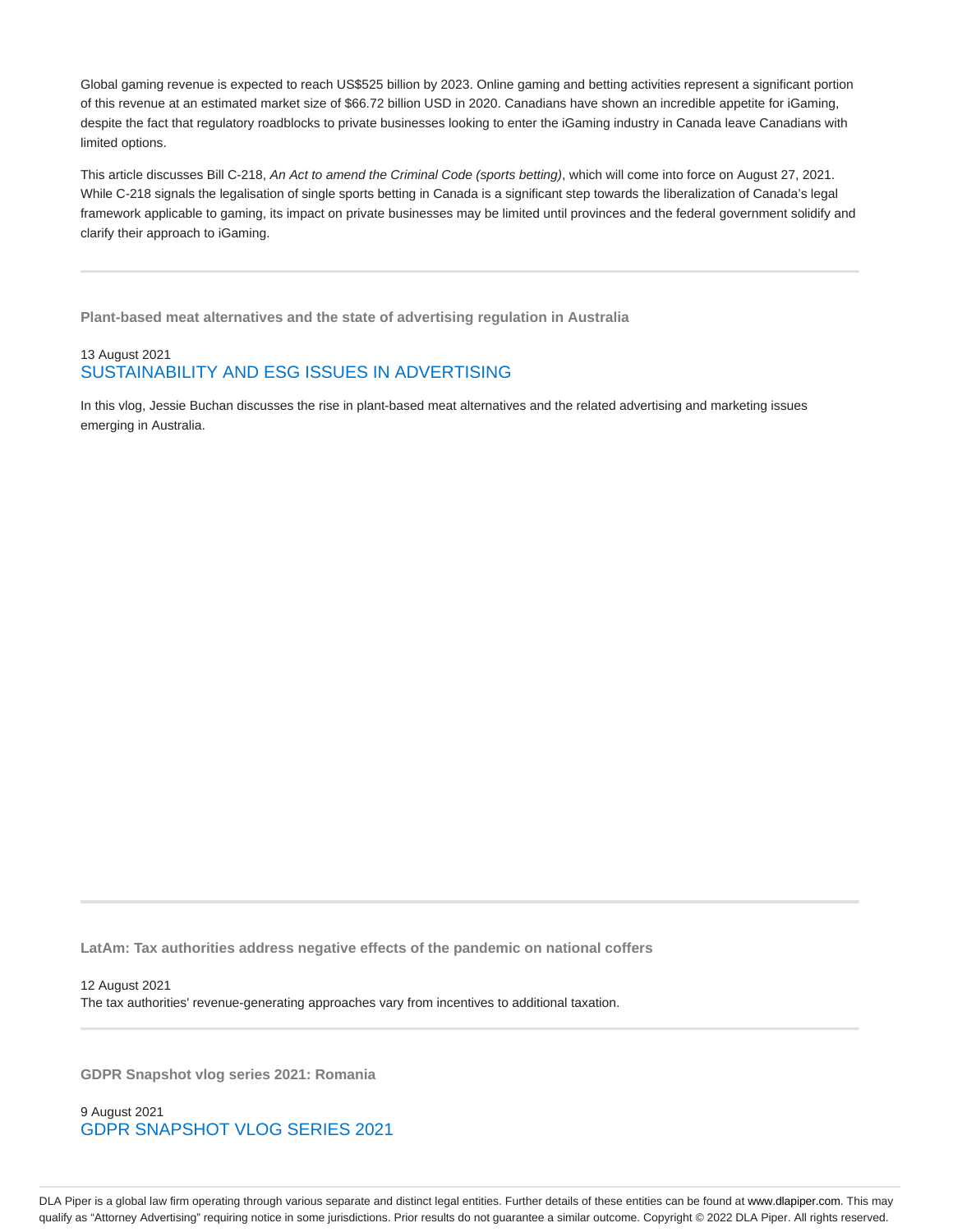In this vlog, Bucharest counsel Irina Macovei and managing associate Andrei Stoica explore the impact and challenges of GDPR in Romania.

**Remote notarization is here to stay**

4 August 2021 Key developments.

**eSignature and ePayment News and Trends**

# 4 August 2021 ESIGNATURE AND EPAYMENT NEWS AND TRENDS

Remote notarization is here to stay.

**The state of HealthTech and future opportunities**

### 03 August 2021 TECHLAW PODCAST

Podcast 41 of our TechLaw podcast series sees David Bell, Director at Hampleton Partners, leading M&A and corporate finance consultancy for companies with technology at their core, and DLA Piper Partner, Mark O'Conor, engage in an exciting conversation on the current innovations in HealthTech, as well as a futuristic outlook on the industry. Key highlights include the benefits of software as a medical device, macro factors influencing innovation and investment opportunities. Join David and Mark at our fifth European Technology Summit on the 5th October 2021 where they will be resuming this conversation. Register at our fifth European Technology Summit on the 5th October 2021.

DLA Piper TechLaw Podcast Series · The state of HealthTech and future opportunities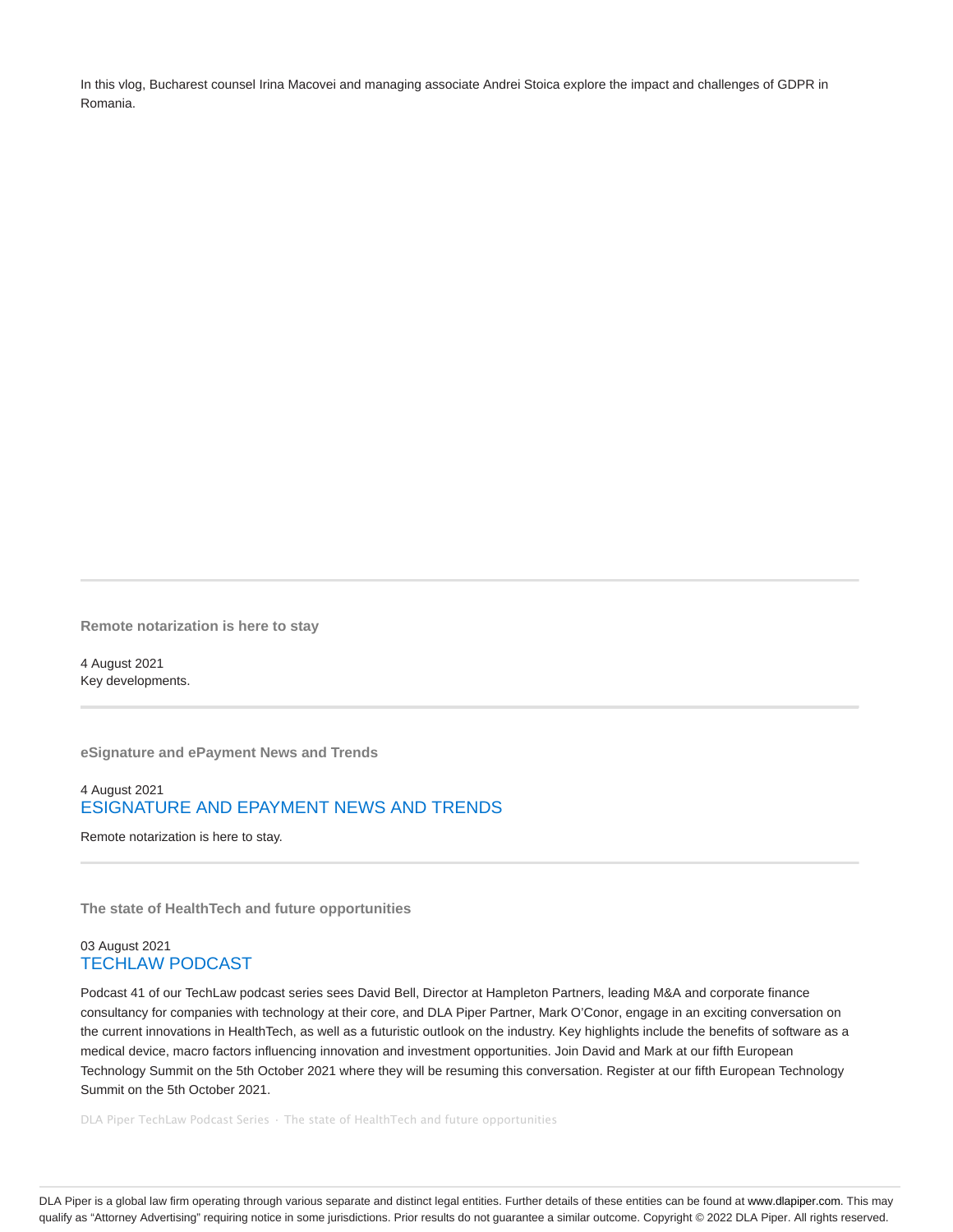**Environmental claims in advertising - latest UK regulatory action**

# 2 August 2021 SUSTAINABILITY AND ESG ISSUES IN ADVERTISING

In this vlog, John Wilks discusses latest UK regulatory action in regards to environmental claims in advertising.

**Sustainability claims - French perspective**

# 22 July 2021 SUSTAINABILITY AND ESG ISSUES IN ADVERTISING

In this vlog, Gregory Tulquois looks at sustainability claims in advertising under French law.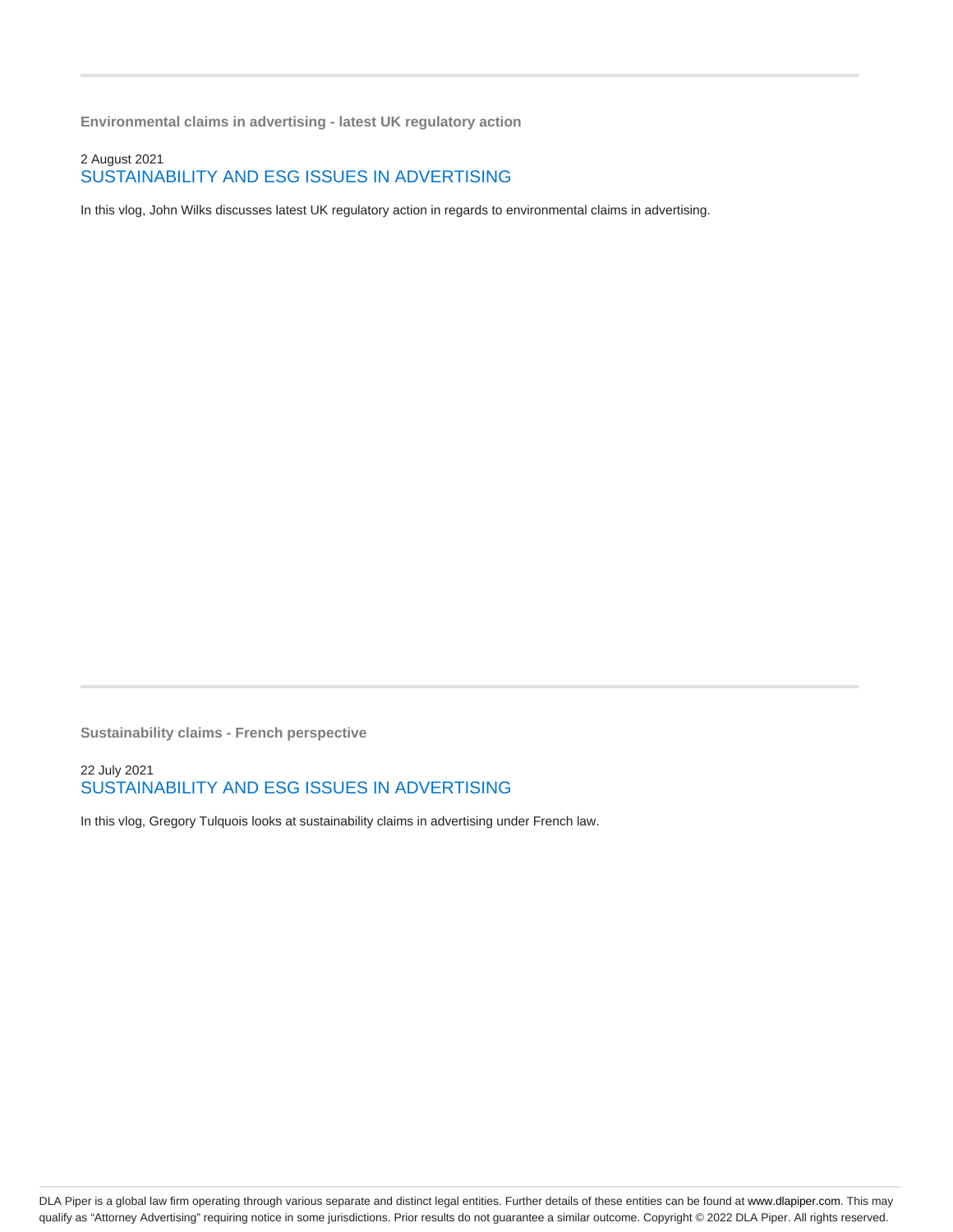**Third time lucky: Triple Point in the Supreme Court**

#### 20 July 2021

The Supreme Court has handed down its long awaited decision on the question of whether delay liquidated damages (LD) provisions survive termination. The case related to a dispute between the parties as to how delay LD provisions apply where an English law contract is terminated prior to its completion, and the interpretation of contractual wording seeking to limit liability.

**Blockchain and Digital Assets News and Trends**

# 19 July 2021 BLOCKCHAIN AND DIGITAL ASSETS NEWS AND TRENDS

IRS says tax-deferred like-kind exchange is not available for cryptocurrency trades; copyright issues plague NFTs; crypto venture investments continue to accelerate.

**SESG: Venture capital for good and software solutions with a purpose**

### 08 July 2021 TECHLAW PODCAST

In episode 40 of our TechLaw podcast series Sunita Grote, Lead at UNICEF Ventures, and DLA Piper partner, Luca Gori, speak about emerging technologies and trends in the marketplace, as well as opportunities and outcomes from previous UNICEF Ventures' investments. Join Sunita and Luca at our fifth European Technology Summit on the 5th October 2021.

DLA Piper TechLaw Podcast Series · SESG: Venture capital for good and software solutions with a purpose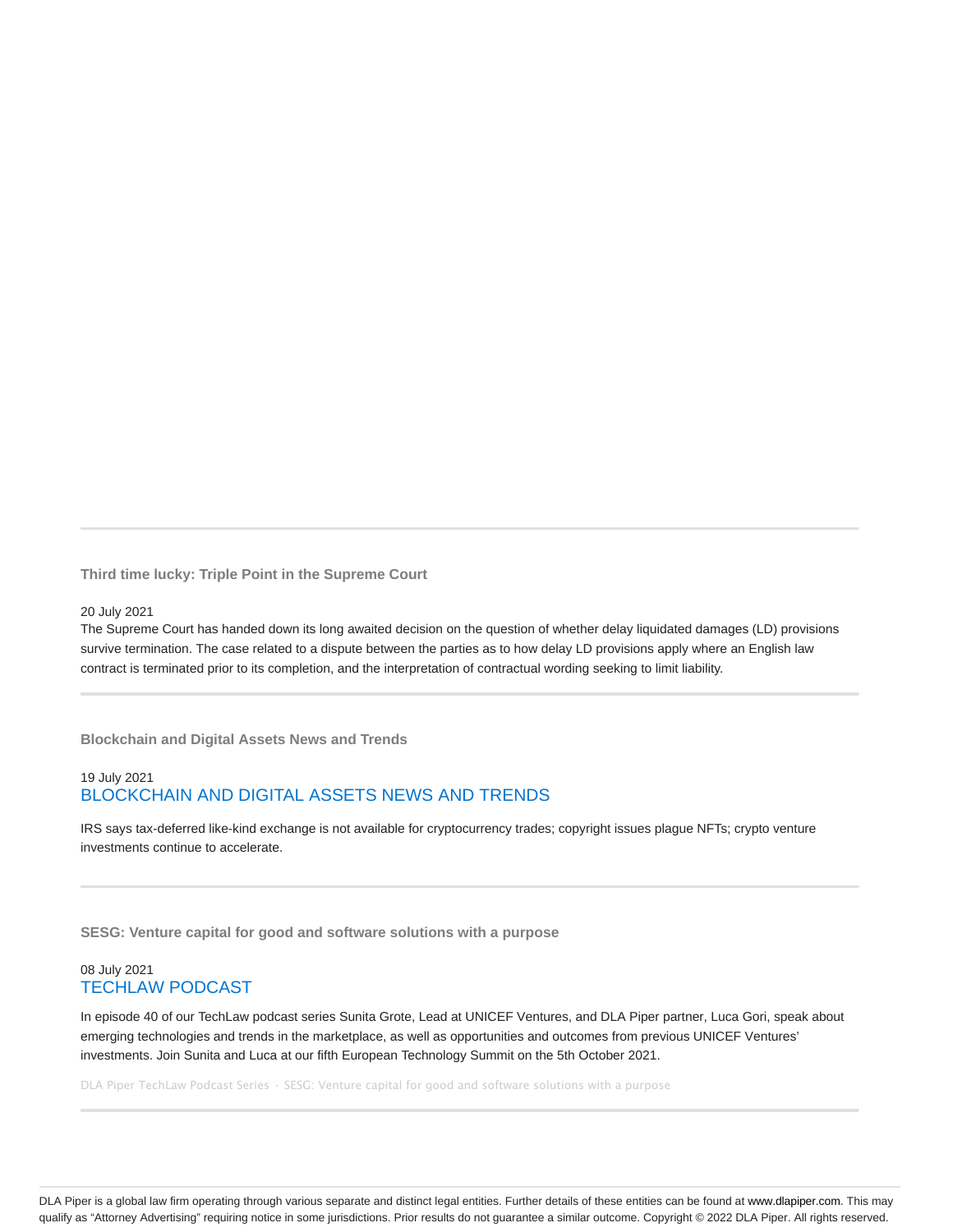**Mexico: IFT issues guidelines on net neutrality**

7 July 2021

These Guidelines implement the "Net Neutrality" chapter included in the Federal Law of Telecommunications and Broadcasting.

**EDPB's final Recommendations on Supplementary Measures confirm a subjective approach to assessing personal data transfer risks**

#### 2 July 2021

The Recommendations' detailed guidance will be useful to businesses and privacy practitioners as they conduct or update their transfer assessments, but the scope and detail of those assessments will require a sustained effort.

**With Illinois's adoption of UETA, United States near full adoption**

2 July 2021 The US has reached near-complete state-by-state adoption of the Uniform Electronic Transactions Act.

**eSignature and ePayment News and Trends**

# 2 July 2021 ESIGNATURE AND EPAYMENT NEWS AND TRENDS

With Illinois's adoption of UETA, the US is near full adoption.

**Digital infrastructure in a post-pandemic world**

### 01 July 2021 TECHLAW PODCAST

In episode 39 of our TechLaw podcast series Sean Williams, Chairman of London-based fibre networks, G.Network Communications and Grain Connect Limited, joins DLA Piper partner, Mike Conradi, to discuss the recent explosion in demand for fibre networks in light of the pandemic. This fascinating exchange sheds light on the ever growing need for stable and resilient broadband connectivity along with the investment opportunity it presents over the next five years. Join Sean and Mike as they continue the conversation at our fifth European Technology Summit on the 5th October 2021.

DLA Piper TechLaw Podcast Series · Digital infrastructure in a post-pandemic world

**Austin and Washington, DC offices bolster patent litigation capabilities with new arrivals**

### June 2021

Jennifer Nall and Helena Kiepura have joined our Intellectual Property and Technology practice's patent litigation team.

**Claim drafting strategies for artificial intelligence innovations**

June 2021

Depending on your innovation, a variety of strategies are available.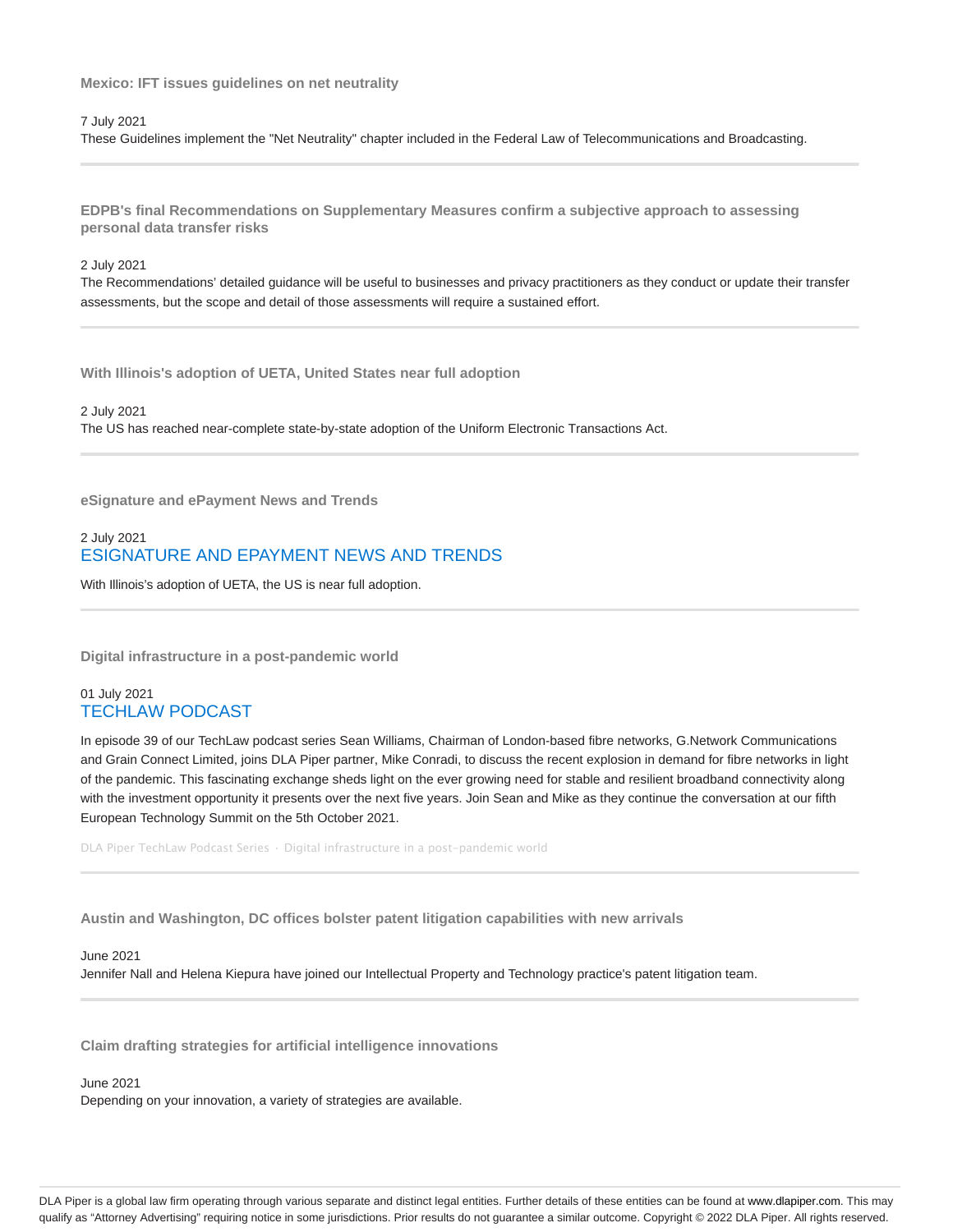**Fending off phishing attacks: Some simple steps using trademark law**

#### June 2021

We often think about how to respond once a breach has occurred, but rarely do we consider how to prevent a breach or scam entirely.

**Highlighted as a leading IP and Technology firm by Chambers USA**

#### June 2021

Chambers USA's 2021 edition names DLA Piper among the leading intellectual property and technology firms in United States.

**Intellectual Property and Technology News (North America), Issue 50, Q2 2021**

# 29 June 2021 INTELLECTUAL PROPERTY AND TECHNOLOGY NEWS

Our Intellectual Property and Technology News reports on worldwide developments in IP and technology law, offering perspectives, analysis and visionary ideas.

#### **Supreme Court Corner**

#### June 2021

The issue at hand in Unicolors v. H&M turns on a question of inaccuracies in the copyright registration certificate.

**The Pharmaceutical Corner**

### June 2021 We look at the underlying decision in *Immunex v. Sandoz* and the potential implications on pharma patent licensing strategies.

**Trial by eligibility**

#### June 2021

In the history of the United States, every single jury trial on patent eligibility under 35 U.S.C. § 101 has resulted in a defense verdict.

**What the Biden Cybersecurity Executive Order means for technology vendors and service providers in the federal ecosystem**

#### June 2021

Steps technology vendors should consider as they prepare.

**When will Washington regulate artificial intelligence?**

#### June 2021

Seeking to ensure a leading global role for the US in AI development and implementation is a prime motivator for American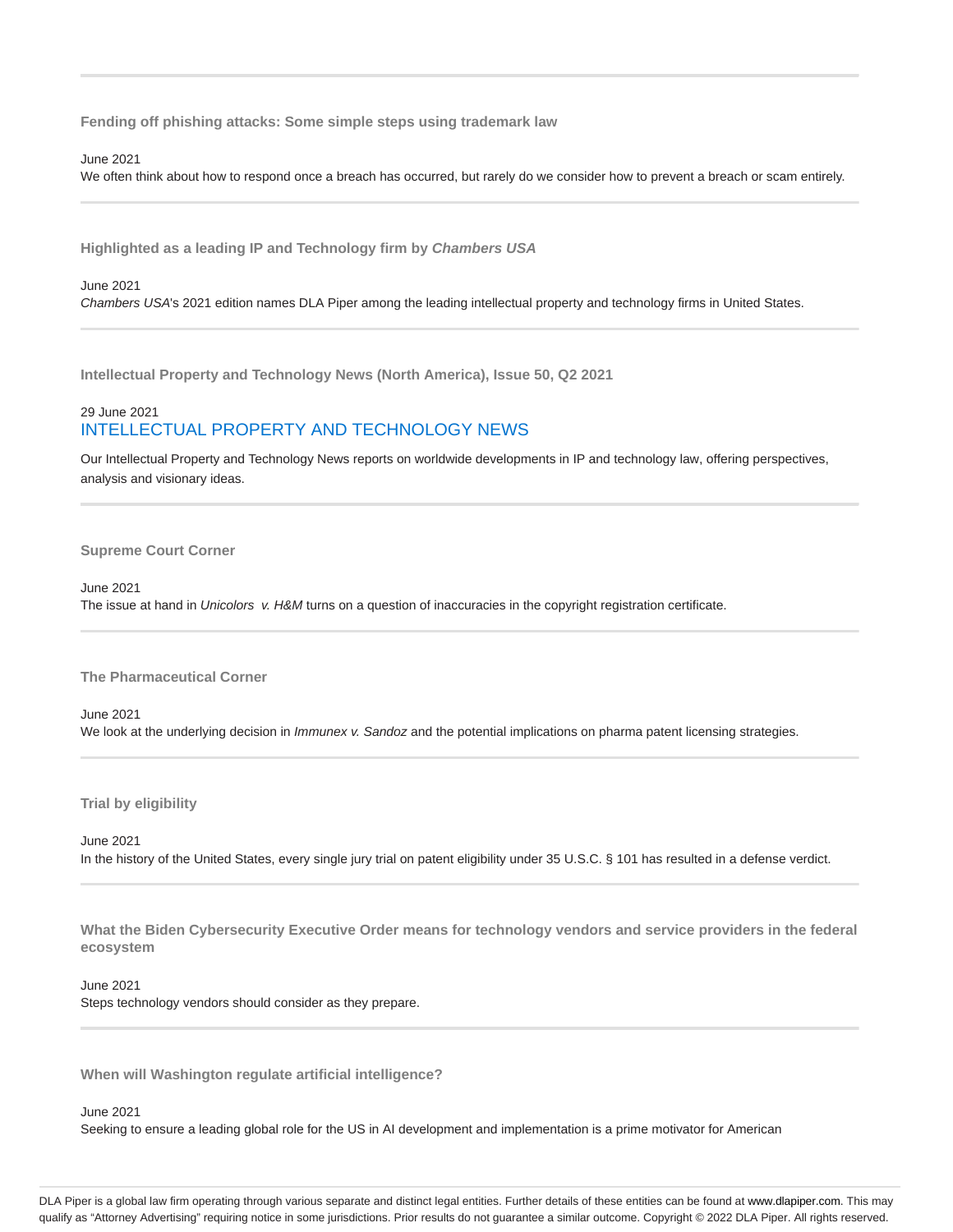**United States v. Arthrex: Where does the Supreme Court's decision leave the PTAB?**

23 June 2021 If the APJs' appointment is unconstitutional, what is the appropriate remedy?

**FCC proposes ban on electronic products and devices made by Huawei and other Chinese companies**

23 June 2021 Key details.

**SESG: Building back better through diversity**

### 22 June 2021 TECHLAW PODCAST

Podcast 38 of our TechLaw podcast series sees Gary Stewart, Founder & CEO at FounderTribes, a platform connecting and empowering entrepreneurs, join Luca Gori, partner and Corporate M&A lawyer at DLA Piper, to discuss the role of diversity in global corporate venture capital investing. They discuss how to use strategic alliances, not just to help restart economies or build back to 'normal', but to use this opportunity to "build back better" than before. Join Gary Stewart at our fifth European Technology Summit on the 5th October 2021.

DLA Piper TechLaw Podcast Series · SESG: Building back better through diversity

**With the goal of countering China's tech ascendancy, the US Senate approves the US Innovation and Competition Act**

### 16 June 2021 AI OUTLOOK

The comprehensive technology policy and funding legislation strives to fund incentives for semiconductor chips production, along with aggressive diplomatic, national security and trade measures to ensure American leadership.

**FinTech: Cashless societies and post-pandemic growth**

### 10 June 2021 TECHLAW PODCAST

In podcast 37 of our TechLaw podcast series, Tom Hambrett, Group General Counsel & Company Secretary at FinTech banking app, Revolut, joins Bryony Widdup, partner at DLA Piper, in preparation for our European Technology Summit, taking place on the 5th October 2021. Together they discuss how Revolut and the wider FinTech, payment services and eCommerce industries will play an instrumental role in enabling growth post-pandemic while also mitigating against amplifying risk. Join Tom Hambrett at our fifth European Technology Summit on the 5th October 2021.

DLA Piper TechLaw Podcast Series · FinTech: Cashless societies and post-pandemic growth (Bryony Widdup And Tom Hambrett)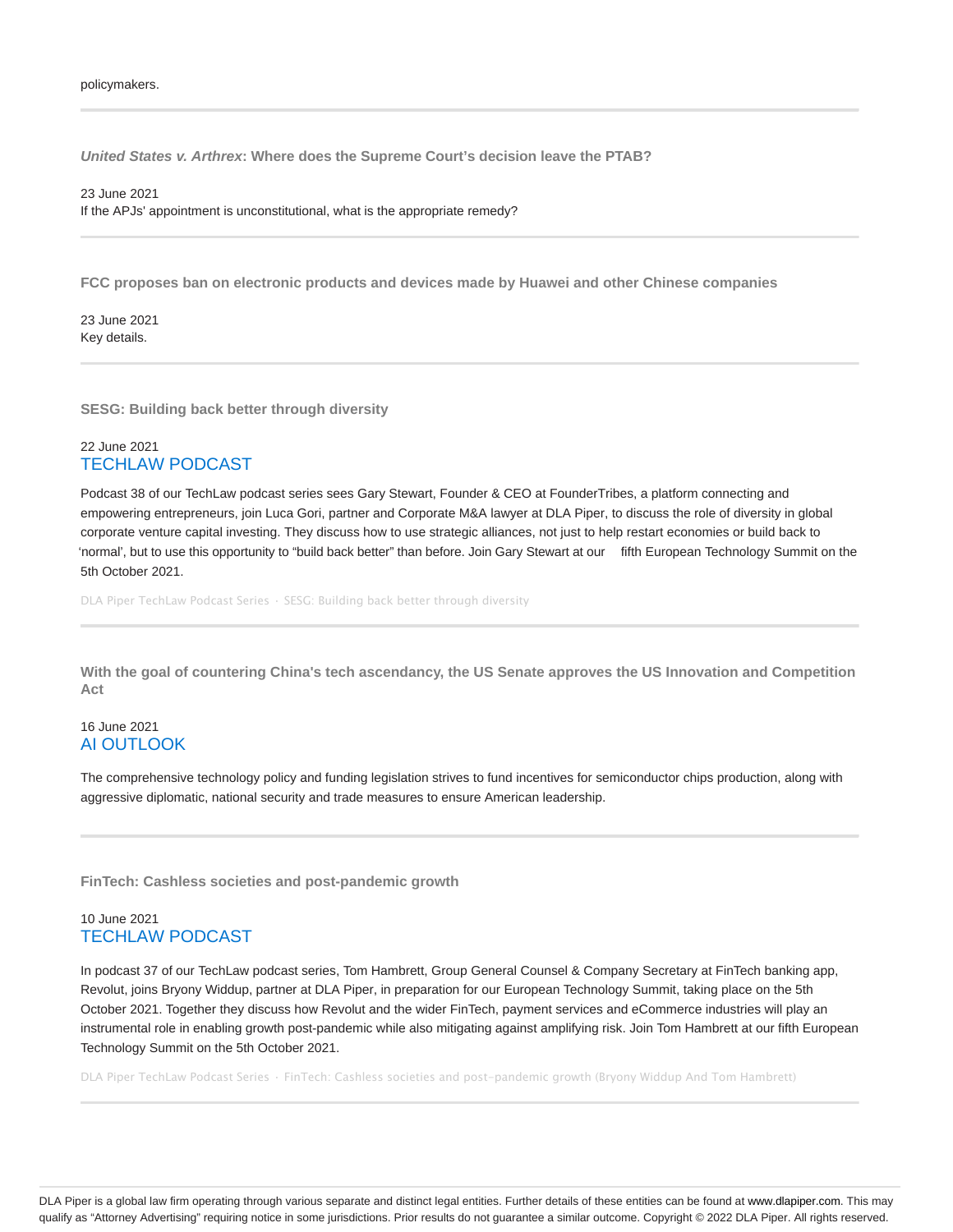**eSignature and ePayment News and Trends**

# 4 June 2021 ESIGNATURE AND EPAYMENT NEWS AND TRENDS

A Texas Supreme Court decision reaffirms a long line of cases enforcing electronic signatures where a secure, reliable system, in compliance with UETA and the federal ESIGN Act, is used.

**Compare contract law around the world with our Global Contract Laws Guide**

#### 1 June 2021

DLA Piper is pleased to announce the launch of our updated Global Contract Laws guide.

The guide has been updated to reflect the changes in legislation in over 45 countries and in response to significant geopolitical events such as Brexit.

**FDA solicits public comment on adding list of device materials to certain medical device labels**

#### 26 May 2021

The proposed change would apply to all medical devices that may be in contact with a patient long term.

**Green IP: the interplay between IP law, sustainability and ESG in the EU**

#### 20 May 2021

On 29 April 2021, the EU Commission announced that the initiative to update the EU rules on design protection is now open for public consultation until 22 July 2021. One of the main reasons for revision is to ensure that the design protection regime better supports the transition to the digital and green economy.

**Expedited examination now available for Canadian trademark applications**

#### 18 May 2021

Trademark applications are generally examined in the order they are received by the Canadian Intellectual Property Office ("CIPO"). The rationale being that examining an application out of order creates a favourable position for one applicant at the expense of other applicants.

**Why I Lawyer: Q&A with Lisa Haile**

### 18 May 2021 WHY I LAWYER

Having so many years in the industry has given me a deep understanding of the business of biopharma and provides me with a different perspective when I advise clients on the value of a particular technology or the likelihood of success in the market relative to competitors.

**President Biden issues broad-ranging Executive Order on cybersecurity**

13 May 2021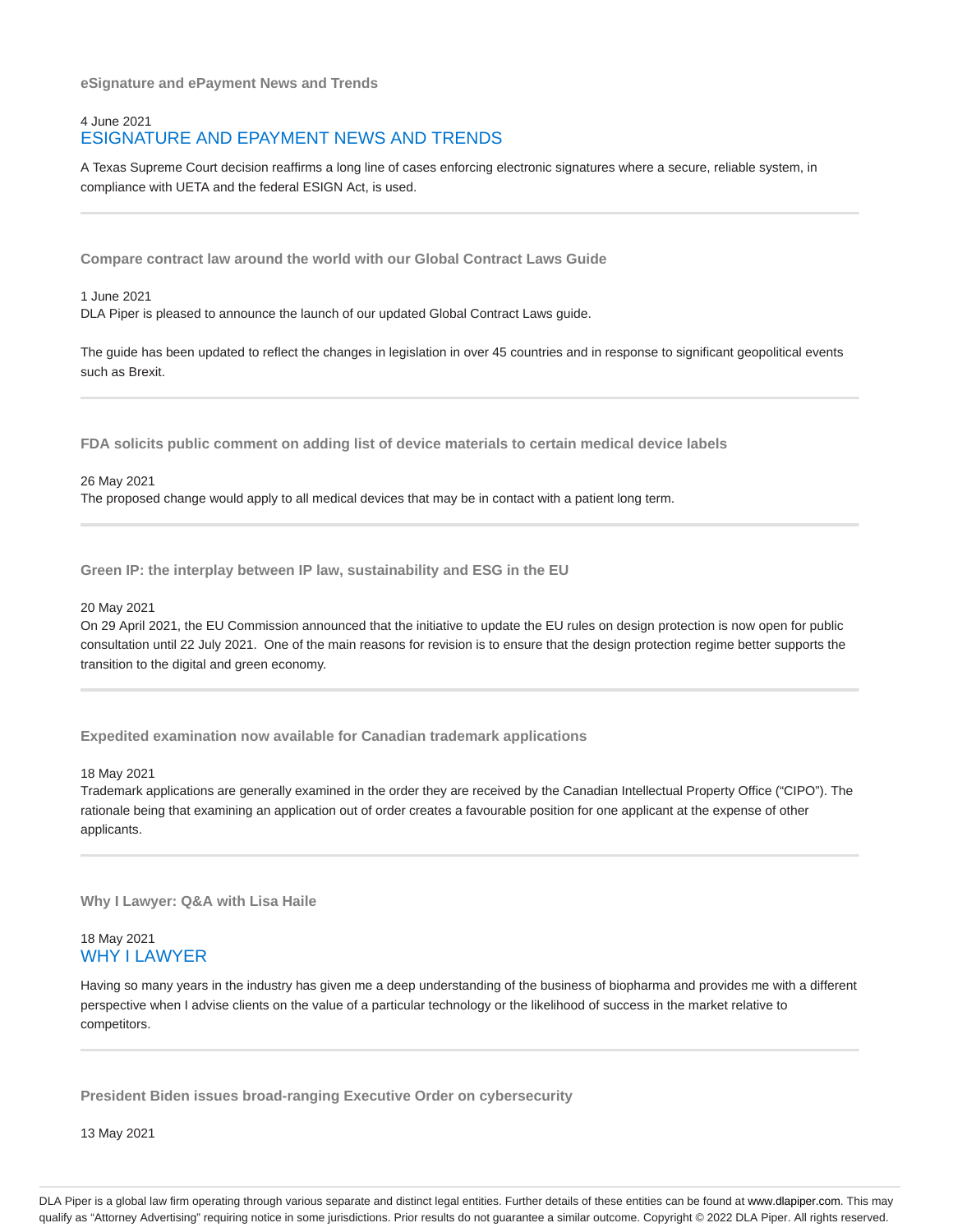**Thailand postponed the implementation of the data protection act until 1 June 2022**

#### 10 May 2021

The Personal Data Protection Act B.E. 2562 (2019) (PDPA) came into effect since 28 May 2019 with most provisions scheduled to take full effect on 27 May 2020. Previously, the enforcement of the PDPA for 22 types of businesses has been postponed to 31 May 2021.

**eSignature and ePayment News and Trends**

### 30 April 2021 ESIGNATURE AND EPAYMENT NEWS AND TRENDS

In a key ruling on the TCPA, the Supreme Court narrows the definition of ATDS.

**S 415, narrowing the scope of new chemical entities, is now law: Implications for innovator companies**

#### 29 April 2021

The new law, signed by the President on April 23, narrows the scope of drug compounds that qualify as an NCE.

**FCC publishes new cost-based license application fee schedules, but new fees will not take effect quite yet**

#### 26 April 2021

Information for companies seeking to take advantage of the lower applications fees.

**Latin America: FY2021 - a very active tax year**

#### 26 April 2021

The global pandemic forced Latin American governments to focus on social welfare and plan vaccine deployment. The time to start covering these expenses has come, and governments are following various approaches to refill their coffers.

**New antidumping and countervailing duty petition: Walk-behind snow throwers and parts from China – consequences for exporters and US importers**

#### 7 April 2021

The petition alleges that certain walk-behind snow throwers and parts from China are being sold in the US at less than fair value.

**Latest regulatory changes reduce burden for software and technology companies under US export controls**

#### 6 April 2021

Revisions to the US Export Administration Regulations implement changes to Export Controls for Conventional Arms and Dual-Use Goods and Technologies.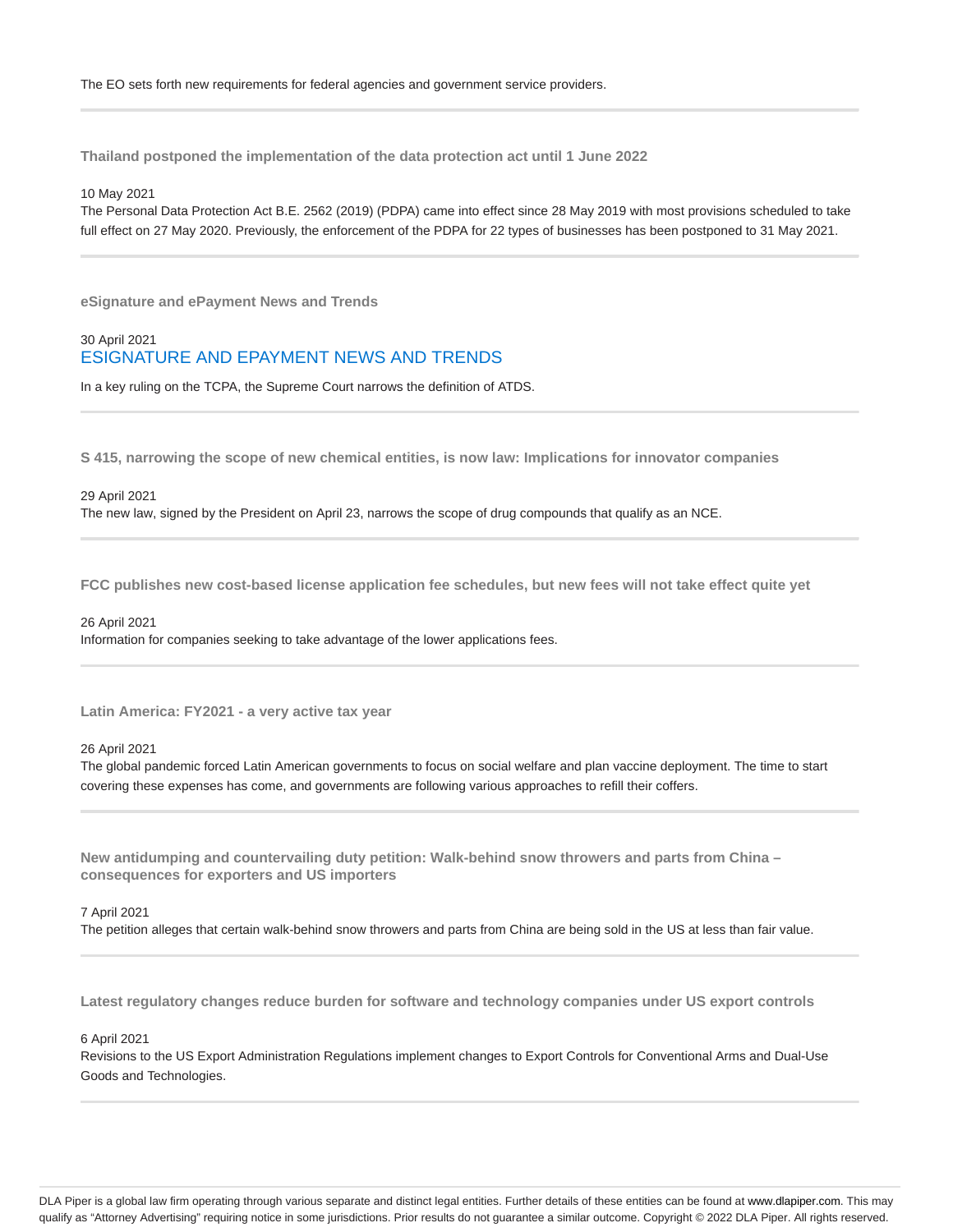**So you want to go digital…**

#### April 2021

This article assists businesses in identifying the core issues that must be addressed to ensure the legal sufficiency of transactions conducted on eSignature platforms.

**eSignature and ePayment News and Trends**

# 2 April 2021 ESIGNATURE AND EPAYMENT NEWS AND TRENDS

Continuing the digital transformation into 2021.

**Patent eligibility in bioinformatics: Federal Circuit affirms rejection of computerized haplotype phasing claims**

#### 31 March 2021

Yet another hurdle for inventors in the growing field of bioinformatics and computational biology.

**Employee and independent contractor classification: Still the top legal issue in franchising**

#### 30 March 2021

Franchising rests on a basic premise that franchisees are independent contractors and not employees.

**Intellectual Property and Technology News (North America), Issue 49, Q1 2021**

# 30 March 2021 INTELLECTUAL PROPERTY AND TECHNOLOGY NEWS

Our Intellectual Property and Technology News reports on worldwide developments in IP and technology law, offering perspectives, analysis and visionary ideas.

**Non-fungible tokens: Emerging issues in the emerging marketplace**

30 March 2021 Any digital asset, or a right in an underlying asset, can be tokenized to make an NFT.

**Recognized as a leading IP defense firm in the United States**

30 March 2021 In its 2021 Law Firms Activity Report, Lex Machina has named DLA Piper among the leading intellectual property defense firms in the United States.

**Supreme Court Corner**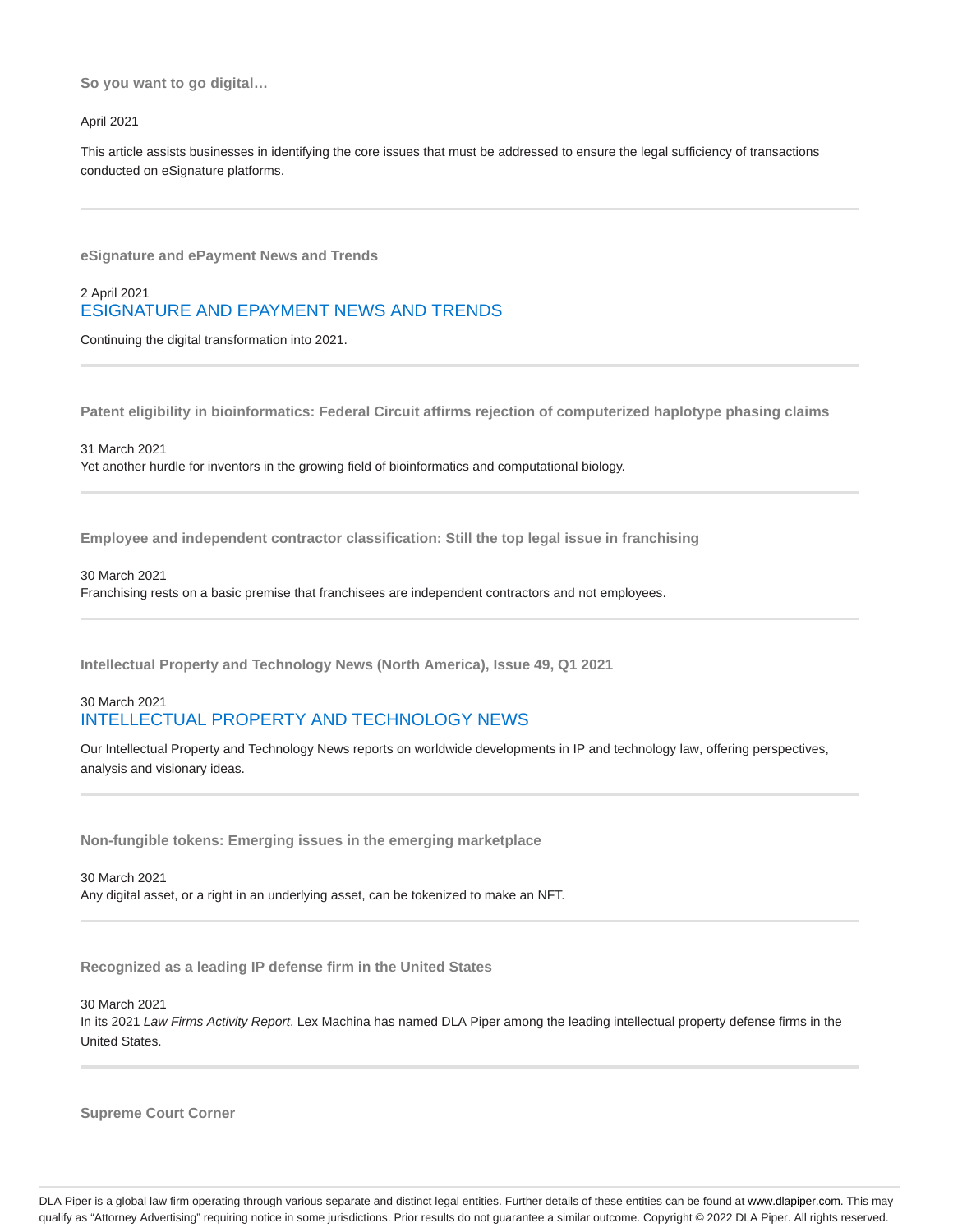#### 30 March 2021

Numerous amici in American Axle urge the Supreme Court to take the case; update on USPTO v. Booking.com.

**The Lanham Act's makeover – Congress gives new clarity and tools to trademark owners and applicants**

30 March 2021

The Trademark Modernization Act of 2020 gives new certainty for litigants and new tools for challenging current registrations.

**The Pharmaceutical Corner**

30 March 2021

The opinion may render functional claiming more difficult, but functional claims that follow its guidance may still have an important role to play in pharmaceutical patents.

**Understanding the USPTO guidance on patenting AI technologies**

30 March 2021 The USPTO guidance opens the door for applicants to obtain patent protection for their AI technologies.

**Washington, DC grows telecoms capabilities with a new arrival**

30 March 2021

Tony Lin has joined our Washington, DC office and award-winning Telecom group, bringing his vast experience in satellite and communications law.

**Episode 15: Comprehensive New E-Commerce Rules Introduced**

### 23 March 2021 NAVIGATING CHINA: THE DIGITAL JOURNEY

Operators of e-commerce platforms, websites and apps in China, and those using third party e-commerce, social media or livestreaming platforms to sell their products and services in China, must update their operations, services and systems in advance of wide-ranging new rules.

**Blockchain and Digital Assets News and Trends**

# 22 March 2021 BLOCKCHAIN AND DIGITAL ASSETS NEWS AND TRENDS

Wyoming moves to clarify legal status of DAOs; court dismisses class action against a cryptocurrency exchange.

**Out with the old, in with the new: Five members join California Privacy Protection Agency board; California AG**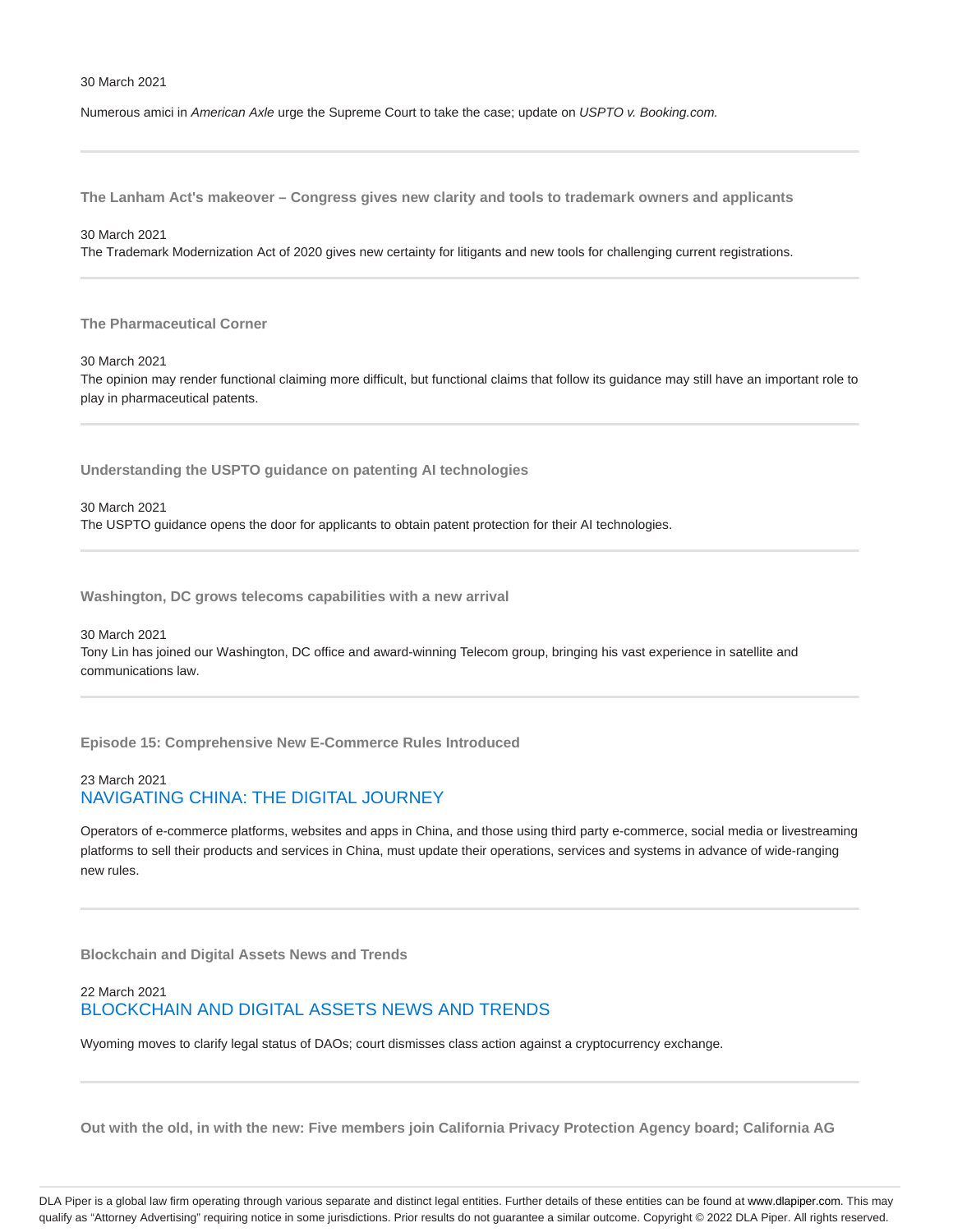### **Xavier Becerra moves to HHS**

22 March 2021

Recent days have seen significant changes in the lineup of officials responsible for important privacy rights oversight in California.

**Wyoming takes a step ahead to clarify the legal status of decentralized autonomous organizations**

#### 22 March 2021

If the bill becomes official law, Wyoming will be the first US state to clarify the legal status of a DAO.

**Technology, artificial intelligence in focus for the Biden Administration and the 117th Congress**

### 18 March 2021 AI OUTLOOK

Washington sees maintaining and extending US leadership in technological innovation as a vital national security imperative.

**Peer-To-Peer File Sharing, Copyright Trolls And Fair Balancing Of Rights Key Take-Aways From The Opinion Of A-G Szpunar In The Cjeu Mircom V Telenet And Others Case**

#### 17 March 2021

On 17 December 2020, Advocate General (A-G) Szpunar delivered his opinion on the highly anticipated Mircom International Content Management v Telenet and others case (C-597/19) before the European Court of Justice (CJEU) thus shedding a first light on several current hot topics in copyright law.

**Antidumping and countervailing duty petition against imports of certain Chinese mobile access equipment and subassemblies: Consequences for exporters and US importers**

#### 16 March 2021

Foreign producers, exporters and importers may consider having a strategy for addressing AD and CVD investigations, including possible participation.

**US national security review of the semiconductor manufacturing supply chain presents critical opportunities for industry**

15 March 2021 The review supports the CHIPS for America Act.

**What the Virginia Consumer Data Protection Act means for your privacy program**

9 March 2021

Already, privacy bills introduced and likely to receive serious consideration in several blue states resemble this Virginia law.

**M&A and the Middle East digital economy**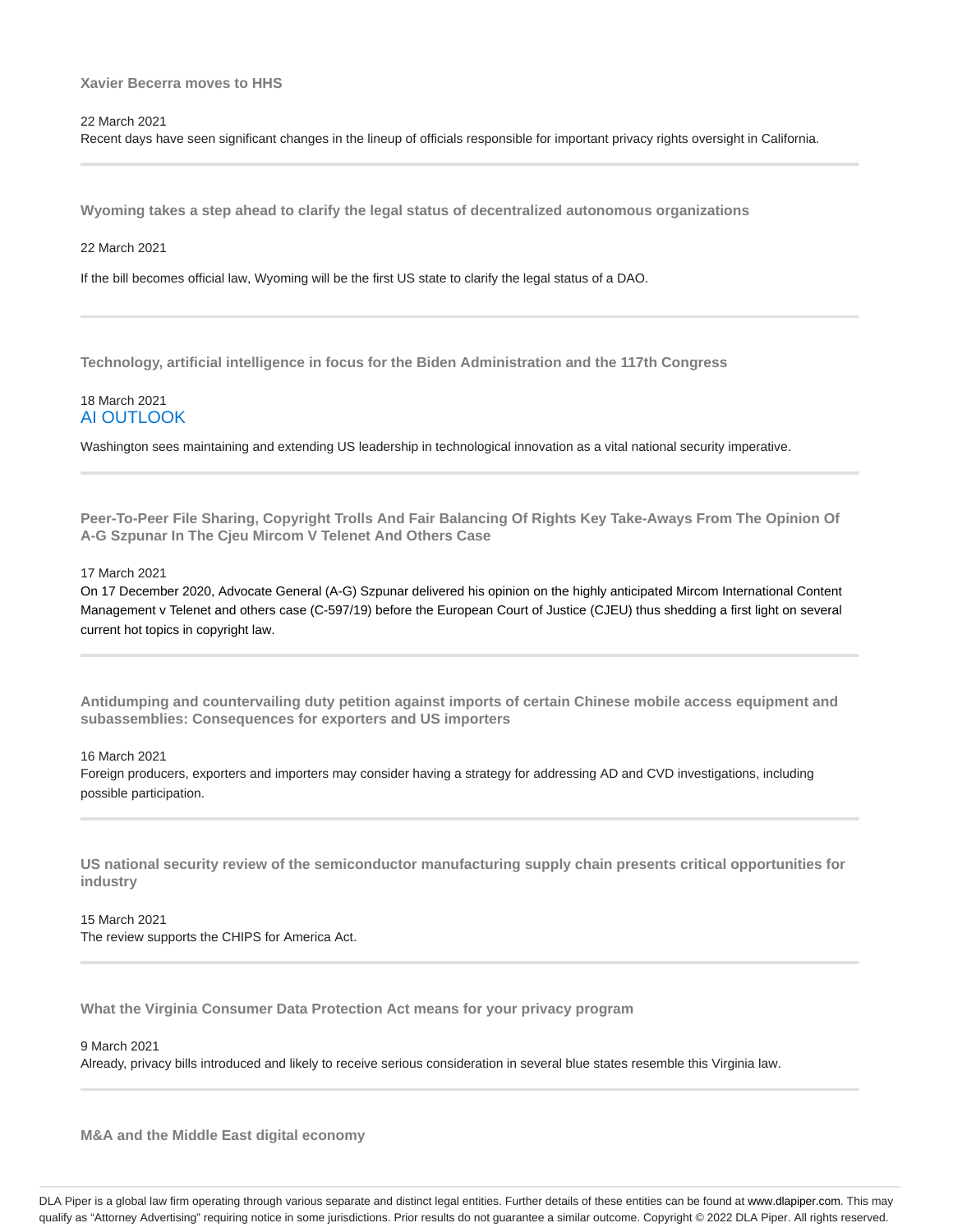### 01 March 2021 TECHLAW PODCAST

In Episode 36 of our TechLaw podcast series, Dubai-based partners and M&A lawyers at DLA Piper, Will Seivewright and Eamon Holley, are joined by Directors at Control Risks, Courtenay Smith and Will Brown, in an invigorating discussion on the latest M&A trends in the GCC. In this conversation, they analyse the recent impact and acceleration of technology trends derived from COVID-19, as well as the roll-out successions of M&A trends across the European Markets.

DLA Piper TechLaw Podcast Series · M&A and the Middle East digital economy

**FinTech Middle East: Innovations in payments and beyond!**

### 26 February 2021 TECHLAW PODCAST

In Episode 35 of our TechLaw Podcast Series, Middle-East based DLA Piper partner, Paul Latto, joins an incredible panel of experts including Tony Chacko Joseph, from UAE's Ministry of Finance; Khalid Saad, Board Member at CoinMENA; and Phil Reynolds, Board Director and Co-founder at Pyypl, to discuss the rapid growth in mobile payments and platforms the UAE's FinTech has experienced. Other topics for discussion also include FinTech regulations, trends and innovations swiftly approaching the UAE.

DLA Piper TechLaw Podcast Series · FinTech: Innovations in payments, and beyond

**Legislators and regulators continue to support digital transformation**

26 February 2021 Endorsing the movement towards digital transformation.

**eSignature and ePayment News and Trends**

# 26 February 2021 ESIGNATURE AND EPAYMENT NEWS AND TRENDS

How legislatures and regulators endorse the movement towards digital transformation.

**Antitrust in the digital age: rethinking the regulation of big tech**

### 25 February 2021 TECHLAW PODCAST

In Episode 34 of our TechLaw Podcast Series, our partner, Alexandra Kamerling, talks about antitrust law in the digital age with Laura Petrone, Senior Analyst of Technology Thematic Research at GlobalData Plc. Their conversation delves into how traditional regulations are being evolved to allow for a fair playing field that also fosters innovation, as well as looking at how these regulations are being applied in numerous jurisdictions across the globe.

DLA Piper TechLaw Podcast Series · Antitrust in the digital age: rethinking the regulation of big tech

**Blockchain and Digital Assets News and Trends**

25 February 2021 BLOCKCHAIN AND DIGITAL ASSETS NEWS AND TRENDS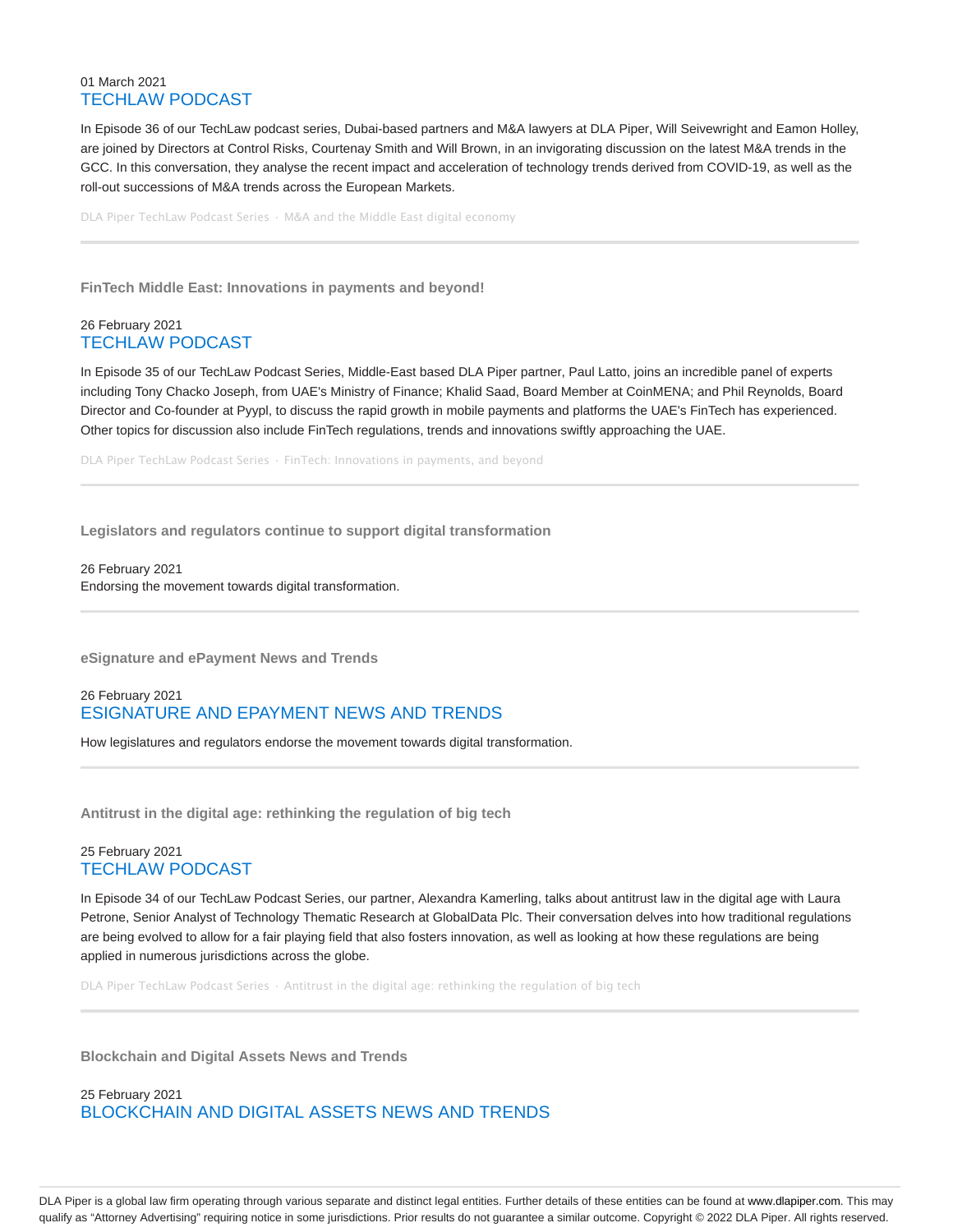**Gems, coins, bells and bottle caps: Canadian AML regime amendments affect some video game and social media virtual currencies**

25 February 2021

Providers of video games and online entertainment that offer virtual currency as part of game play may be "money service businesses" under Canada's anti-money laundering rules.

**Outsourcing: A Practical Guide, Second Edition**

16 February 2021

We are proud to launch our latest publication, Outsourcing: A Practical Guide, Second Edition. This book is a fully updated edition of the key text on outsourcing, written by our market-leading Global Technology and Sourcing team.

**CFPB Taskforce on Federal Consumer Financial Law proposes changes to ESIGN**

#### 5 February 2021

The CFPB looks at the consumer consent requirements triggered when information must provided or made available to a consumer "in writing."

**eSignature and ePayment News and Trends**

### 5 February 2021 ESIGNATURE AND EPAYMENT NEWS AND TRENDS

The CFPB looks at "in writing" consumer consent requirements; plus reports on new federal and state laws and regulatory activities and fresh judicial precedent.

**New guidelines on examples regarding data breach notification**

4 February 2021

On 14 January 2021, the European Data Protection Board (EDPB) published a set of draft guidelines on examples regarding data breach notifications under Article 33 of the General Data Protection Regulation (GDPR) (the "Draft Guidelines").

**Part 2: Hybrid Future- shifting the workplace in a post-pandemic world**

#### 28 January 2021 TECHLAW PODCAST

The second part of Episode 33 of our TechLaw Podcast Series, features an insightful discussion between DLA Piper partner, Paul Allen, and author of Future Fit, Andrea Clarke. With Covid-19 having accelerated the shift from physical to virtual working, how do businesses connect its people to its strategy and motivate, educate and inspire them through this new hybrid model?

DLA Piper TechLaw Podcast Series · Part 2: Hybrid Future- shifting the workplace in a post-pandemic world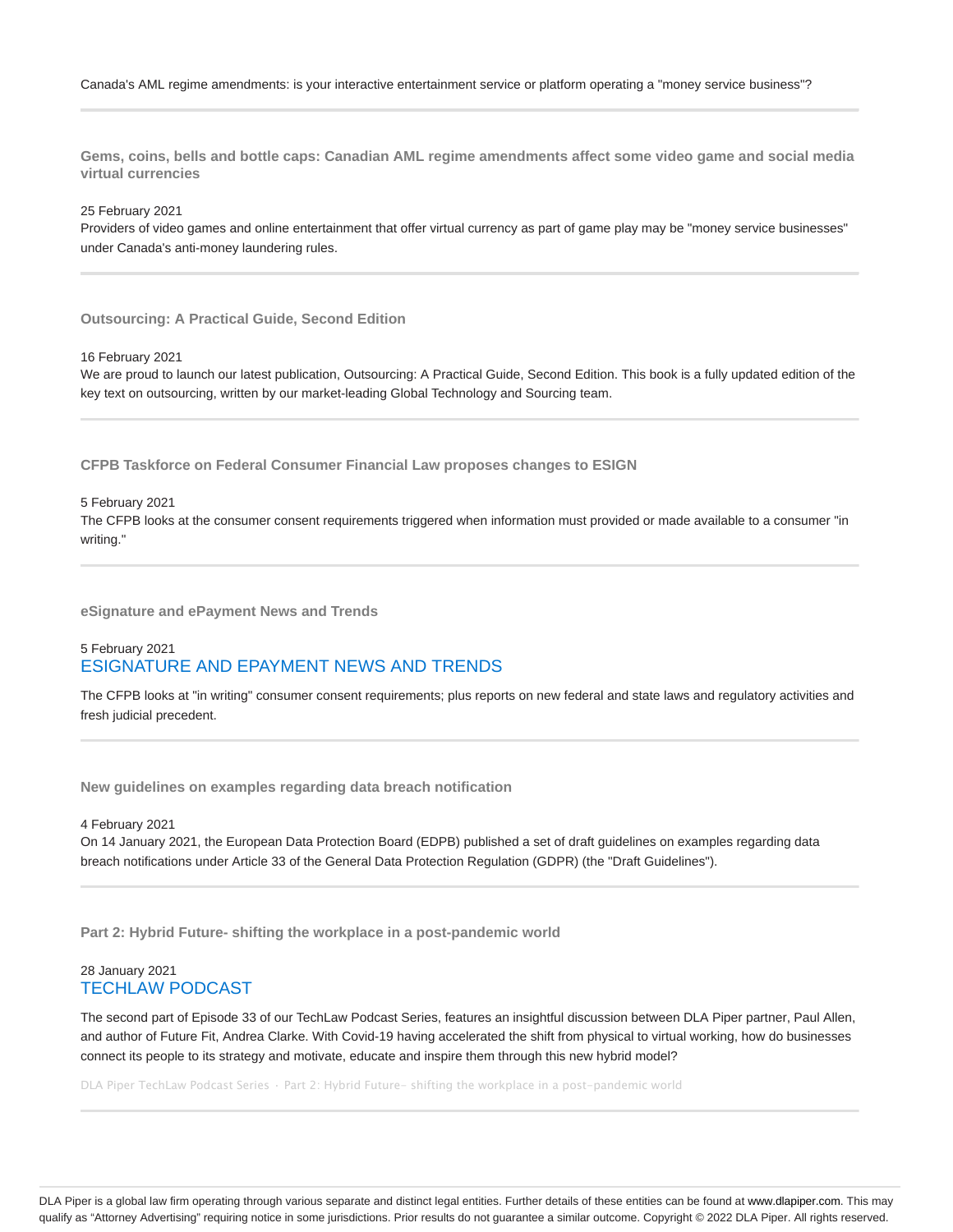**Blockchain and Digital Assets News and Trends**

# 22 January 2021 BLOCKCHAIN AND DIGITAL ASSETS NEWS AND TRENDS

Looking at the OCC's guidance on stablecoins.

**Consumer finance regulatory and litigation landscape for 2021**

21 January 2021

In 2021, the sector may have to reckon with troubled assets while operating in a business environment that may never return to many pre-pandemic practices.

**A COVID-19 fast-track for Canadian trademark applications**

20 January 2021

Businesses seeking to protect brands for medical devices, protective equipment, medical services or medical research services relating to the prevention, diagnosis, treatment or cure of COVID-19 can now fast-track their Canadian trademark applications.

**Part 1: Becoming Future Fit - Adapting for digital evolution**

#### 20 January 2021 TECHLAW PODCAST

Part one of Episode 33 in our TechLaw Podcast Series sees Andrea Clarke, author of Future Fit: How to Stay Relevant and Competitive in the Future of Work, draw on her fascinating life experience to advise on how to stay secure in the future of work and create value as we undergo a digital evolution. Creating a strong sense of self in the workplace through connecting employees with a business' purpose, strategy and leadership is critical to future success.

DLA Piper TechLaw Podcast Series · Part 1: Becoming Future Fit - Adapting for digital evolution

**Founders Factory Africa Part 2: The power of collaboration for startups**

### 14 January 2021 TECHLAW PODCAST

In part two of Episode 32 of our TechLaw Podcast Series, Alina Truhina, Chief Strategy Officer at Founders Factory Africa, resumes her conversation on business collaborations between corporates and startups with one of our partners, Chris Baird. Shifting the conversation to the challenges and opportunities for startups when joining with established corporate companies, Alina and Chris also discuss the areas of focus when working with entrepreneurs in Africa and what to expect in the next five years.

DLA Piper TechLaw Podcast Series · Founders Factory Africa Part 2: The Power Of Collaboration For Startups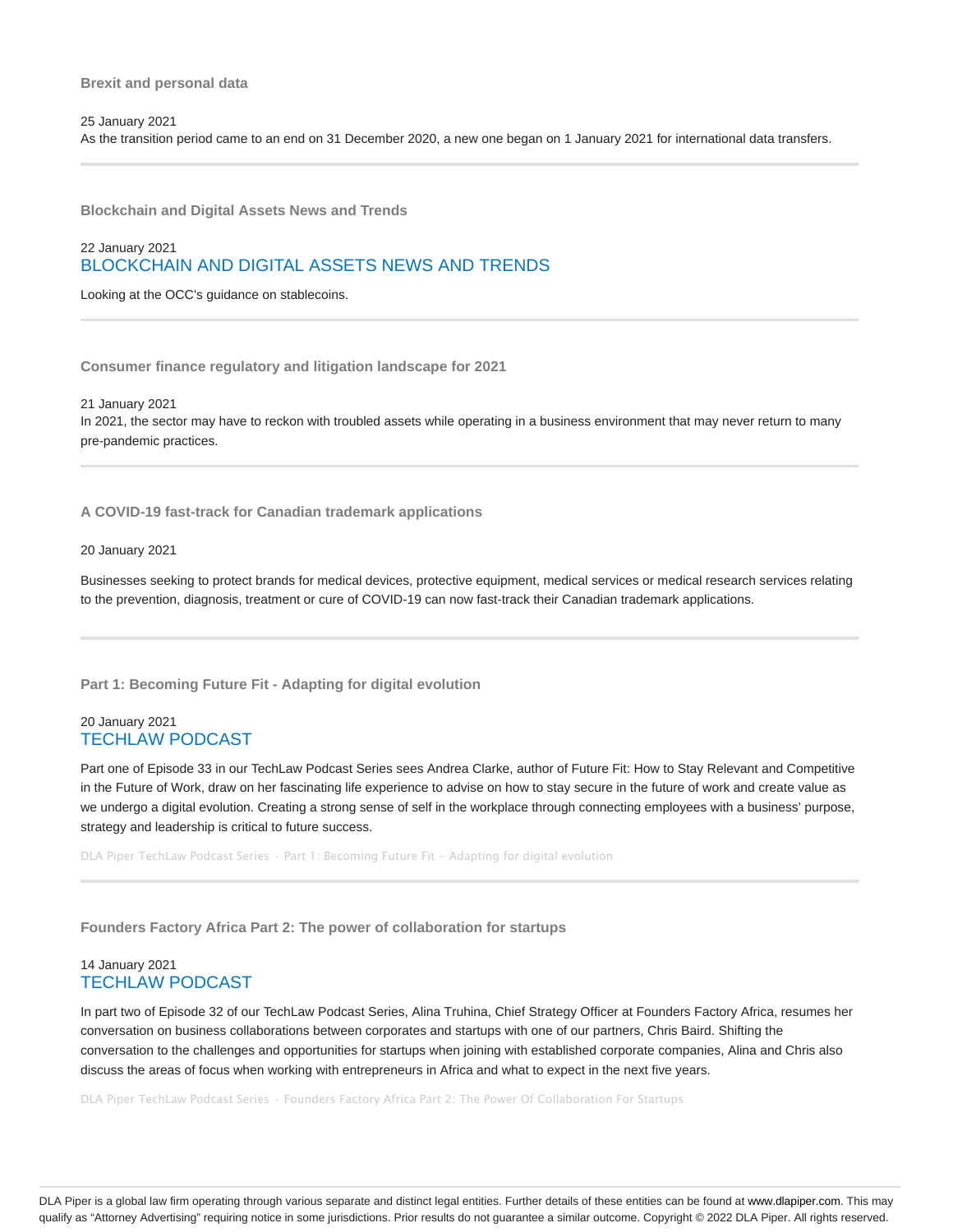**Founders Factory Africa Part 1: Opportunities for corporate investments**

### 11 January 2021 TECHLAW PODCAST

In part one of Episode 32 of our TechLaw Podcast Series, Alina Truhina, Chief Strategy Officer at Founders Factory Africa, talks business collaborations between corporates and startups with one of our partners, Chris Baird. Their conversation focuses on the impact of COVID-19 on FFA's portfolio investment strategy, fund flows in Africa and misconceptions of investing in Africa.

DLA Piper TechLaw Podcast Series · Founders Factory Africa Part 1: Opportunities For Corporate Investments

**Mark it: A look back at 2020 trademark, copyright and media news**

6 January 2021 Some of our most popular guidance.

**Boardroom Brexit: What the deal means for intellectual property**

### 31 December 2020 BOARDROOM BREXIT

The TCA is not radical in terms of its immediate impact on holders of IP rights in the UK or the EU. It does not, for example, affect the post-2020 status of EU trade marks in the UK.

**Boardroom Brexit: What the deal means for personal data and digital trade**

### 31 December 2020 BOARDROOM BREXIT

The TCA allows personal data to transfer from the EU-UK, for a period of up to six months from 1 January 2021. This 'bridging' period is designed to allow the EU time needed to adopt a formal adequacy decision which will allow the continuing flow of personal data to the UK.

**Boardroom Brexit: What the deal means for trade in services**

### 31 December 2020 BOARDROOM BREXIT

The TCA has substantial sectoral coverage, including professional and business services (e.g. legal, auditing, architectural services), delivery and telecommunication services, computer-related and digital services, financial services, research and development services, most transport services and environmental services.

**eSignature and ePayment News and Trends**

### 30 December 2020 ESIGNATURE AND EPAYMENT NEWS AND TRENDS

CFPB finalizes additional requirements regarding debt collection – plus latest legal, regulatory and case law developments.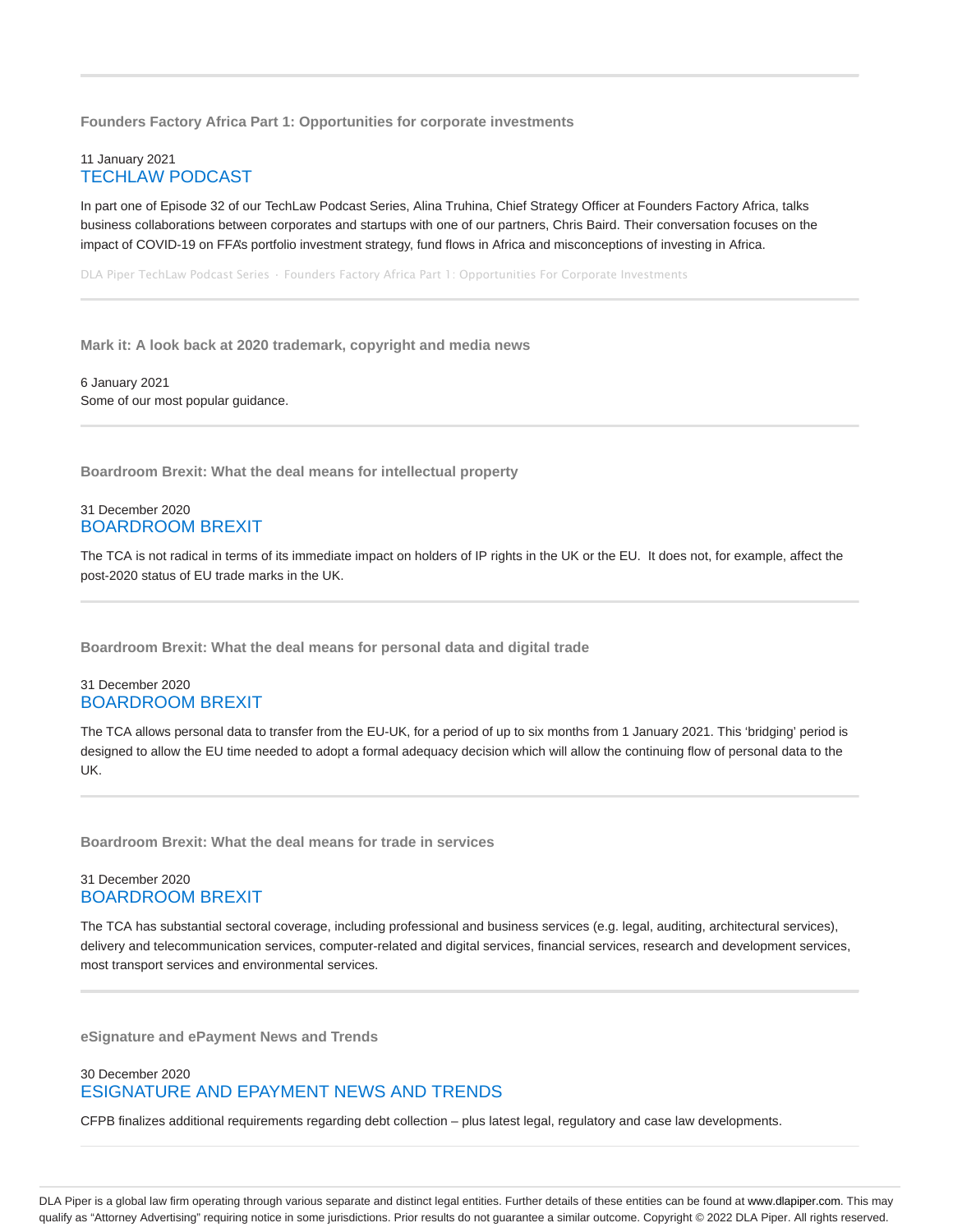**26 DLA Piper lawyers in 9 countries ranked among the world's leading patent professionals**

#### 22 December 2020

IAM Patent 1000: The World's Leading Patent Professionals 2020 has named 26 DLA Piper lawyers from 9 countres to its list of top patent professionals.

**Blockchain and Digital Assets News and Trends**

### 22 December 2020 BLOCKCHAIN AND DIGITAL ASSETS NEWS AND TRENDS

New Jersey seeks to regulate digital asset business activity through a mandatory licensing framework.

**Franchisor consolidations after COVID-19**

22 December 2020 Consolidations will continue in an opportunistic way, but will be moderated by a recognition that consolidation can be risky.

**Intellectual Property and Technology News (North America), Issue 48, Q4 2020**

# 22 December 2020 INTELLECTUAL PROPERTY AND TECHNOLOGY NEWS

Our Intellectual Property and Technology News reports on worldwide developments in IP and technology law, offering perspectives, analysis and visionary ideas.

**Inventions behind the music: From Eddie Van Halen to Michael Jackson and beyond**

#### 22 December 2020

Music innovation offers fertile ground for patent protection.

**New Jersey Senate considers crypto license bill**

#### 22 December 2020

The bill would regulate digital asset business activity through a mandatory licensing framework overseen by the New Jersey Department of Banking and Insurance.

**Recognized as a top tier IP and Technology practice by U.S. News & World Report**

22 December 2020 Recognition from U.S. News & World Report.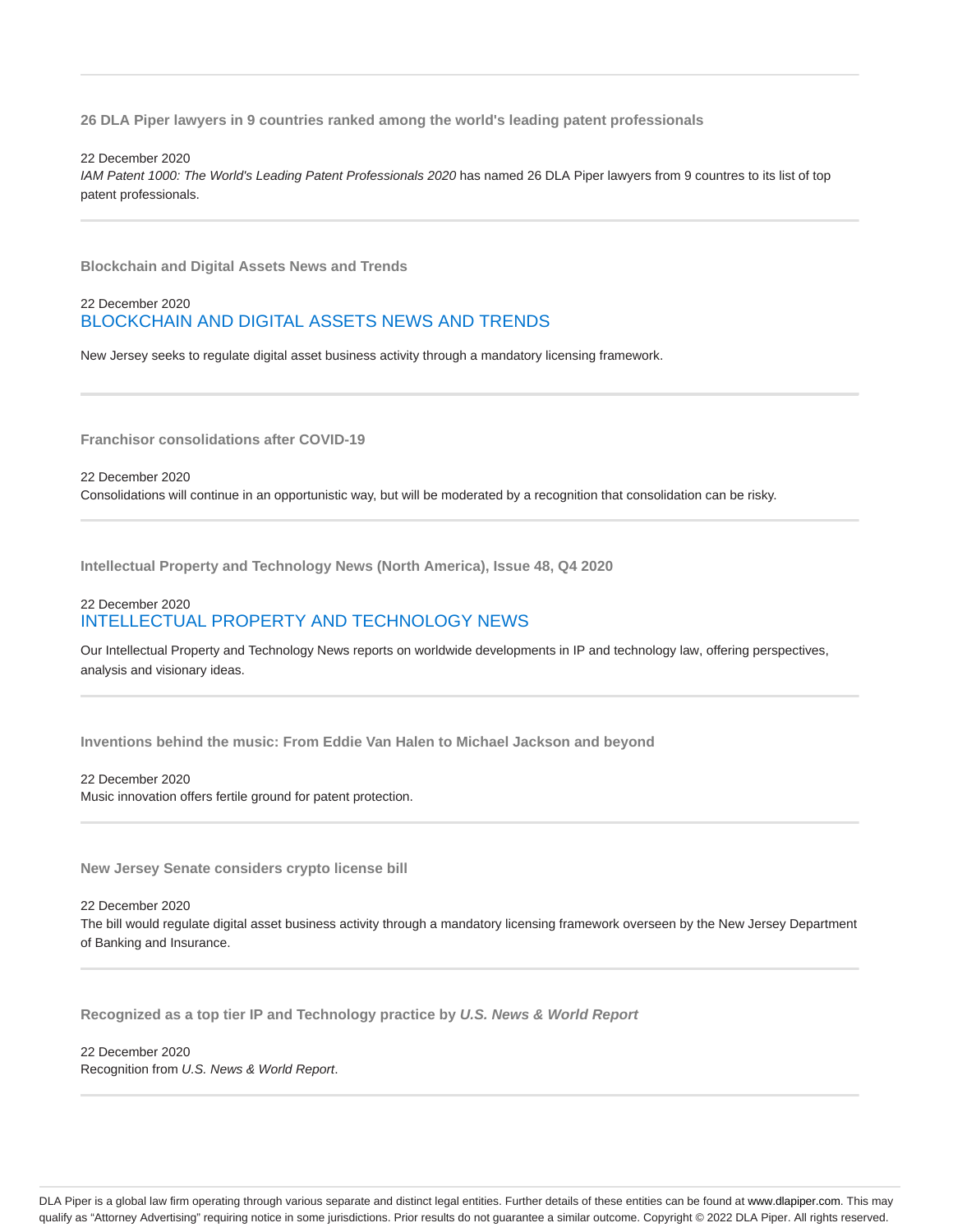**Substantial similarity in copyright: It matters where you sue**

22 December 2020 Two circuits do not always interpret copyright law the same way.

**The Pharmaceutical Corner**

22 December 2020 A precedential decision with potentially far-reaching impacts for future Hatch-Waxman litigation and generic-product launches.

**Who's responsible for content posted on the Internet? Section 230, explained**

22 December 2020 What the law does, what people are saying it should do, and what might happen next.

**Disputes & Distributed Ledger Technology: A contract, no matter how smart, still needs to be legal and enforceable in the real world**

21 December 2020

In September 2020, the Law Society of England & Wales published "Blockchain: Legal & Regulatory Guidance", providing technical guidance and suggestions on practice for legal practitioners dealing with blockchain and distributed ledger technology.

**When a threat actor strikes: Legal considerations and challenges in a ransomware attack**

21 December 2020 Evidence suggests that having employees working remotely significantly increases the risk of a successful ransomware attack.

**Landmark artificial intelligence legislation advances toward becoming law**

### 16 December 2020 AI OUTLOOK

An overview of the key AI initiatives and funding set out in the defense bill.

**Navigating risk and compliance in government contracts M&A**

14 December 2020 Webinar now available: government contracts and pre-closing diligence.

**US DOT issues groundbreaking proposals for regulation of automated driving systems, seeks input**

11 December 2020

The rulemaking initiates an important new chapter in autonomous vehicle development and commercialization in the US.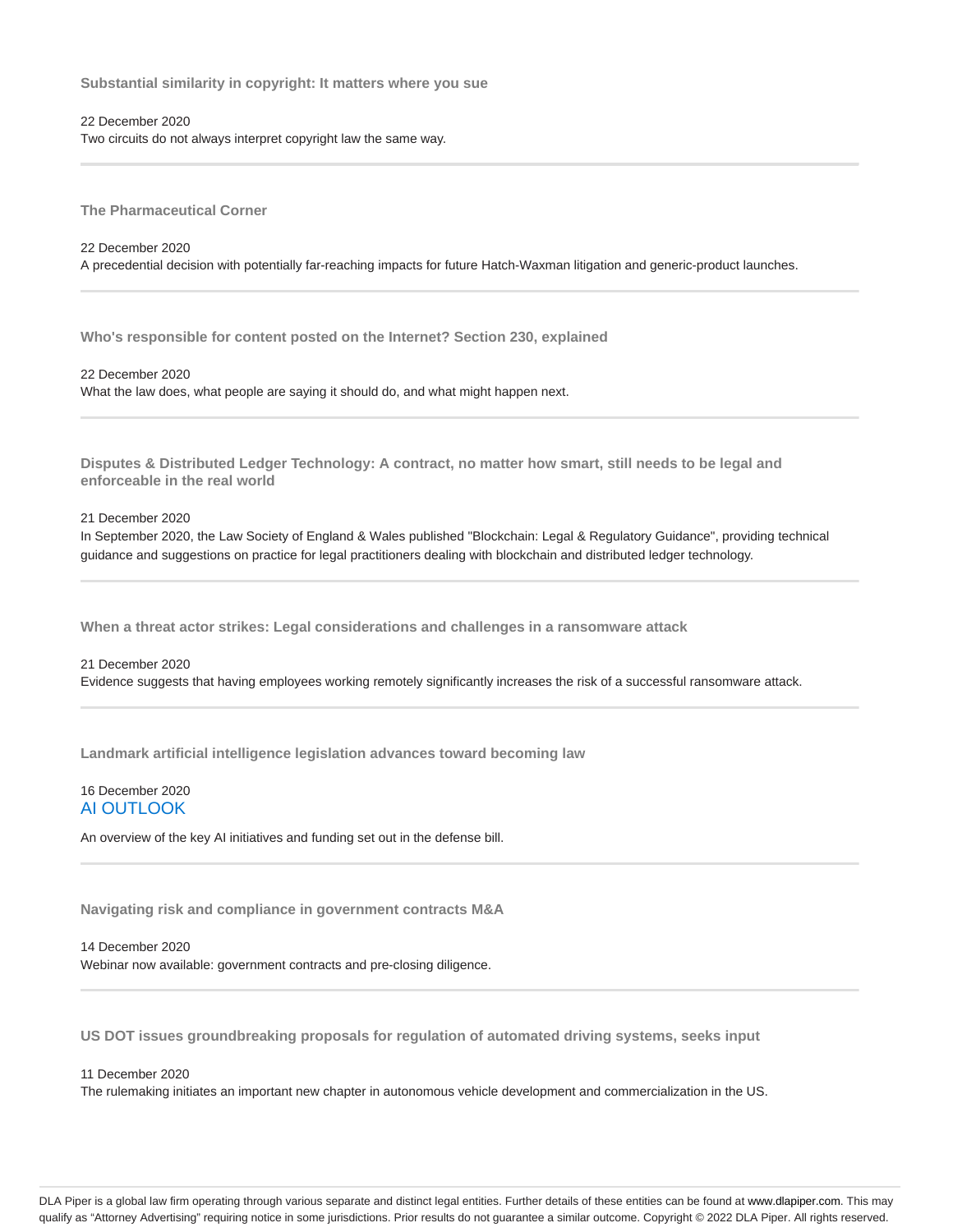**eSignature and ePayment News and Trends**

### 3 December 2020 ESIGNATURE AND EPAYMENT NEWS AND TRENDS

CFPB finalizes debt collection rules, addressing use of electronic communications; court finds no private right of action under ESIGN; plus latest legal, regulatory and case law developments.

**FCC agenda meeting to evaluate items of interest for manufacturers and operators of radiofrequency equipment**

1 December 2020 Key details of agenda items.

**AI Trends Part 2: Security compliance, 5G and the war for talent**

### 25 November 2020 TECHLAW PODCAST

In part two of Episode 31 of our TechLaw Podcast Series, Santeri Kangas and Jeremy Otis from CUJO AI, resume their conversation on artificial intelligence trends with one of our partners, Mathias Schulze Steinen. Using findings from our recent European Technology Index 2020, the discussion focuses on topics including security compliance and standardization, data processing, robotics and 5G. The group also debates whether there is a war for talent in the AI arena.

DLA Piper TechLaw Podcast Series · AI Trends Part 2 Security Compliance, 5G And The War For Talent

**AI Trends Part 1: IoT privacy and security risks**

### 23 November 2020 TECHLAW PODCAST

Part one of Episode 31 of our TechLaw Podcast Series features Chief Technology Officer at CUJO AI, Santeri Kangas, along with General Counsel, Jeremy Otis, discussing the latest trends in artificial intelligence with one of our partners, Mathias Schulze Steinen. The changing digital landscape forms the basis of this conversation in relation to the security of connected devices, user privacy and data collection.

DLA Piper TechLaw Podcast Series · AI Trends Part 1 IoT Privacy And Security Risks

**Blockchain and Digital Assets News and Trends**

# 23 November 2020 BLOCKCHAIN AND DIGITAL ASSETS NEWS AND TRENDS

IMF issues report on regulatory framework for CBDs and GSCs, SEC invites feedback on application of custody rule to digital assets.

**SEC invites feedback on application of Custody Rule to digital assets**

#### 23 November 2020

Specifically, Staff is asking whether non-depository firms such as state-chartered trust companies can act as qualified custodians for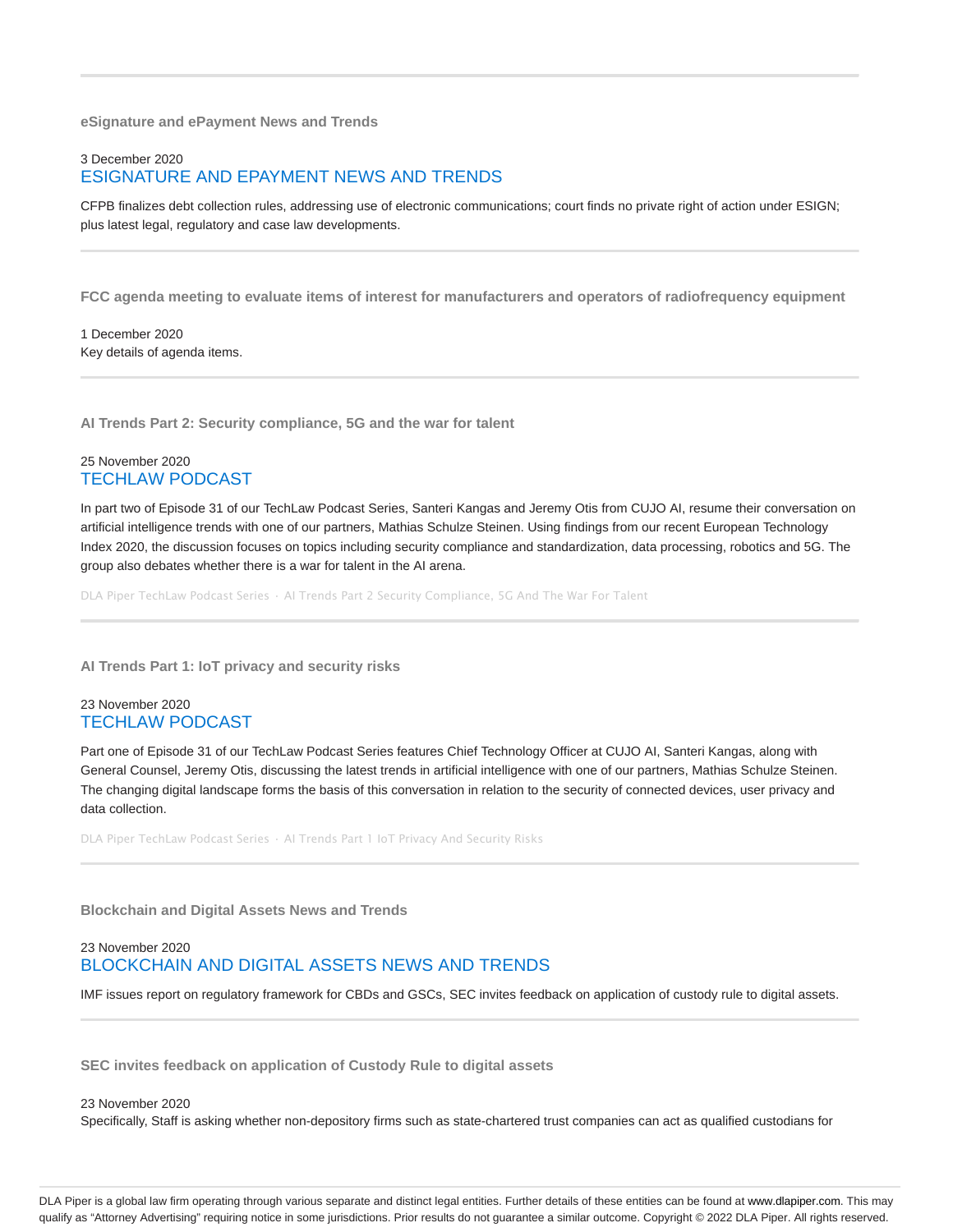**Going global: How reputation can boost brand protection prospects**

20 November 2020

A generic term – the commonly used name of a class of products or services – is ineligible for federal trademark registration in the US. But a generic term combined with ".com" can create a federally protectable trademark, even if the generic term alone could not.

**Law à la Mode**

### 20 November 2020 LAW À LA MODE

Retail has had to adapt to COVID-19 with speed, ingenuity and resilience. But even bigger disruptions may be around the corner.

**New York's enhanced anti-SLAPP laws take effect, adding protections and remedies to deter speech-chilling litigation**

#### 19 November 2020

This development is expected to have an immediate impact on New York litigation, particularly in the defense of libel claims.

**UK Tech Startups Part 2: SESG, talent acquisition and AI in the future of tech**

#### 17 November 2020 TECHLAW PODCAST

In part two of Episode 30 of our TechLaw Podcast Series the discussion continues between Transaction Services Partner at Deloitte, Duncan Down, Chief Strategy Officer and Founder of StarLeaf, Will MacDonald, and the Managing Partner from our London Office, Tom Heylen. As well as insights from our European Technology Index 2020 and mention of the upcoming Deloitte UK Technology Fast 50, the conversation focuses on the integral importance of SESG in all aspects of business, the challenges of acquiring talent remotely and some of the opportunities presented by AI.

DLA Piper TechLaw Podcast Series · UK Tech Startups Part 2: SESG, talent acquisition and AI in the future of tech

**UK Tech Startups Part 1: The impact of COVID-19 and the challenges facing M&A and 5G**

### 11 November 2020 TECHLAW PODCAST

In the first part of Episode 30 of our TechLaw Podcast Series Transaction Services Partner at Deloitte, Duncan Down, and Chief Strategy Officer and Founder of StarLeaf, Will MacDonald, discuss the impact of COVID-19 on the UK tech startup scene with the Managing Partner from our London Office, Tom Heylen. The conversation includes insights from our European Technology Index 2020, the upcoming Deloitte UK Technology Fast 50 and the current challenges facing M&A, whilst also addressing the question of whether the adoption of 5G will really make that much difference to the consumer experience.

DLA Piper TechLaw Podcast Series · UK Tech Startups Part 1: The impact of COVID-19 and the challenges facing M&A and 5G

**Valeant v. Mylan: What venues are left for Hatch-Waxman cases?**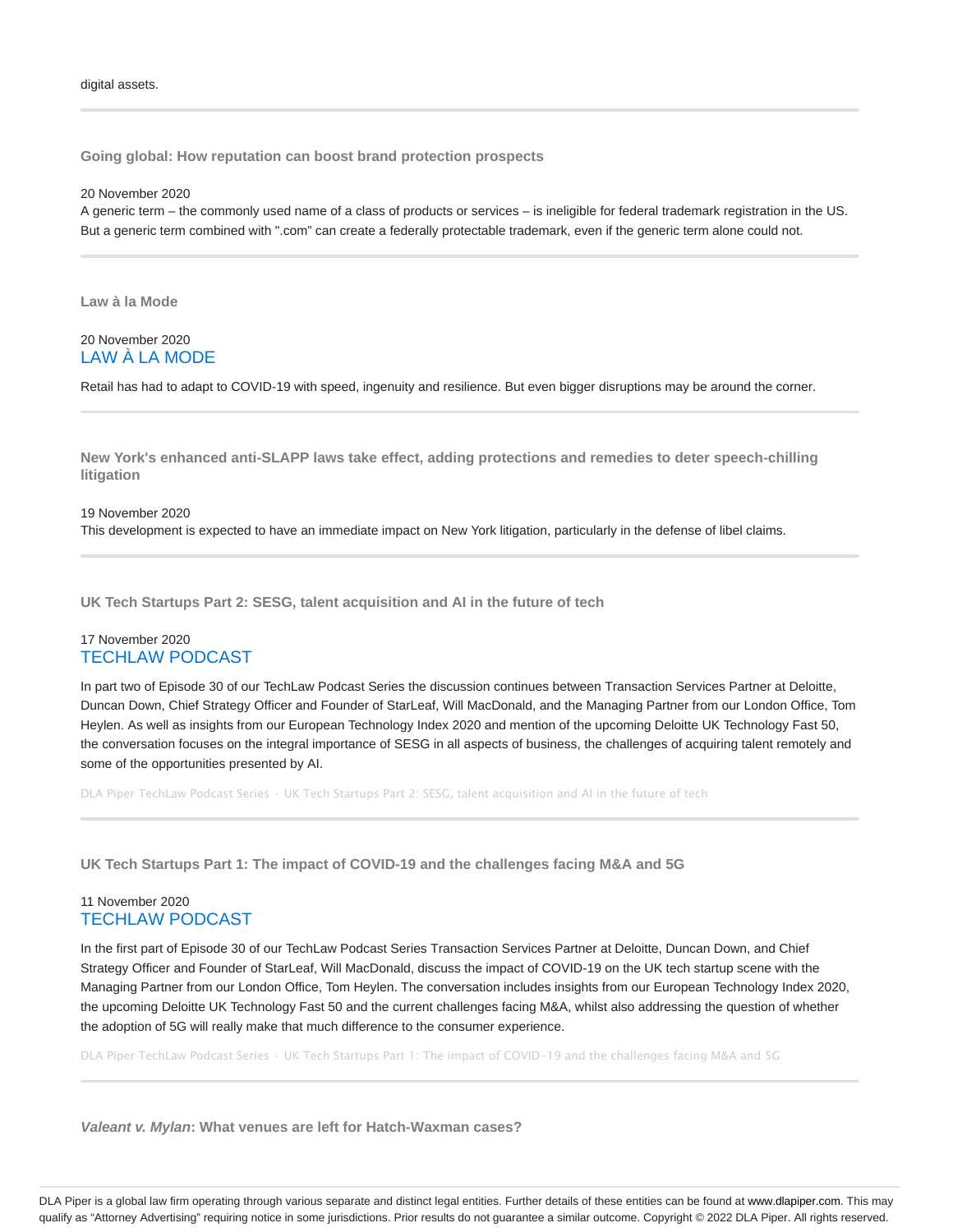**As expected, California ballot initiative passes, significantly altering the California Consumer Privacy Act**

#### 5 November 2020

The California Privacy Rights Act adds new obligations on both businesses and service providers, adds some important new definitions and creates new liability risks.

**eSignature and ePayment News and Trends**

## 2 November 2020 ESIGNATURE AND EPAYMENT NEWS AND TRENDS

Electronic signature hygiene – does your electronic signature process allow you to enforce a disputed signature? Plus latest legal, regulatory and case law developments.

**Edwards Lifesciences v. Meril Life Sciences: Another ripple in the Safe Harbor?**

#### 26 October 2020

Navigating the contours of the Safe Harbor provision in view of recent Federal Circuit decisions will be a complicated, uncertain process.

**Americas Arbitration Roundup**

26 October 2020 In this first edition of Americas Arbitration Roundup, our thought leaders across the region provide updates on recent key developments in international arbitration in the Americas.

**Navigating China Episode 14: New draft national, harmonised data protection law for Mainland China**

# 23 October 2020 NAVIGATING CHINA: THE DIGITAL JOURNEY

A first national level personal information protection law for Mainland China has been published, reinforcing and heightening existing data protection compliance obligations for organisations doing business in China.

**Blockchain and Digital Assets News and Trends**

# 21 October 2020 BLOCKCHAIN AND DIGITAL ASSETS NEWS AND TRENDS

SDNY finds Kin token is a security; unpacking the DOJ's cryptocurrency guidance – plus latest legal, regulatory and case law developments.

**China signs off on PRC Biosecurity Law: What this means for industry players in China**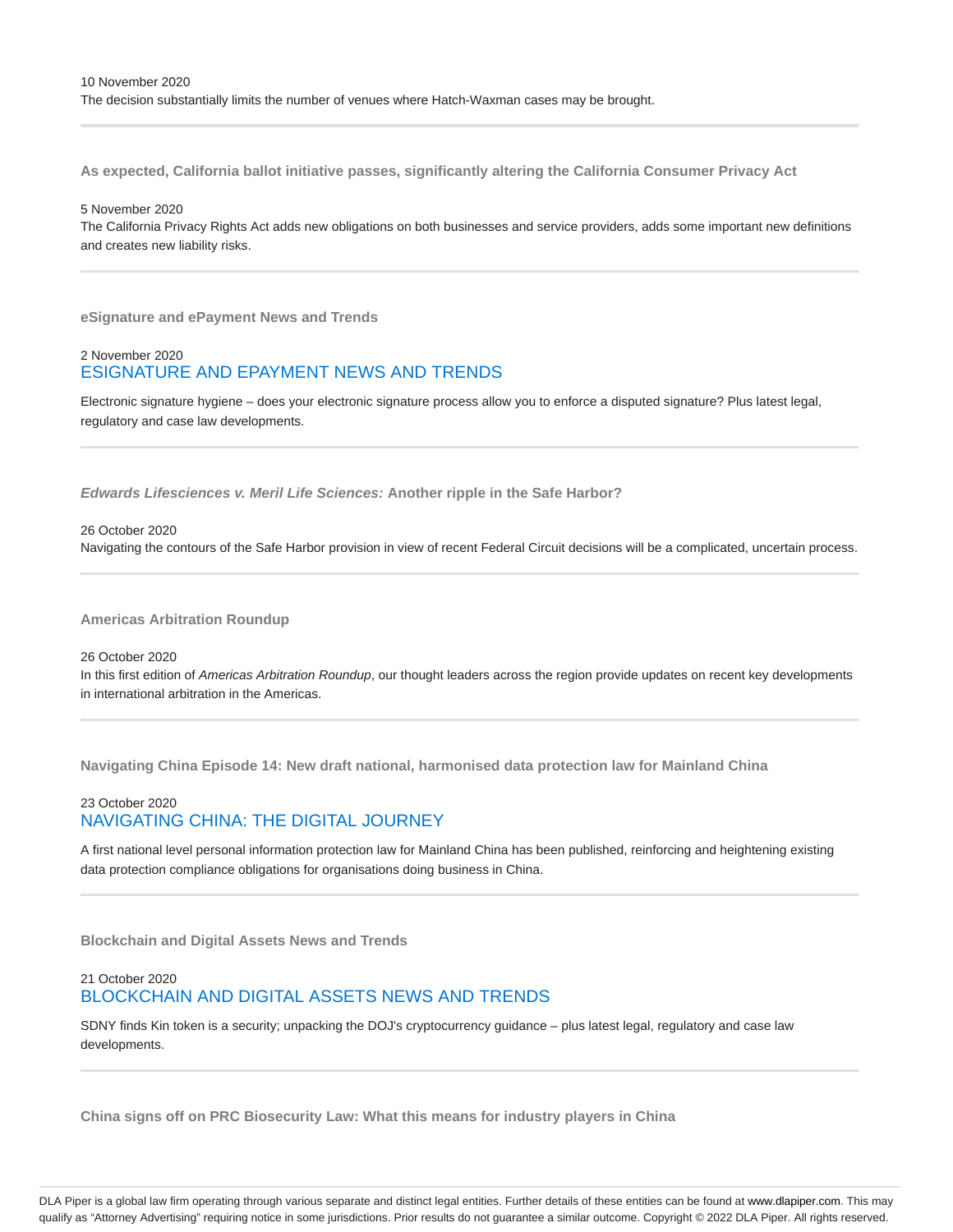**State of Play: What's next for the billion-dollar esports industry**

#### 21 October 2020

Tom Ara speaks with Mike Sepso, co-founder and CEO of Vindex, and Sarah Needleman, reporter for the Wall Street Journal, about the history and evolution of esports and ways the pandemic has affected the industry.

**Fintech in Africa Part 2: The role of regulation in problem solving and cybersecurity**

### 20 October 2020 TECHLAW PODCAST

Part two of Episode 29 of our TechLaw Podcast Series concludes this discussion on Fintech in Africa between Professor Olayinka David-West, Academic Director at Lagos Business School, and Sandra Oyewole, a partner at DLA Piper Africa, Nigeria. Their conversation looks at the role of regulation in problem solving and the critical importance of focusing on data protection and cybersecurity as we continue to respond to the challenges set by COVID-19.

DLA Piper TechLaw Podcast Series · Fintech in Africa Part 2: The role of regulation in problem solving and cybersecurity

**Germany's New Foreign Direct Investments (FDI) Act took effect on 11 October 2020**

#### 19 October 2020

In addition to the intended amendments to the Foreign Trade and Payments Act Germany's Federal Government on 20 May 2020 has decided on a bill that broadens the scope and the scrutiny with regard to foreign investments.

**Fintech in Africa Part 1: The impact of COVID-19 and the issue of gender imbalance**

### 16 October 2020 TECHLAW PODCAST

Part one of Episode 29 of our TechLaw Podcast Series features a fascinating discussion on Fintech in Africa between Professor Olayinka David-West, Academic Director at Lagos Business School, and Sandra Oyewole, a partner at DLA Piper Africa, Nigeria. Their conversation focuses on the recent impact of COVID-19 as well as the ongoing issue of gender imbalance in Fintech in Africa.

DLA Piper TechLaw Podcast Series · Fintech in Africa Part 1: The impact of COVID-19 and the issue of gender imbalance

**New OFAC guidance for ransomware payments**

16 October 2020

On October 1, 2020, the OFAC issued an advisory to companies providing services to victims of ransomware attacks, informing them of the potential "sanctions risks" for facilitating ransomware payments.

**Unpacking the DOJ's cryptocurrency guidance: Enforcement priorities and industry implications**

15 October 2020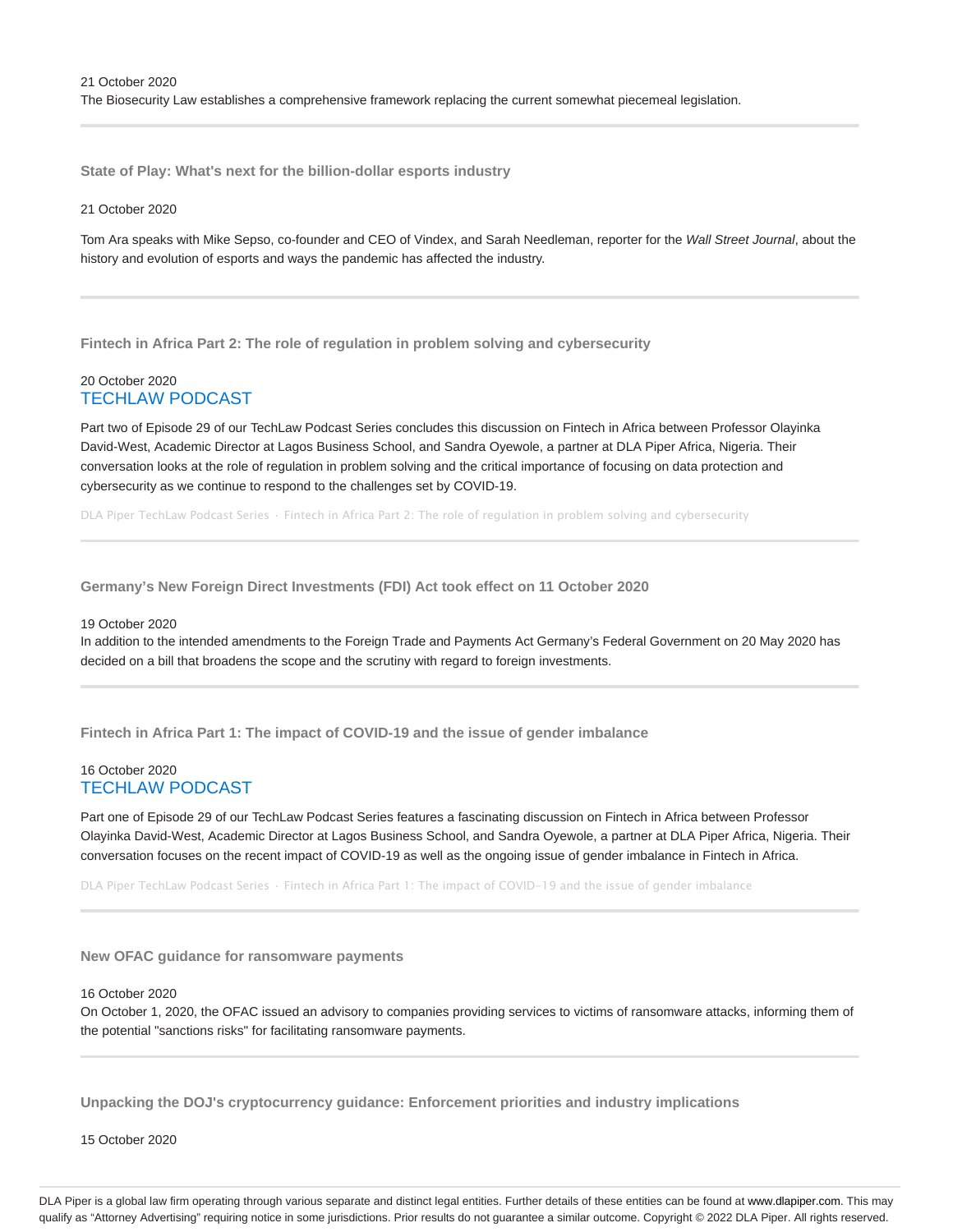**Fintech: Surviving a pandemic, technology drivers and fostering innovation**

### 5 October 2020 TECHLAW PODCAST

Episode 28 of our TechLaw Podcast Series features Executive Co-Chair at Global Digital Finance, Lawrence Wintermeyer, discussing the Fintech sector with one of our partners, Martin Bartlam. The recent findings from our European Technology Index 2020 focus the discussion on the key drivers to success in this space and the importance of regulatory collaboration.

DLA Piper TechLaw Podcast Series · Fintech: Surviving a pandemic, technology drivers and fostering innovation

**Coronavirus Resource Center: Our global repository of insights and events**

30 September 2020 A central repository for our reports and commentary on the legal and regulatory concerns arising from the pandemic.

**Intellectual Property and Technology News (North America), Issue 47, Q3 2020**

## 30 September 2020 INTELLECTUAL PROPERTY AND TECHNOLOGY NEWS

Our Intellectual Property and Technology News reports on worldwide developments in IP and technology law, offering perspectives, analysis and visionary ideas.

**Inventiveness+? Divergent theories of the "inventive concept" in patent-eligible subject matter**

#### 30 September 2020

What qualifies as an inventive concept? Even the Federal Circuit doesn't know for sure.

**Philadelphia grows privacy capabilities with a new arrival**

#### 30 September 2020

Ronald Plesco, an internationally known information security and privacy lawyer, has joined our Philadelphia office.

**Recognized as a top outsourcing advisor and for excellence in strategic partnerships**

30 September 2020 Recognition from the International Association of Outsourcing Professionals (IAOP).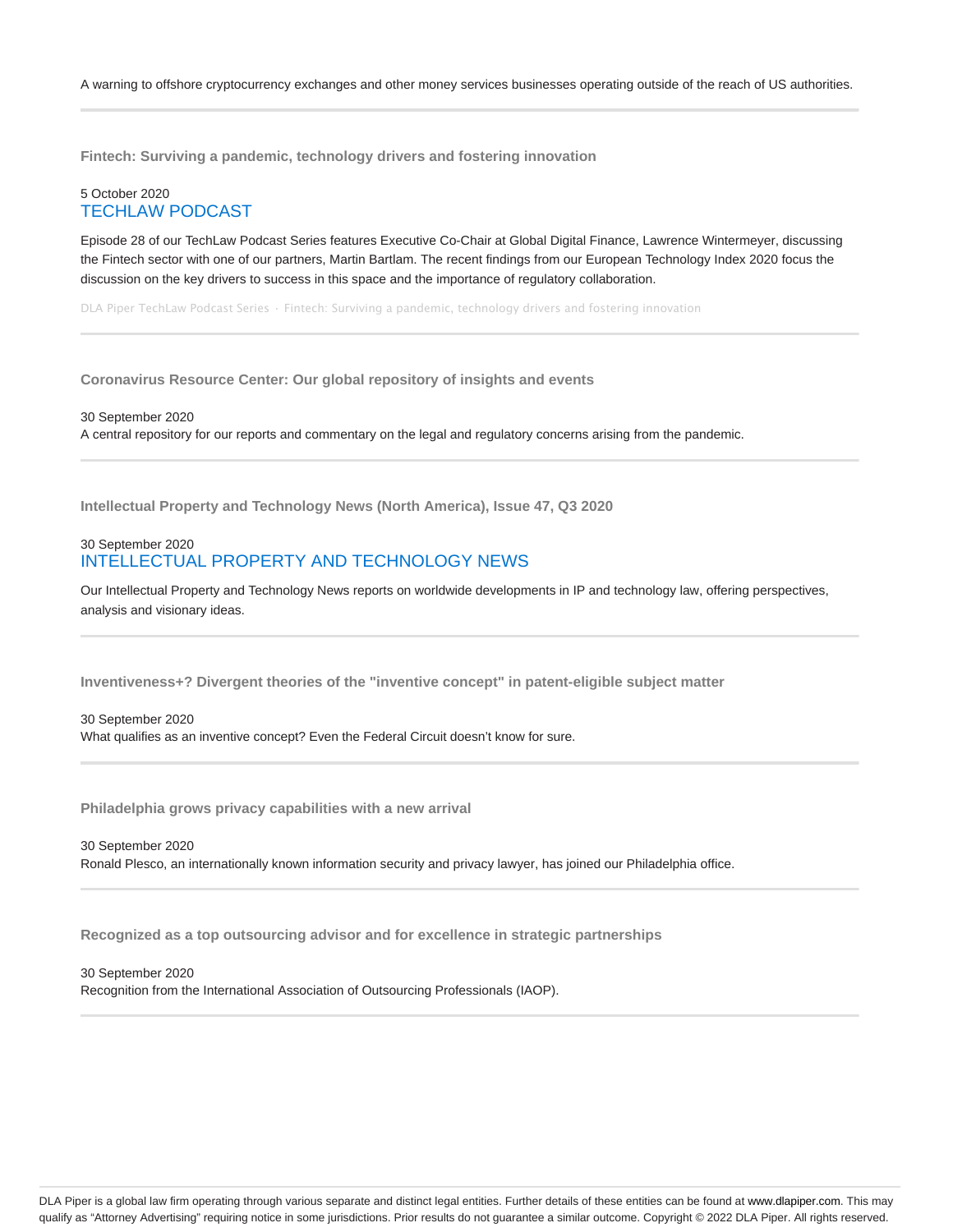**Sports betting and the protections of "enhanced" sports data in the US**

30 September 2020

A supply of reliable, available data is the fuel needed for sportsbooks to create and compile odds, bet types, and risk management products.

**Supreme Court Corner**

30 September 2020

A quick look at two cases - USPTO v. Booking.com and American Axle & Manufacturing v. Neapco Holdings.

**The Pharmaceutical Corner**

30 September 2020 In this inaugural column, we look at the implications of IPR and PGR proceedings in Hatch Waxman litigation.

**eSignature and ePayment News and Trends**

### 30 September 2020 ESIGNATURE AND EPAYMENT NEWS AND TRENDS

CFPB seeks to promote innovation by giving financial firms more opportunities and compliance flexibility to try new technologies, practices and methods – plus latest legal, regulatory and case law developments.

**Smart cars, cities and 5G - what does the future hold for the IoT and connectivity**

### 28 September 2020 TECHLAW PODCAST

Episode 27 of our TechLaw Podcast Series features CEO and Co-Founder of Transatel, Jacques Bonifay, discussing the IoT and connectivity with one of our partners, Mathias Schulze Steinen. Insights from our European Technology Index 2020 inform the conversation around the future of connected cars, smart cities and 5G.

DLA Piper TechLaw Podcast Series · Smart Cars, Cities And 5G - What Does The Future Hold For The IoT And Connectivity

**Consumer contracts affected by COVID-19: CMA Guidance**

#### 25 September 2020

As uncertainties continue over the nature and timing of future restrictions relating to the 2019 novel coronavirus disease (COVID-19), businesses should proceed with caution when dealing with their consumer customers and contracts...

**Blockchain and Digital Assets News and Trends**

23 September 2020 BLOCKCHAIN AND DIGITAL ASSETS NEWS AND TRENDS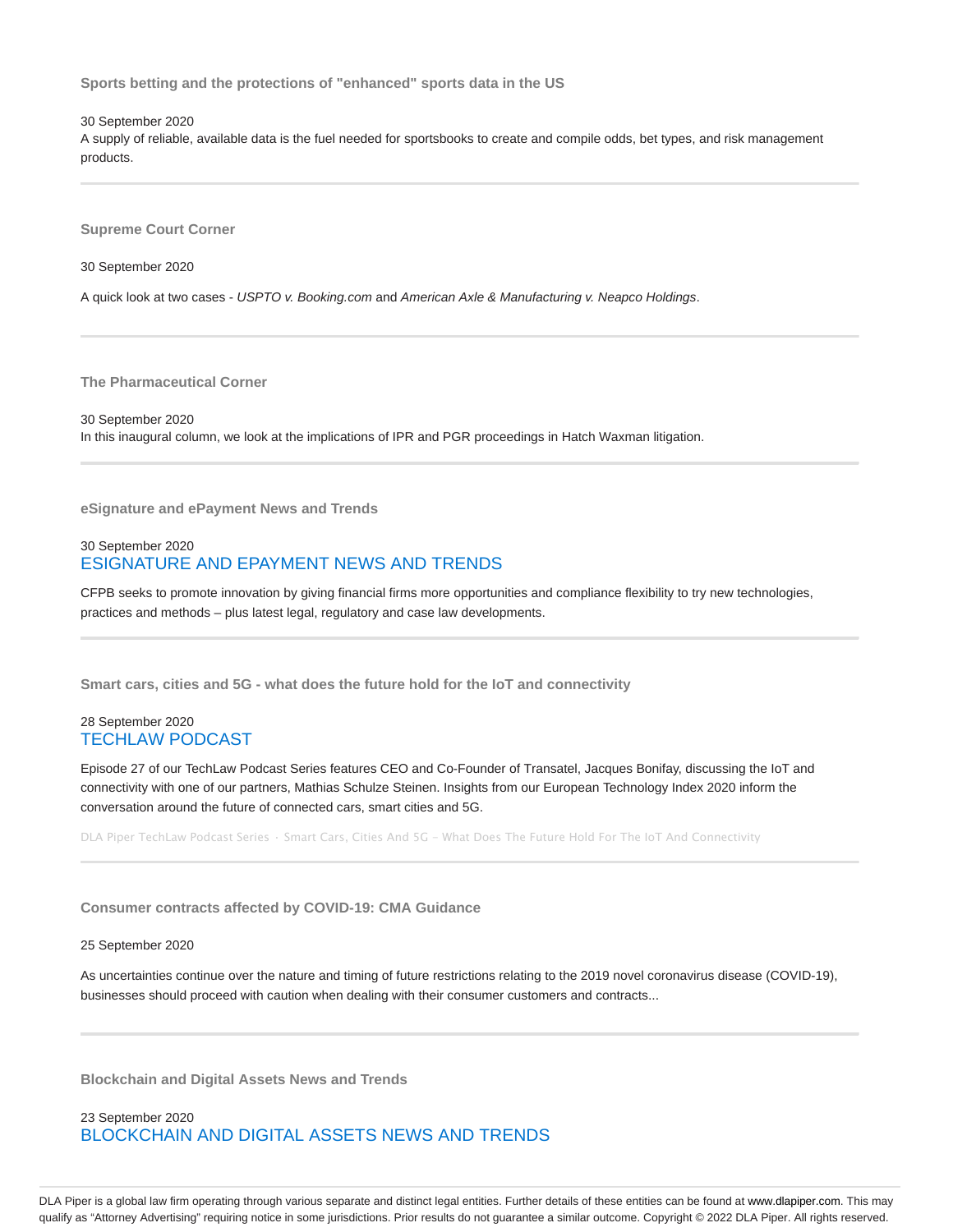The court finds that a valid arbitration agreement exists in the ongoing WAX tokens dispute – plus latest legal, regulatory and case law developments.

**WAX tokens: Amendments to arbitration provisions still govern disputes**

23 September 2020 The court found that a valid arbitration agreement exists.

**The impact of COVID-19 on digital transformation and the importance of continued innovation**

#### 22 September 2020 TECHLAW PODCAST

Rosy Cinefra, Vice President, Head of Legal and Compliance at NTT Data, speaks to one of our partners, Giulio Coraggio about how digital transformation has been accelerated by the COVID-19 emergency.

DLA Piper TechLaw Podcast Series · The impact of COVID-19 on digital transformation and the importance of continued innovation

**Digital Therapeutics - evolution and entry into mainstream healthcare**

#### 18 September 2020

Research undertaken by DLA Piper's Life Sciences sector in conjunction with The Lawyer seeks to understand the current developments in the field of digital therapeutics, looking at key questions that need to be addressed if these products are to become mainstream components of health systems across the world.

**Amendments to Ontario franchise law take effect**

17 September 2020 **FRANCAST** 

These are welcome changes which help align Ontario's legislation with other jurisdictions and with the expectations of franchisors.

**Cybersecurity and data protection within the context of COVID-19 and the IoT**

### 14 September 2020 TECHLAW PODCAST

Episode 25 of our TechLaw Podcast Series features CEO and founder of Context IS, Mark Raeburn, discussing cybersecurity and data protection with one of our partners, Ross McKean. The recent findings from our European Technology Index 2020 highlighting the importance of the relationship between cybersecurity and IoT is a key focus.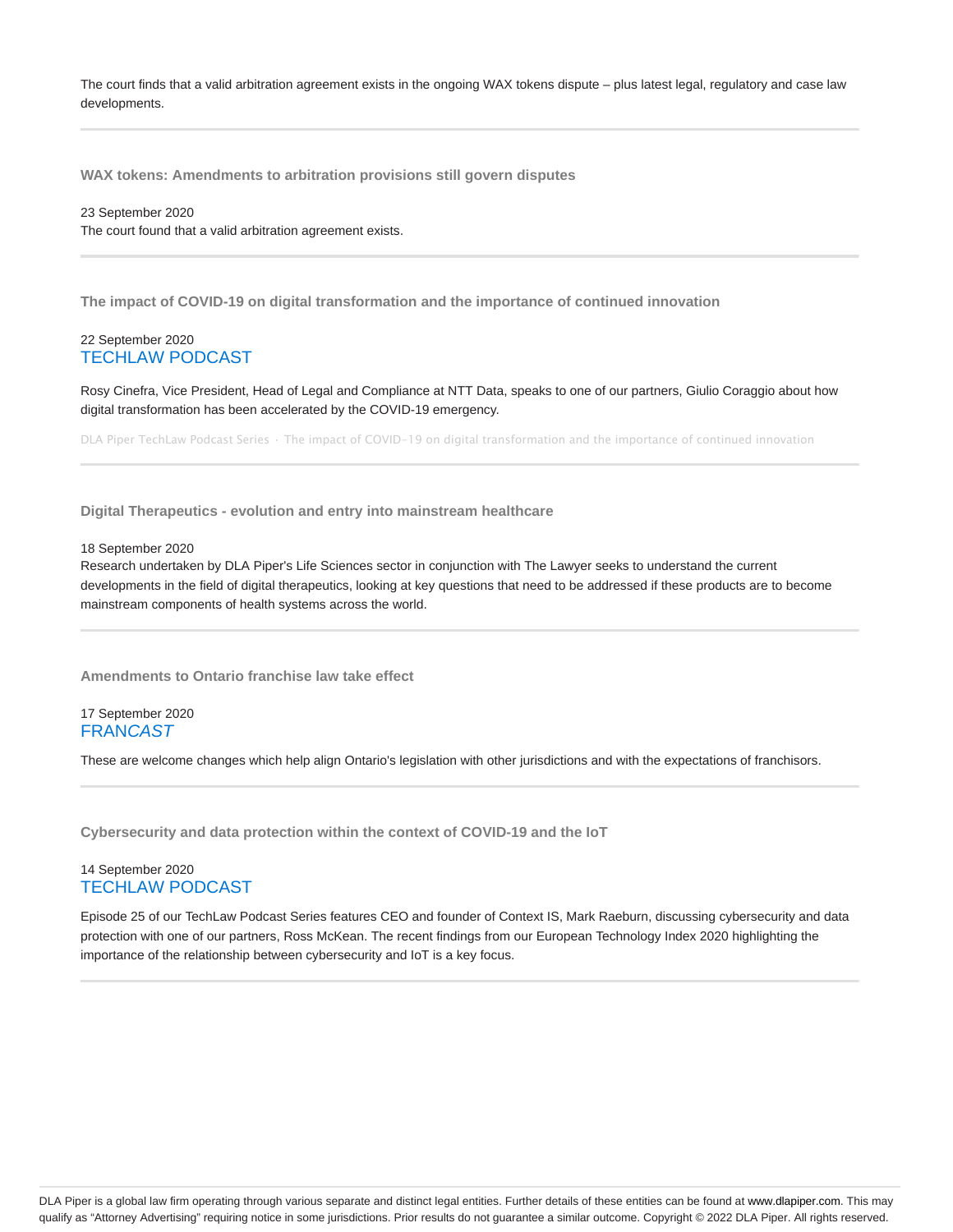**eSignature and ePayment News and Trends**

### 2 September 2020 ESIGNATURE AND EPAYMENT NEWS AND TRENDS

Want to receive 4506-T documents electronically? Ensure you are addressing recent changes - plus latest legal, regulatory and case law developments.

**Blockchain and Digital Assets News and Trends**

## 21 August 2020 BLOCKCHAIN AND DIGITAL ASSETS NEWS AND TRENDS

California appellate court affirms judgment for Coinbase in lawsuit over Bitcoin Gold – plus latest legal, regulatory and case law developments.

**CCPA regulations take effect with a few minor changes**

19 August 2020 The final approved CCPA regulations take effect immediately.

**National Security Commission on Artificial Intelligence releases Second Quarterly Report**

### 12 August 2020 AI OUTLOOK

The report includes recommendations to update export controls, screen foreign investment, accelerate research and establish a National Reserve Digital Corps.

**The evolution and accountability of Diversity and Inclusion within the tech industry**

### 12 August 2020 TECHLAW PODCAST

Jiun Kimm from Samsung NEXT joins one of our partners, Luca Gori, to explore the importance of technology in the evolution and accountability of diversity and inclusion and how the findings from our European Technology Index 2020 relate to this highly topical subject.

**The US-Mexico-Canada Agreement: A summary of changes in Mexico's laws**

6 August 2020 Mexico makes sweeping changes to an array of laws.

**eSignature and ePayment News and Trends**

30 July 2020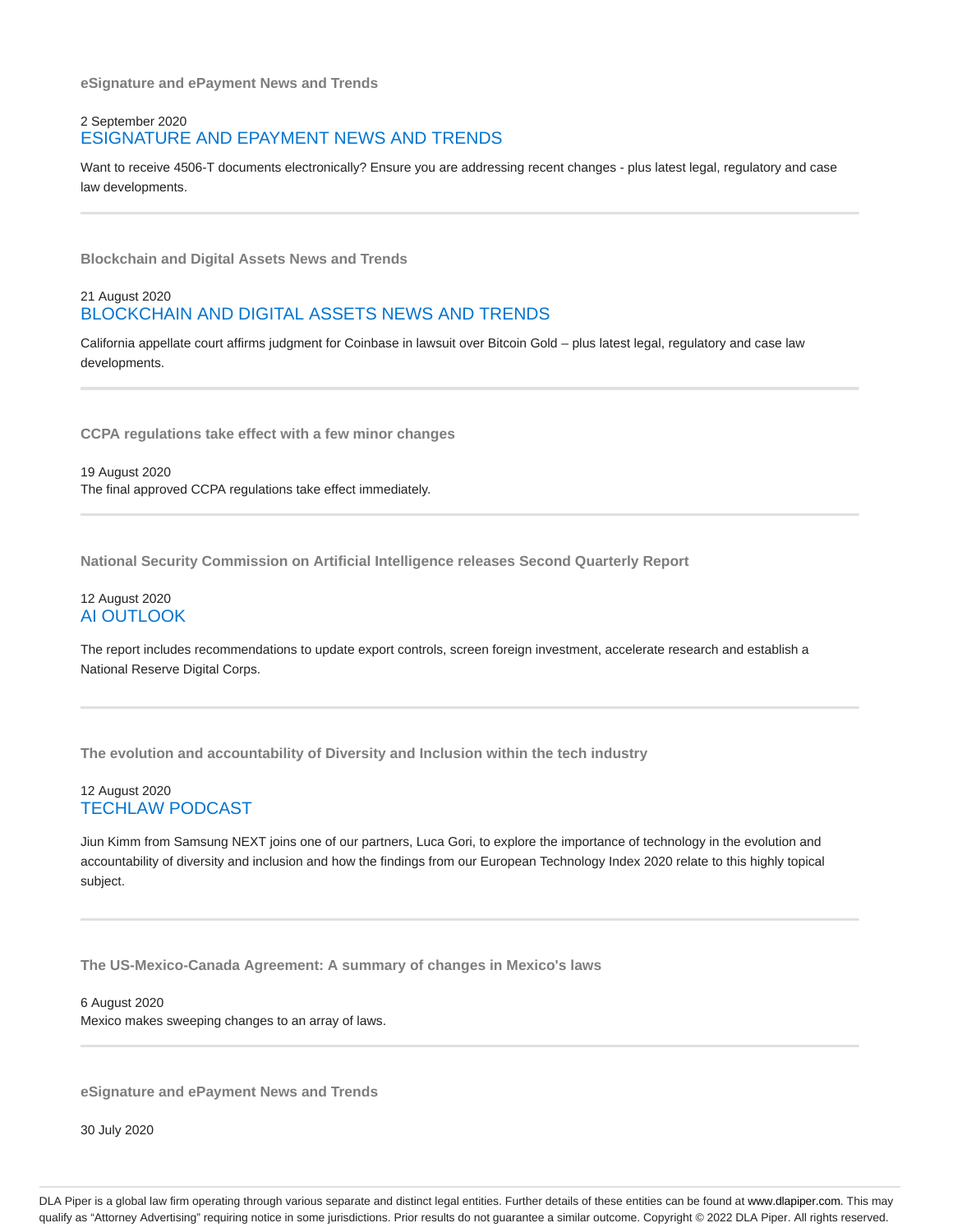# ESIGNATURE AND EPAYMENT NEWS AND TRENDS

OCC says national banks may provide cryptocurrency custody services – plus latest legal, regulatory and case law developments

**Schrems II: Now what? New FAQs from EU data protection supervisors provide guidance on data transfers**

28 July 2020

Organizations relying on Privacy Shield for transfers to the US of personal data subject to GDPR must immediately implement an alternative mechanism or cease transfers.

**Minors in pro esports bring 3 critical legal considerations**

28 July 2020 What legal issues arise when the stars are children?

**Lessons learned about autonomous AI: Finding a safe, efficacious and ethical path through the development process**

27 July 2020 A literature review of bioethical principles for AI and evaluation rules for autonomous AI, grounded in bioethical principles.

**Schrems II Surveillance**

21 July 2020 An overview of surveillance law in the United States in light of the recent Schrems II decision.

**Blockchain and Digital Assets News and Trends**

## 20 July 2020 BLOCKCHAIN AND DIGITAL ASSETS NEWS AND TRENDS

Court upholds New York AG's Martin Act authority to investigate virtual currency fraud – plus latest legal, regulatory and case law developments.

**Intellectual Property and Technology News (North America), Issue 46, Q2 2020**

# 30 June 2020 INTELLECTUAL PROPERTY AND TECHNOLOGY NEWS

Our Intellectual Property and Technology News reports on worldwide developments in IP and technology law, offering perspectives, analysis and visionary ideas.

**Intellectual Property and Technology News (North America), Issue 45, Q1 2020**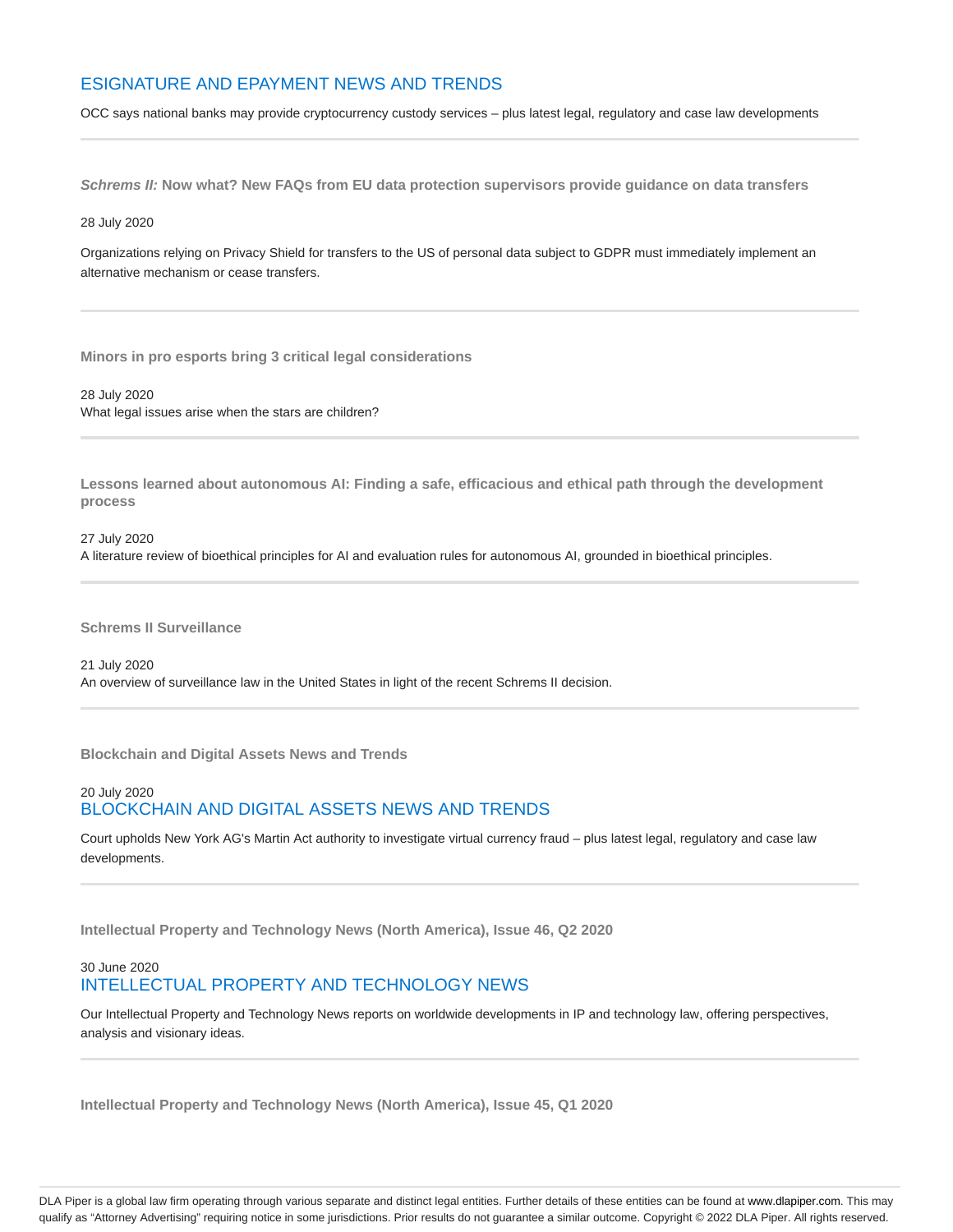# 30 March 2020 INTELLECTUAL PROPERTY AND TECHNOLOGY NEWS

Our Intellectual Property and Technology News reports on worldwide developments in IP and technology law, offering perspectives, analysis and visionary ideas.

**Intellectual Property and Technology News (North America), Issue 44, Q4 2019**

# 19 December 2019 INTELLECTUAL PROPERTY AND TECHNOLOGY NEWS

Our Intellectual Property and Technology News reports on worldwide developments in IP and technology law, offering perspectives, analysis and visionary ideas.

**Intellectual Property and Technology News (North America), Issue 43, Q3 2019**

# 30 Sep 2019 INTELLECTUAL PROPERTY AND TECHNOLOGY NEWS

Our Intellectual Property and Technology News reports on worldwide developments in IP and technology law, offering perspectives, analysis and visionary ideas.

**Law à la Mode: Beauty Trends: 5 Key Beauty M&A deals; Street art and fashion; Word from the industry's mouth; The rise in innovative retail services; and more**

# 20 MAY 2019 LAW À LA MODE

The Moroccan editorial team is delighted to bring you the 28th edition of Law à la Mode, the legal magazine produced by DLA Piper's Consumer Goods & Retail Sector Group for clients and contacts of the firm worldwide.

**Law à la Mode: Word of the industry's mouth; Enforcement of IP rights through Ukrainian customs register; E-commerce in Poland; The development of artificial intelligence in the fashion industry; and more**

## 26 NOV 2018 LAW À LA MODE

The US editorial team is delighted to bring you the 27th edition of Law à la Mode, the legal magazine produced by DLA Piper's Retail Sector Group for clients and contacts of the firm worldwide.

**Law à la Mode: Social Media Influencers & Effective Disclosures, IP and E-Commerce: Your basic checklist, Longchamp's Handbag Copyright Saga, IP Protection of Fashion Shows in Italy and more**

## 21 MAY 2018 LAW À LA MODE

The UK editorial team is delighted to bring you this special edition of Law à la Mode, produced by DLA Piper's Retail Sector group for distribution to clients and contacts of the firm worldwide and marking the 140th Annual Meeting of INTA in Seattle.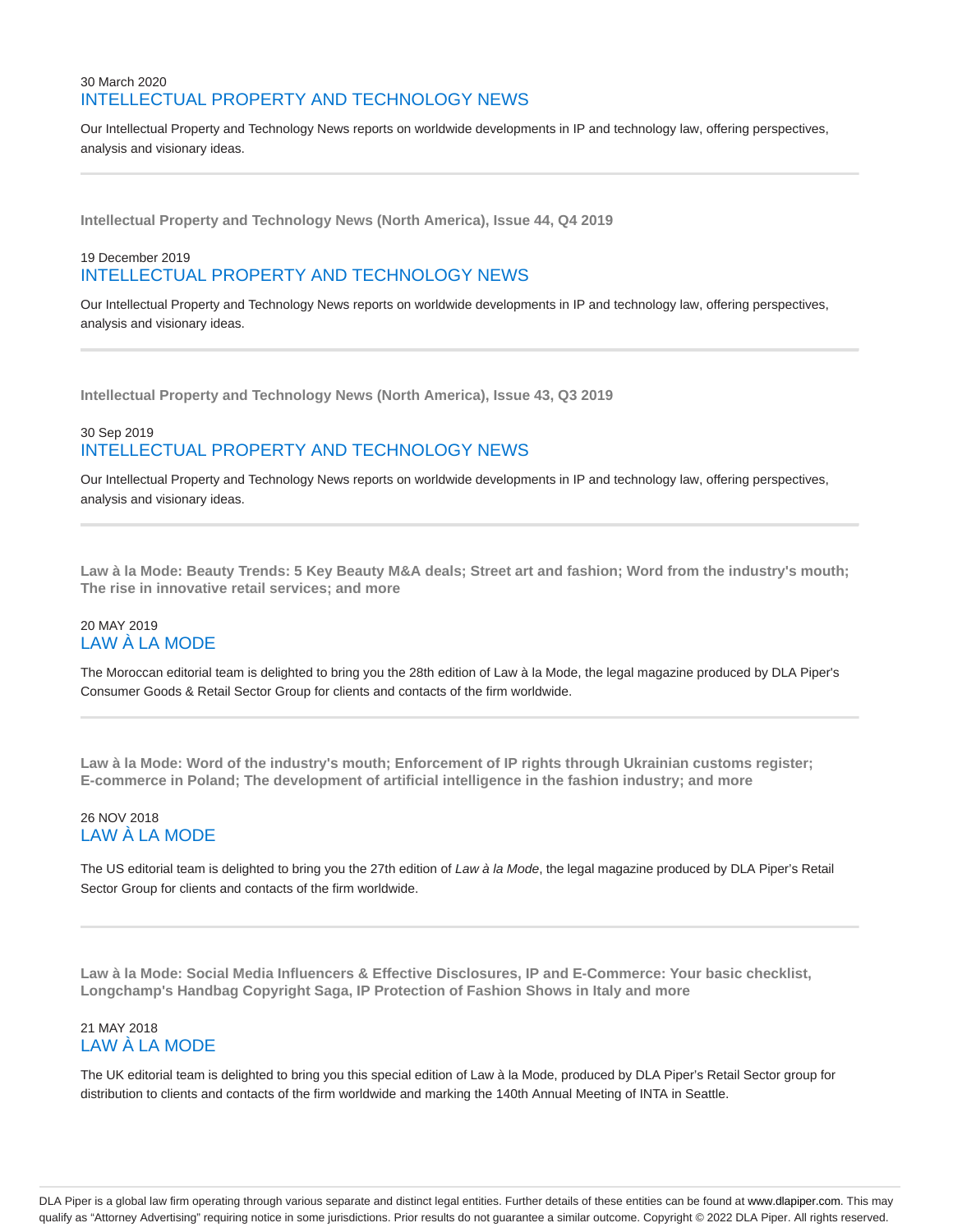**Law à la Mode: Social Media Influencers & Effective Disclosures, IP and E-Commerce: Your basic checklist, Longchamp's Handbag Copyright Saga, IP Protection of Fashion Shows in Italy and more**

### 21 MAY 2018 LAW À LA MODE

The UK editorial team is delighted to bring you this special edition of Law à la Mode, produced by DLA Piper's Retail Sector group for distribution to clients and contacts of the firm worldwide and marking the 140th Annual Meeting of INTA in Seattle.

**Blockchain: background, challenges and legal issues**

### 2 FEB 2018

Blockchain and distributed ledger technology offers significant and scalable processing power, high accuracy rates, and apparently unbreakable security at a significantly reduced cost compared to the traditional systems the technology could replace, such as settlement, trading or accounting systems. Like all new technology however, it poses challenges for suppliers and customers. So what are the key issues in relation to blockchain and distributed ledger technology?

**Text, blood and rock 'n' roll**

27 DEC 2017

You are not a "free bird" – the duty to preserve text messages may extend to third parties.

**Law à la Mode: Virtual Reality and Augmented Reality; Insta-worthy or Insta-infringement; E-commerce in Poland; Harnessing hidden advertising; and more**

## 20 DEC 2017 LAW À LA MODE

The Asia Pacific editorial team is delighted to bring you the 24th edition of Law à la Mode, the quarterly legal magazine published by DLA Piper's Retail Sector group for clients and contacts of the firm worldwide.

**Patent venue: a significant shift may be coming**

30 MAR 2017 A case before the Supreme Court has the potential to change forum shopping in patent cases in an immediate and dramatic way.

**Top franchise cases of 2016**

#### 30 MAR 2017

Joint employer and employee misclassification claims remained hot in franchising throughout 2016.

**Supreme Court Corner: Q1 2017**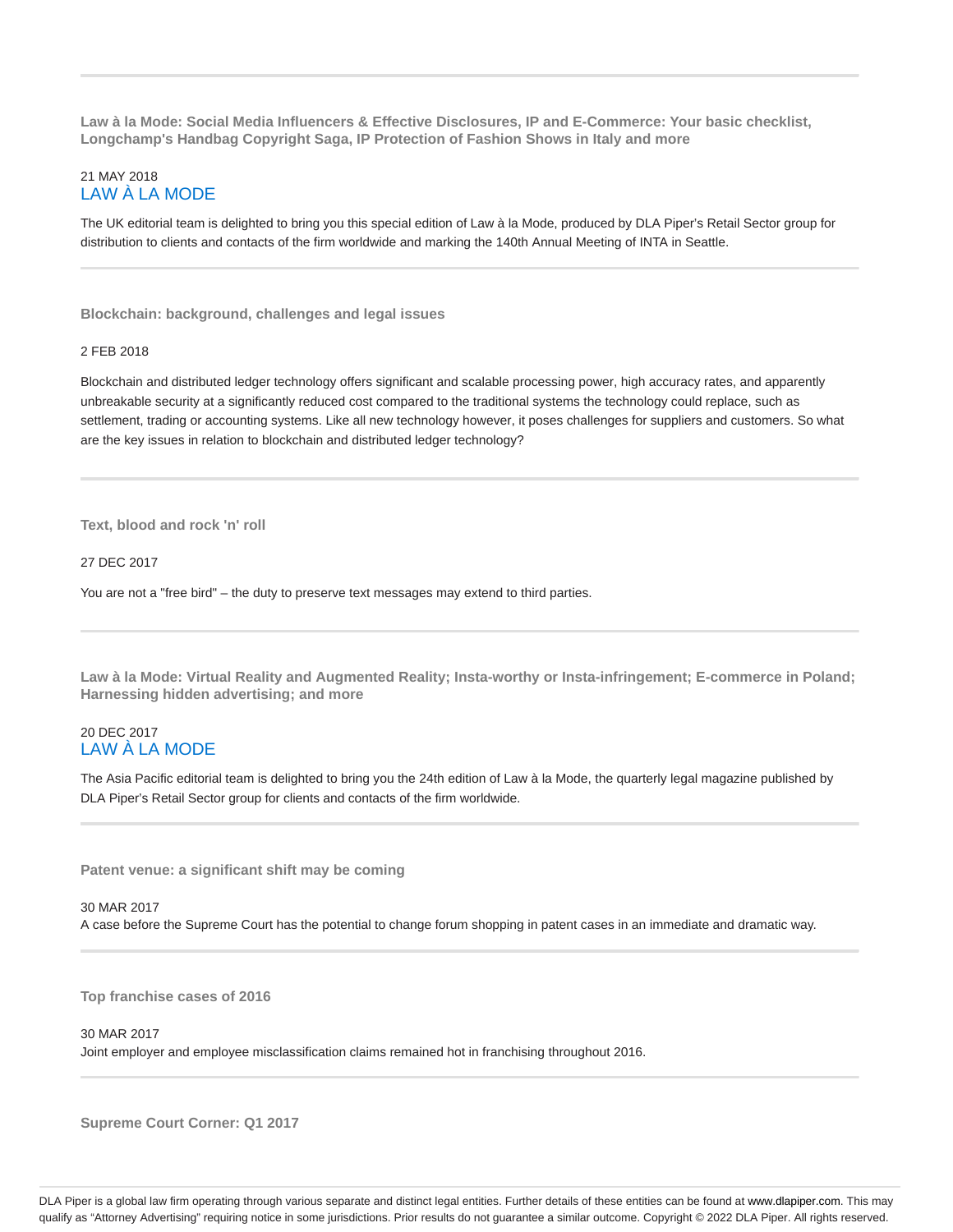**Women in IP Law: panel examines divided infringement, cyber-risk**

#### 20 DEC 2016

High points from a CLE panel discussion about cutting-edge issues in the IPT space.

**Supreme Court Corner - Q4 2016**

20 DEC 2016

Two patent cases, two copyright cases

**Best practices in defending patent litigation**

20 DEC 2016

Key issues for companies that engage in patent litigation.

**Precarious steps: patent eligibility for healthcare IT**

26 SEP 2016

Three recent Federal Circuit decisions, along with new updates from the USPTO, offer guidance on which steps to take in patenting healthcare IT-related inventions.

**Stop them in their tracks: key points in seeking a preliminary injunction against medical device infringers**

22 SEP 2016

Three considerations to bear in mind when bringing or defending a preliminary injunction motion in a medical device infringement case.

**Supreme Court Corner: Q3 2016**

26 SEP 2016

Does the Lanham Act's disparagement clause violate the First Amendment or is it impermissibly vague? And does the equitable defense of laches bar a claim for monetary remedies for patent infringement?

**Intellectual Property and Technology News (North America), Issue 30, Q2 2016**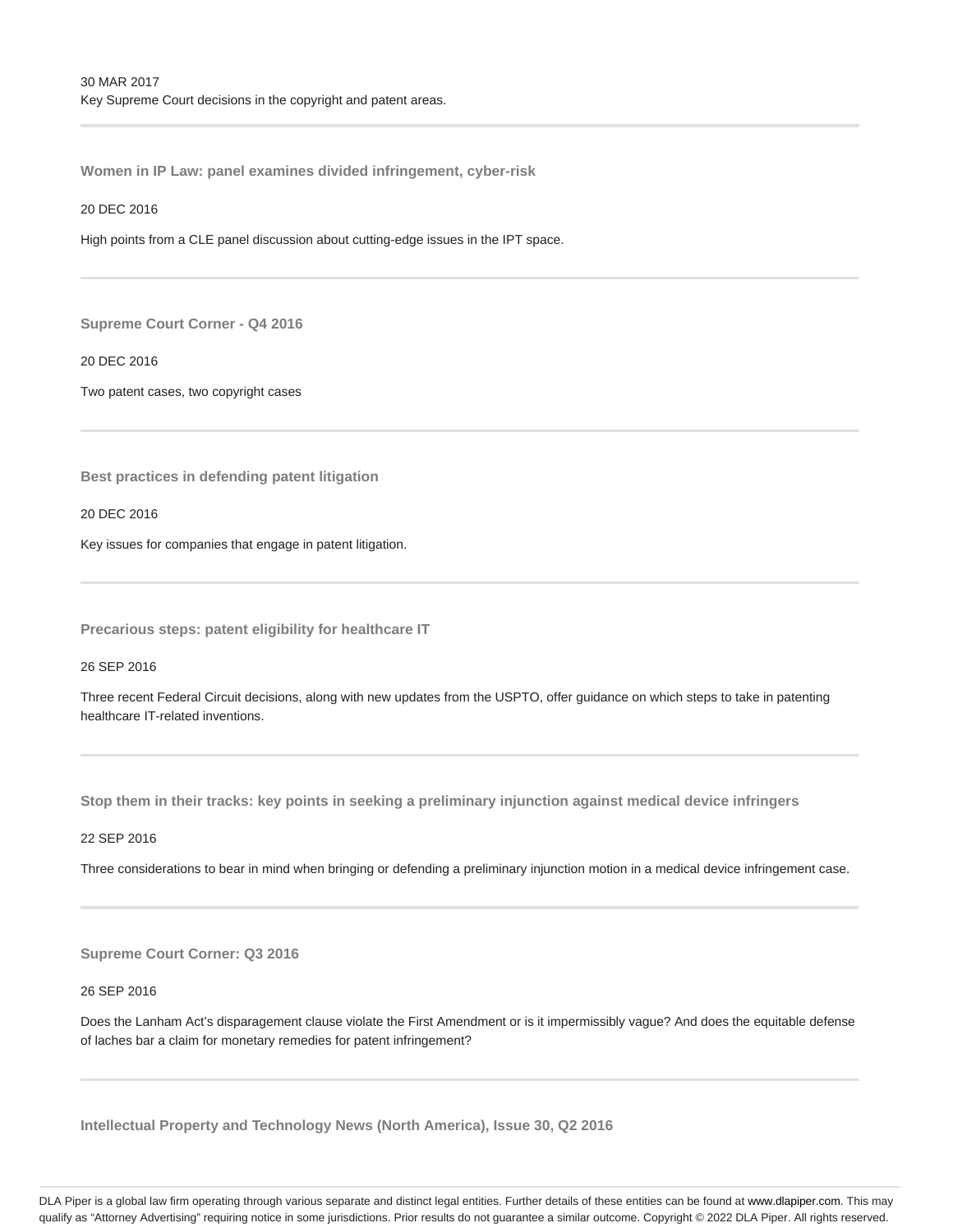# 28 JUN 2016 INTELLECTUAL PROPERTY AND TECHNOLOGY NEWS

Our Intellectual Property and Technology News reports on worldwide developments in IP and technology law, offering perspectives, analysis and visionary ideas.

**Is your cybersecurity upgrade FDA reportable?**

28 SEP 2016

Draft guidance lends insight into the way the FDA may apply existing postmarket regulatory requirements to evolving cybersecurityrelated technological issues.

**Cybersecurity: past is prologue**

29 MAR 2016

During 2016, we will likely see another increase in cyberattacks, and we will see cybersecurity being taken more seriously by its potential victims.

**Intellectual Property and Technology News (North America), Issue 29, Q1 2016**

# 29 MAR 2016 INTELLECTUAL PROPERTY AND TECHNOLOGY NEWS

Our Intellectual Property and Technology News reports on worldwide developments in IP and technology law, offering perspectives, analysis and visionary ideas.

**Supreme Court Corner: Q1 2016**

29 MAR 2016 Two cases to watch.

**The role of evidence in inter partes review**

29 MAR 2016

Explaining some evidentiary issues that have decided PTAB proceedings.

**Top franchise decisions: two standouts from 2015**

29 MAR 2016

What is a joint employer? Two significant cases.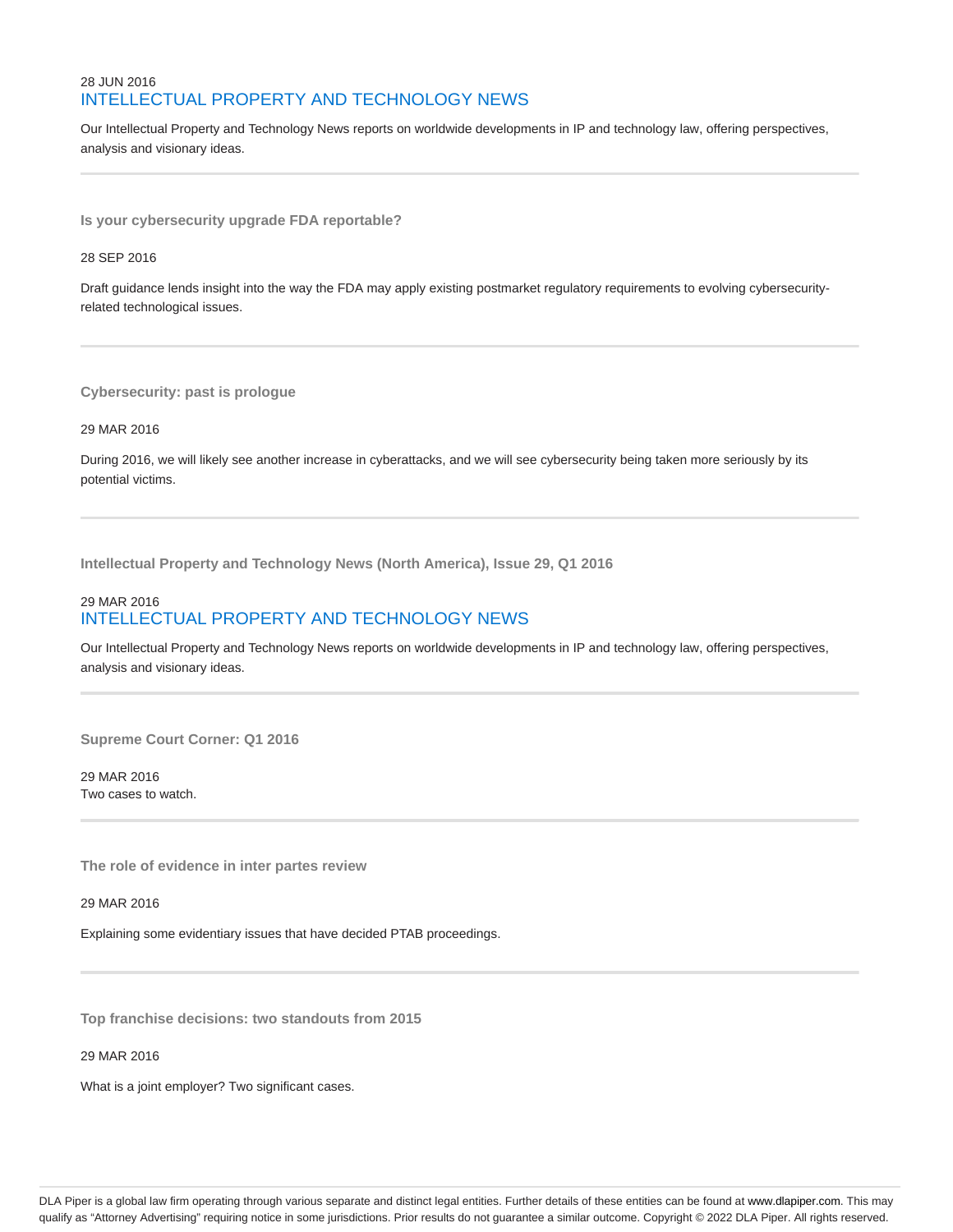**Intellectual Property and Technology News (North America), Issue 28, Q4 2015**

# 2 DEC 2015 INTELLECTUAL PROPERTY AND TECHNOLOGY NEWS

Our Intellectual Property and Technology News reports on worldwide developments in IP and technology law, offering perspectives, analysis and visionary ideas.

**Supreme Court Corner: Q4 2015**

2 DEC 2015

A recent fair use decision, plus three significant cases to watch

**US companies: EU data regulation means new oversight**

2 DEC 2015

Many US companies are about to experience new regulatory oversight.

**Intellectual Property and Technology News (North America), Issue 27, Q3 2015**

# 25 AUG 2015 INTELLECTUAL PROPERTY AND TECHNOLOGY NEWS

Our Intellectual Property and Technology News reports on worldwide developments in IP and technology law, offering perspectives, analysis and visionary ideas.

**Are IPRs impacting the pharmaceutical industry?**

9 JUN 2015 Choosing between IPRs and district court litigation

**Intellectual Property and Technology News (North America), Issue 26, Q2 2015**

### 9 JUN 2015 INTELLECTUAL PROPERTY AND TECHNOLOGY NEWS

Our Intellectual Property and Technology News reports on worldwide developments in IP and technology law, offering perspectives, analysis and visionary ideas.

**Supreme Court Corner: Q2 2015**

9 JUN 2015 Recent decisions and cases to watch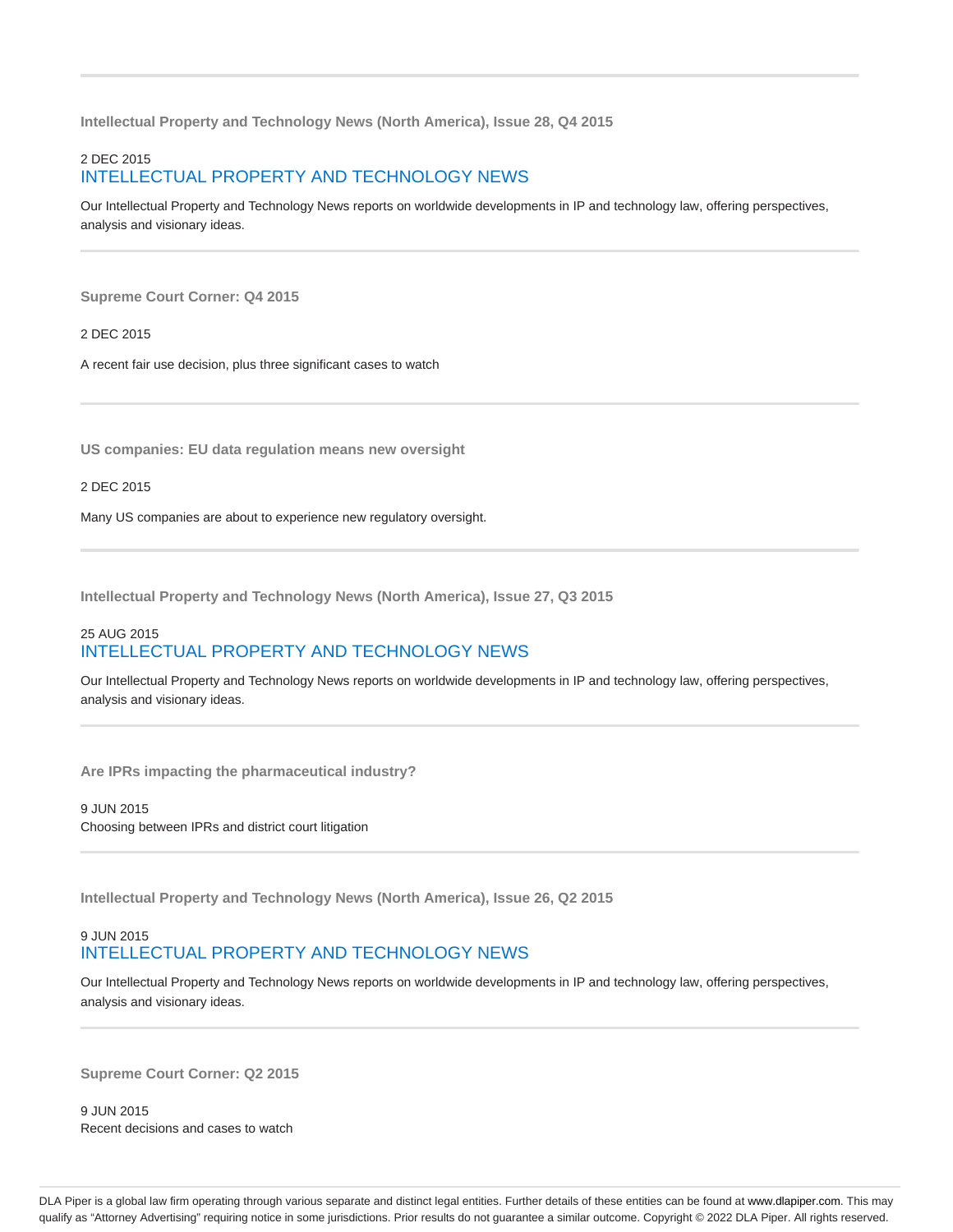**Intellectual Property and Technology News (United States), Issue 25, Q1 2015**

# 24 MAR 2015 INTELLECTUAL PROPERTY AND TECHNOLOGY NEWS

Our Intellectual Property and Technology News reports on worldwide developments in IP and technology law, offering perspectives, analysis and visionary ideas.

**Supreme Court Corner - Q1 2015**

24 MAR 2015

Recent decisions and cases to watch

**Top franchise matters of 2014**

24 MAR 2015 Summarizing three of the year's most significant matters

**Intellectual Property and Technology News (United States), Issue 24, Q4 2014**

# 18 DEC 2014 INTELLECTUAL PROPERTY AND TECHNOLOGY NEWS

Our Intellectual Property and Technology News reports on worldwide developments in IP and technology law, offering perspectives, analysis and visionary ideas.

**Intellectual Property and Technology News (United States), Issue 23, Q3 2014**

## 10 SEP 2014 INTELLECTUAL PROPERTY AND TECHNOLOGY NEWS

Our Intellectual Property and Technology News reports on worldwide developments in IP and technology law, offering perspectives, analysis and visionary ideas.

**Patent wars: can the energy industry avoid them?**

10 SEP 2014 Proactively navigating the challenges of protecting energy IP

**Substitution allowed? State biosimilars laws are evolving**

10 SEP 2014

Biosimilar products have not yet reached the US market, but debates on the laws and regulations that will govern them have been raging for some time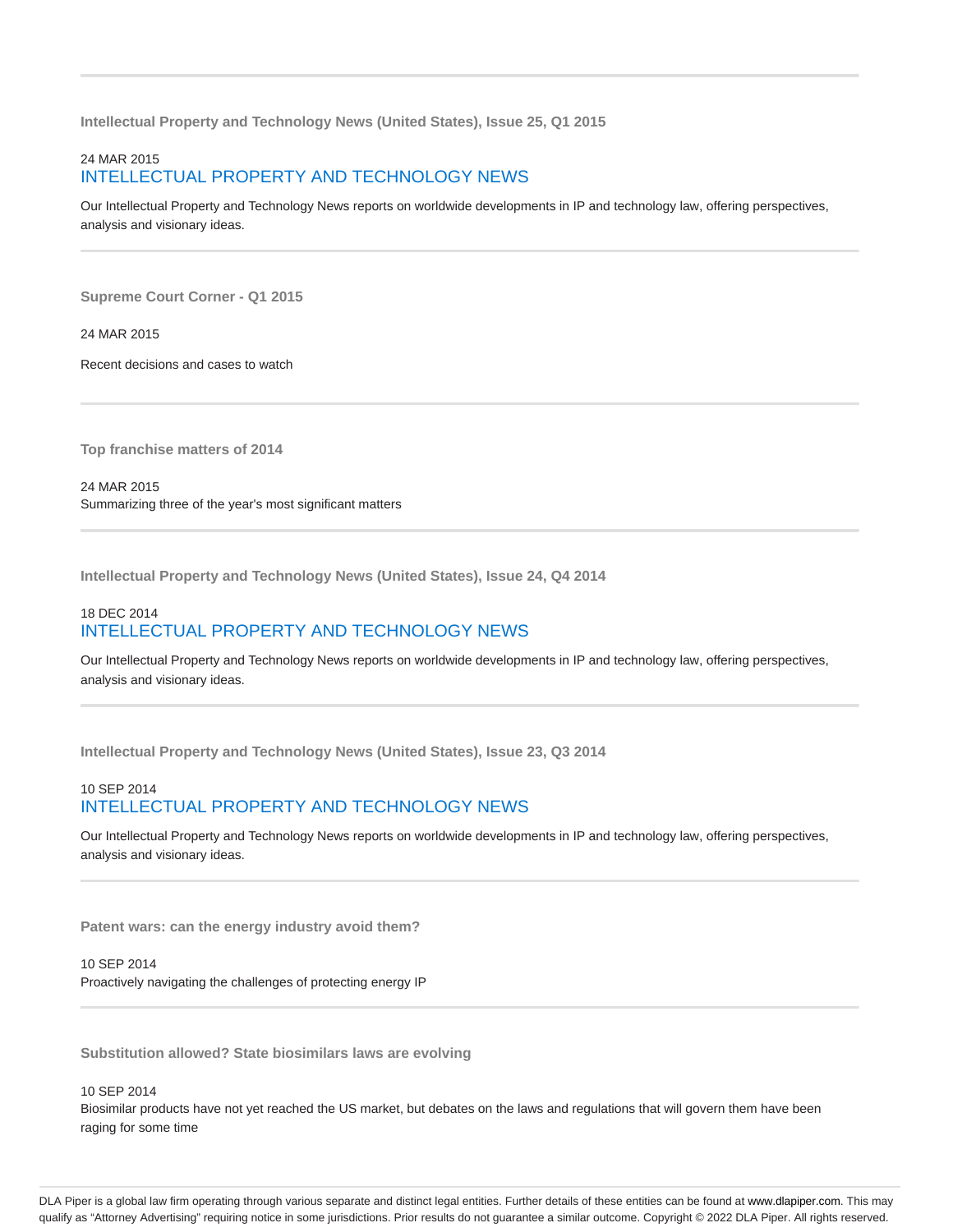**Supreme Court Corner - Q3 2014**

10 SEP 2014 A review of cases relevant to IPT decided or argued before the Court during Q3

**Surviving a trademark opposition challenge: do you have a true "intent-to-use"? 5 key tips**

10 SEP 2014 Two precedential decisions from the TTAB

**Celebrity endorsements on social media: 7 tips for navigating the right of publicity**

26 JUN 2014 How far can you leverage the names and images of celebrities when promoting your brand online?

**Intellectual Property and Technology News (United States) Issue 22, Q2 2014**

### 26 JUN 2014 INTELLECTUAL PROPERTY AND TECHNOLOGY NEWS

Our Intellectual Property and Technology News reports on worldwide developments in IP and technology law, offering perspectives, analysis and visionary ideas.

**Landmark privacy ruling in Europe on the right to be forgotten**

#### 26 JUN 2014

European Court of Justice: search engines must remove the link between search results and a web page if it contains information an individual deems should be "forgotten"

**Supreme Court Corner - Q2 2014**

26 JUN 2014 Key IPT cases before the United States Supreme Court

**US Congress may act again on patent reform**

26 JUN 2014 Recent activity regarding patent trolls

**DLA Piper launches annual Global Patent Symposium in Tokyo**

26 MAR 2014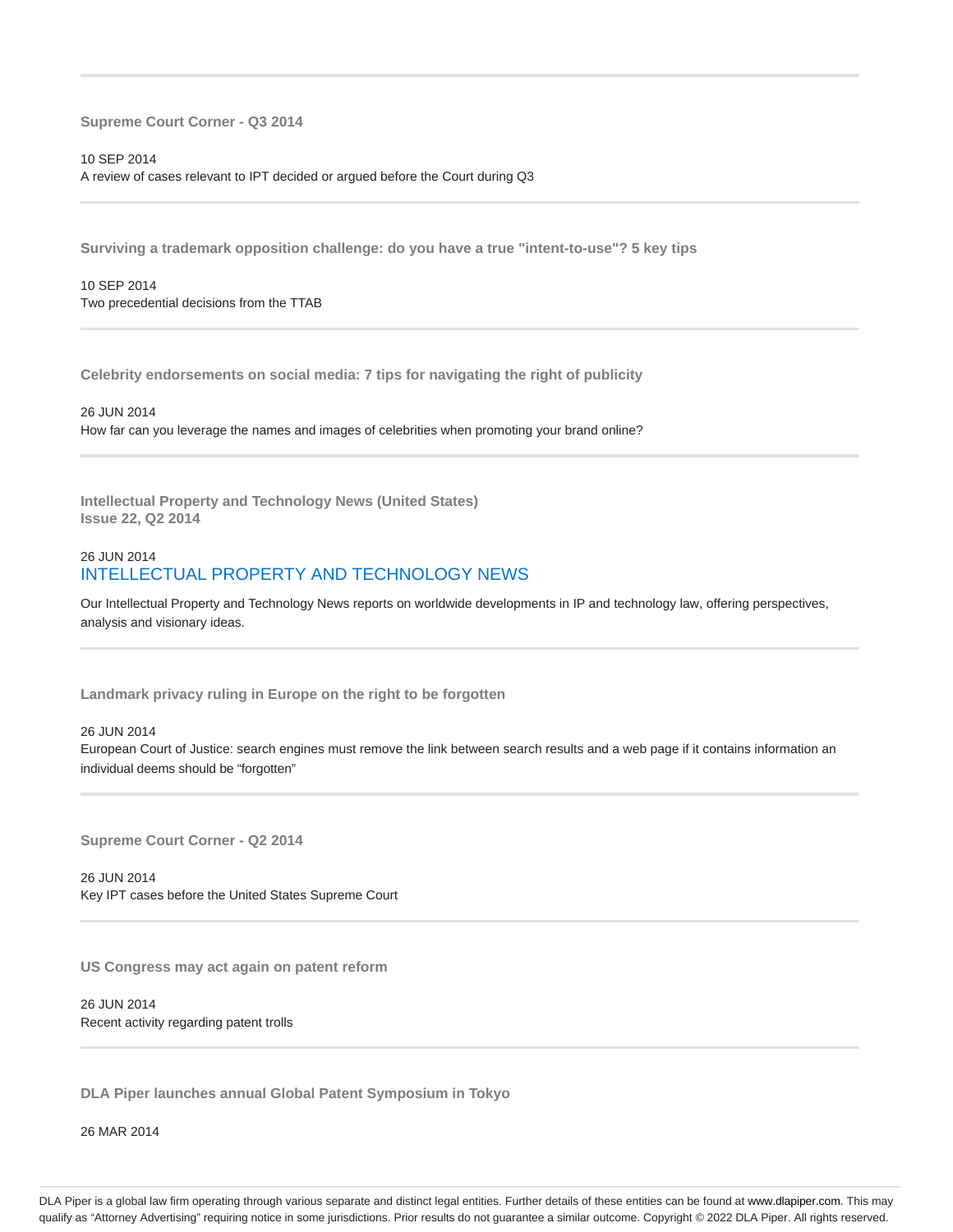On November 6, 2013, DLA Piper launched its first Annual Global Patent Symposium in Tokyo, attended by 120 guests, including intellectual property and technology decision-makers from top Japanese companies.

**Patent litigation heats up in the Southern District of Florida: practical implications for brand owners**

#### 26 MAR 2014

Patent litigation is on the rise nationally, with a record number of cases being filed every year. In 2013, over 6,800 cases were filed in the United States, the highest number ever and about a 10 percent increase from 2012.

**Intellectual Property and Technology News (United States) Issue 21, Q1 2014**

# 26 MAR 2014 INTELLECTUAL PROPERTY AND TECHNOLOGY NEWS

Our Intellectual Property and Technology News reports on worldwide developments in IP and technology law, offering perspectives, analysis and visionary ideas.

**Stays pending inter partes review: the first year**

### 26 MAR 2014

Since IPRs became available in September 2012, more than 800 have been requested. What can we learn from looking at use of the new procedures?

**Supreme Court Corner Q1 2014**

26 MAR 2014

A review of cases relevant to intellectual property and technology.

**Intellectual Property and Technology News (United States) Issue 20, Q4 2013**

5 DEC 2013 INTELLECTUAL PROPERTY AND TECHNOLOGY NEWS

**Intellectual Property and Technology News (United States) Issue 19, Q3 2013**

4 SEP 2013 INTELLECTUAL PROPERTY AND TECHNOLOGY NEWS

**Intellectual Property and Technology News (United States) Issue 18, Q2 2013**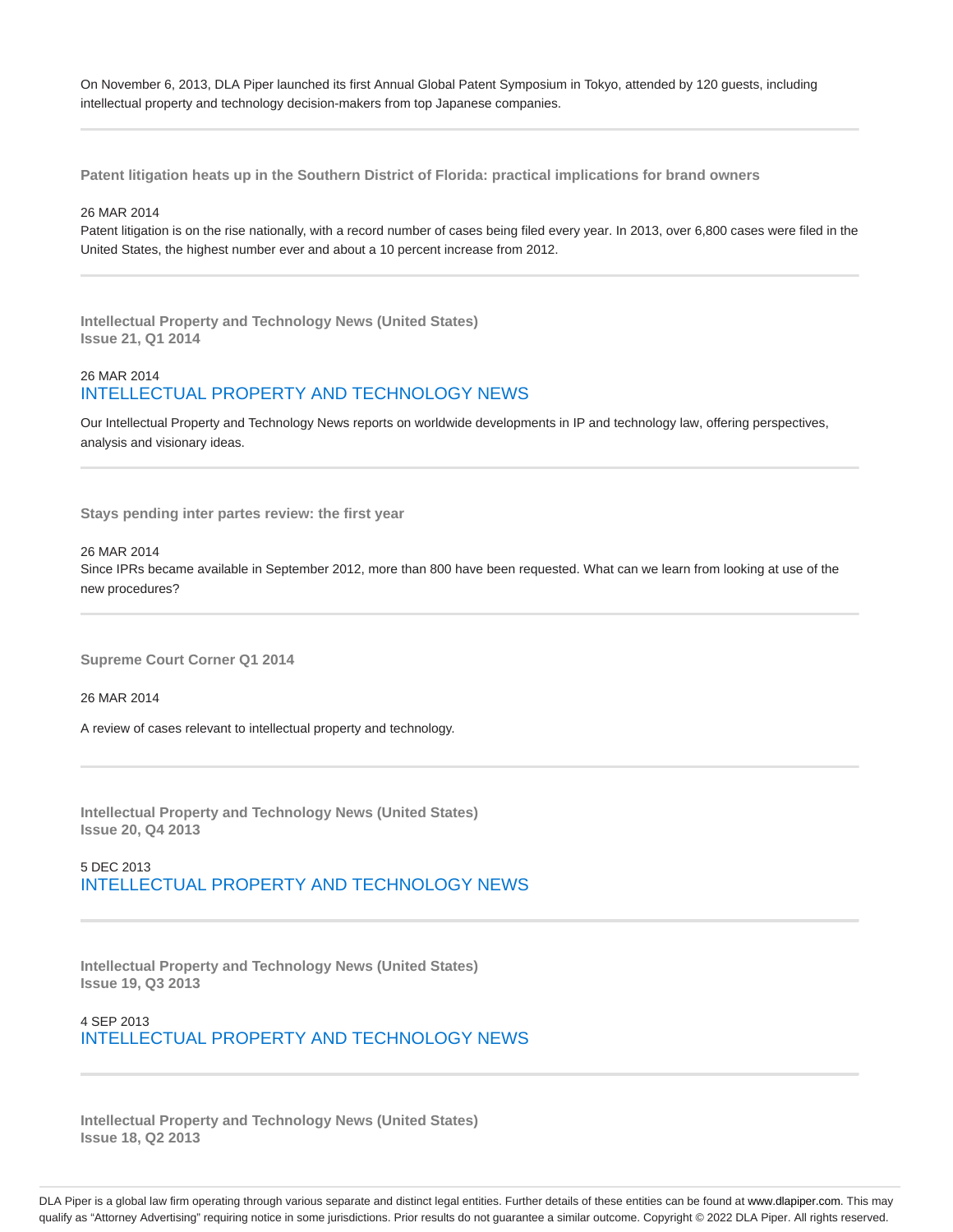## 4 JUN 2013 INTELLECTUAL PROPERTY AND TECHNOLOGY NEWS

**Intellectual Property and Technology News (United States) Issue 16, Q4 2012**

# 10 Dec 2012 INTELLECTUAL PROPERTY AND TECHNOLOGY NEWS

**Intellectual Property and Technology News (United States) Issue 15, Q3 2012**

5 Sep 2012 INTELLECTUAL PROPERTY AND TECHNOLOGY NEWS

**Intellectual Property and Technology News (United States) Issue 14, Q2 2012**

26 Jun 2012 INTELLECTUAL PROPERTY AND TECHNOLOGY NEWS

**Intellectual Property and Technology News (United States) Issue 13, Q1 2012**

30 Mar 2012 INTELLECTUAL PROPERTY AND TECHNOLOGY NEWS

**Intellectual Property and Technology News (United States) Issue 12, Q4 2011**

20 Dec 2011 INTELLECTUAL PROPERTY AND TECHNOLOGY NEWS

**Intellectual Property and Technology News (United States) Issue 11, Q3 2011**

12 Sep 2011 INTELLECTUAL PROPERTY AND TECHNOLOGY NEWS

**Intellectual Property and Technology News Issue 10, Q2 2011**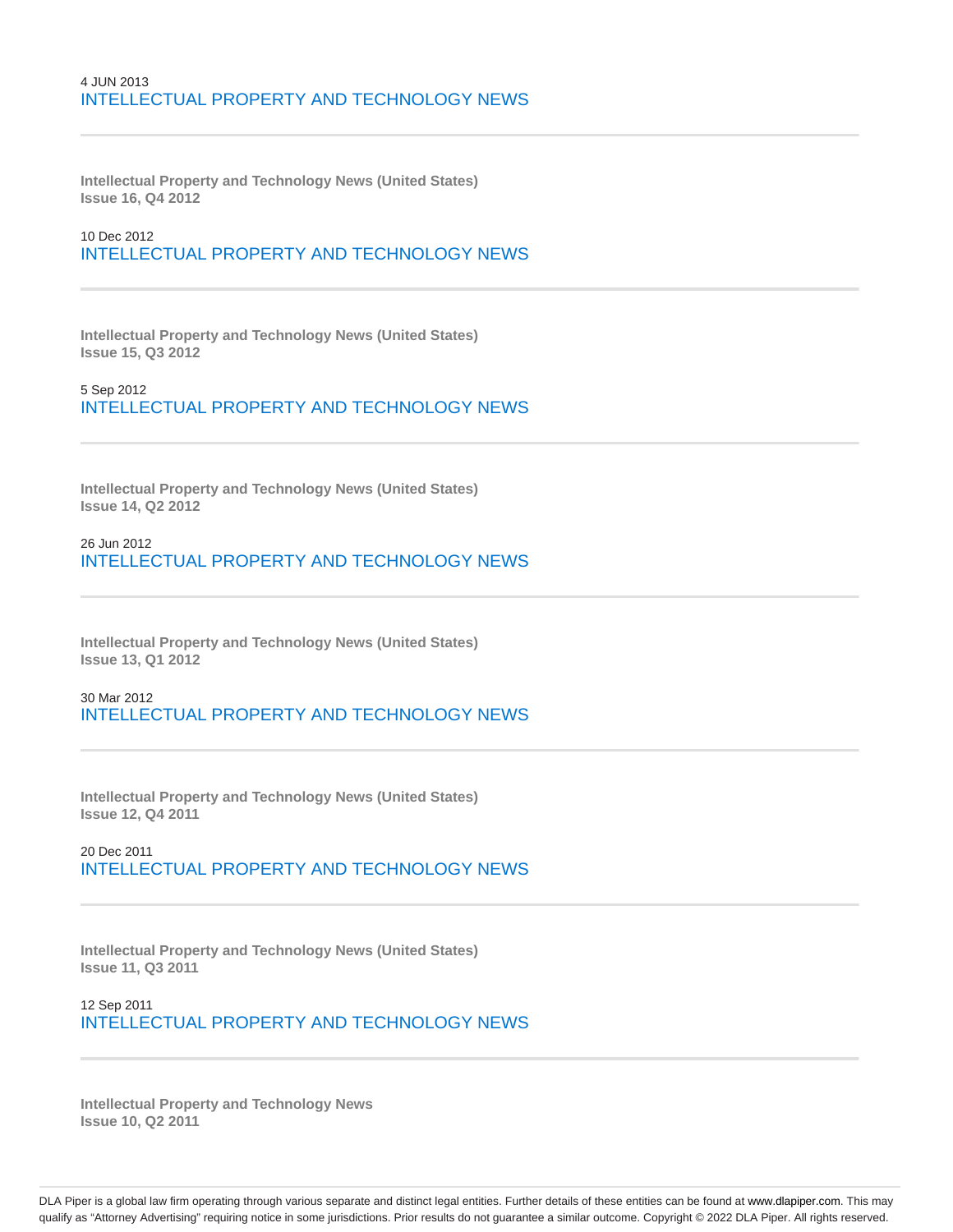### 28 Jun 2011 INTELLECTUAL PROPERTY AND TECHNOLOGY NEWS

**Intellectual Property and Technology News Issue 9, Q1 2011**

22 Mar 2011 INTELLECTUAL PROPERTY AND TECHNOLOGY NEWS

**Intellectual Property and Technology News Issue 8, Q4 2010**

9 Dec 2010 INTELLECTUAL PROPERTY AND TECHNOLOGY NEWS

**Intellectual Property and Technology News Issue 7, Q3 2010**

6 Oct 2010 INTELLECTUAL PROPERTY AND TECHNOLOGY NEWS

**Intellectual Property and Technology News Issue 6, Q2 2010**

18 Jun 2010 INTELLECTUAL PROPERTY AND TECHNOLOGY NEWS

**Intellectual Property and Technology News Issue 5, Q1 2010**

10 Mar 2010 INTELLECTUAL PROPERTY AND TECHNOLOGY NEWS

**Intellectual Property and Technology News Issue 4, Q4 2009**

3 Dec 2009 INTELLECTUAL PROPERTY AND TECHNOLOGY NEWS

**Intellectual Property and Technology News Issue 3, Q3 2009**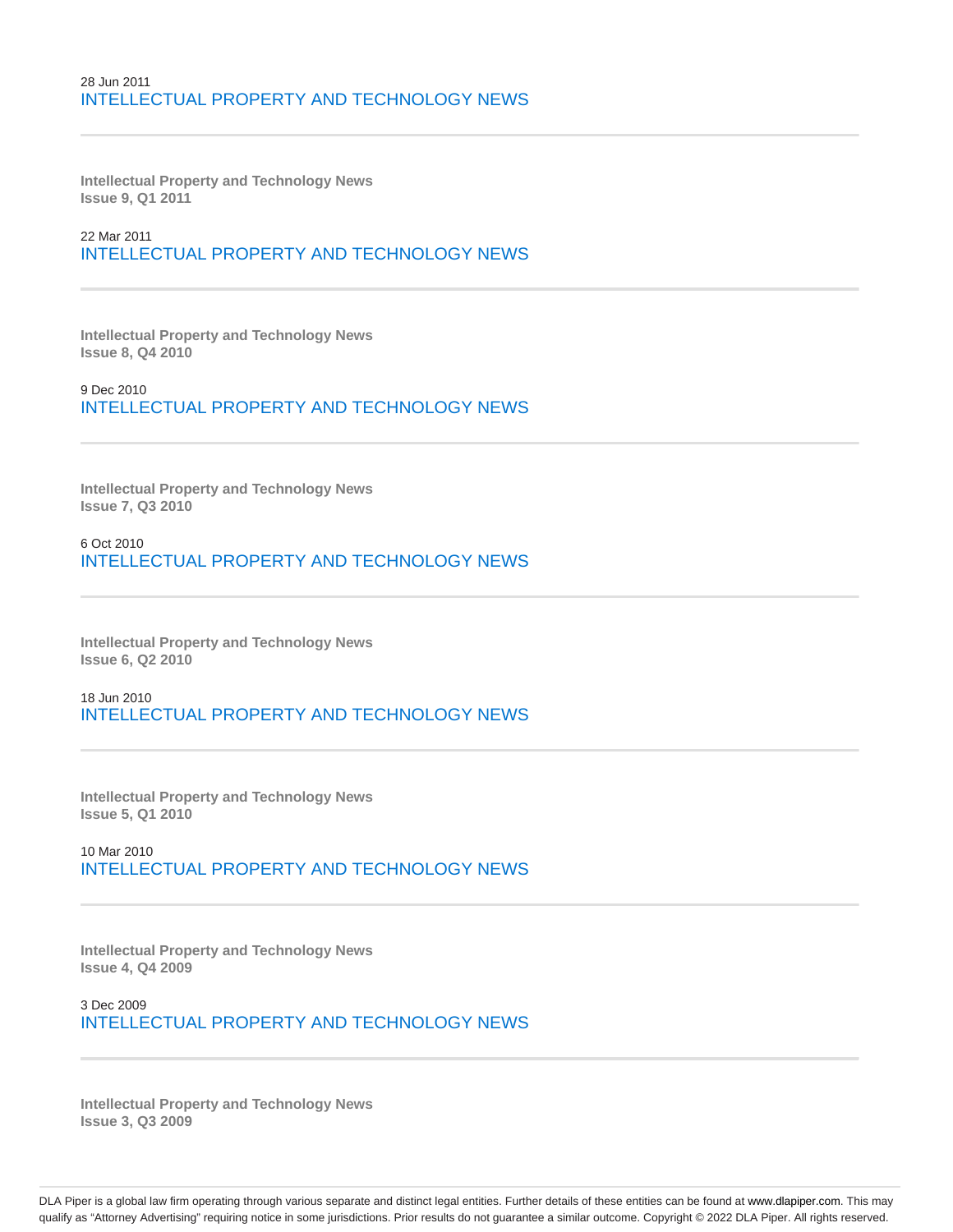## 11 Sep 2009 INTELLECTUAL PROPERTY AND TECHNOLOGY NEWS

**Intellectual Property and Technology News Issue 2, Q2 2009**

# 1 Jun 2009 INTELLECTUAL PROPERTY AND TECHNOLOGY NEWS

**Intellectual Property and Technology News Issue 1, Q1 2009**

17 Feb 2009 INTELLECTUAL PROPERTY AND TECHNOLOGY NEWS

**Patents on the blockchain - Bitcoin and beyond**

#### 29 MAY 2017

Disruptive technologies have transformed the global economy, and will continue to do so at exponential rates. Innovators at the cutting edge of these technologies should carefully review their patenting strategy, or risk being pushed out of emerging market opportunities.

**Law à la Mode: The dangers of unused trademarks; demonstrating reputation; lowering the cost of retail rent in Hong Kong; Brexit update; and more**

### 22 MAY 2017 LAW À LA MODE

The Belgian editorial team is delighted to bring you this special edition of Law à la Mode, marking the 139th INTA Annual Meeting in Barcelona.

**Law à la Mode: The future of retail; Green fashion; E-commerce in China; Brexit update: trademarks and design; and more**

# 3 APR 2017 LAW À LA MODE

The UK editorial team is delighted to bring you the 22nd edition of Law à la Mode, the quarterly legal magazine published by DLA Piper's Retail Sector group for clients and contacts of the firm worldwide.

**Artificial intelligence: patentability of an interface between the human brain and a computer**

### 30 MAR 2017

Drafted appropriately, inventions that allow interaction between the human brain and a computer can indeed be patent-eligible.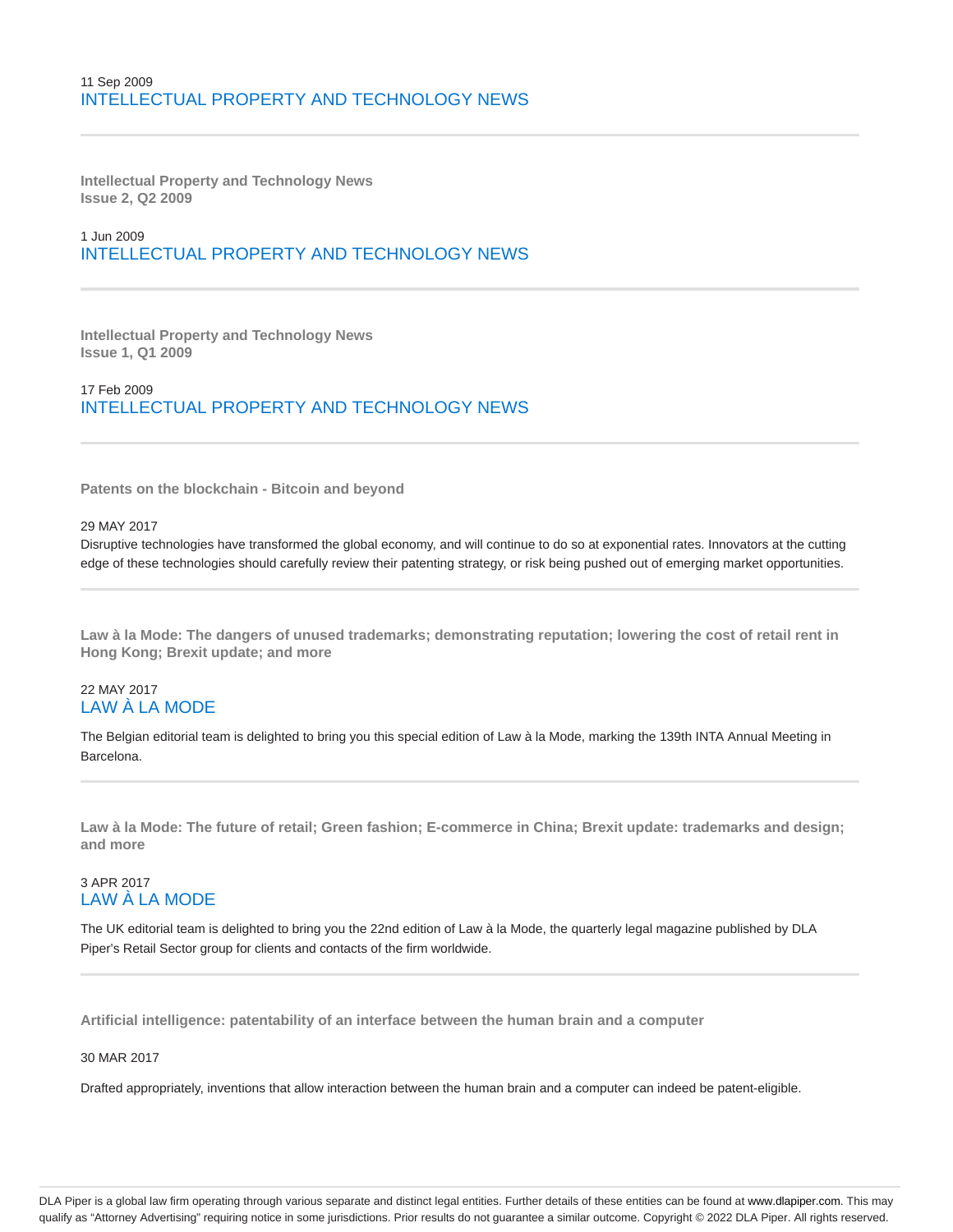**NYDFS announces final cybersecurity rules for financial services sector: key takeaways**

22 FEB 2017

The Final Rule's reach is very broad and presents operational challenges. It may prompt other states to enact their own rules.

**UAE Central Bank regulations targeting digital currencies**

#### 23 JAN 2017

Paul Allen, Middle East Head of Intellectual Property and Technology, was live on breakfast radio this morning with Dubai Eye discussing the UAE Central Bank's new security requirements for digital payments and virtual currencies.

**Central Bank of UAE issues new security requirements for digital payments and prohibits virtual currencies**

#### 16 JAN 2017

Digital payment service providers in the UAE must now comply with a range of new rules including those relating to licensing, data protection and outsourcing

**EU: new obligations for digital services providers and operators of essential services**

#### 28 JUN 2016

In line with the EU's broader Cyber Security Strategy, the NIS Directive is a significant step towards a more secure cross-border cyberspace with a high shared level of network and information system security.

**Law à la Mode: 10 tips when licensing a brand; a new provision for trademark parody; and more**

### 23 May 2016 LAW À LA MODE

The French editorial team is delighted to bring you this special edition of Law à la Mode, marking the 138th INTA Annual Meeting in Orlando.

**China's launch of its own digital currency will shake up the payments industry**

### 1 FEB 2016 On 21 January 2016, the People's Bank of China issued a statement announcing its plan to launch its own digital currency.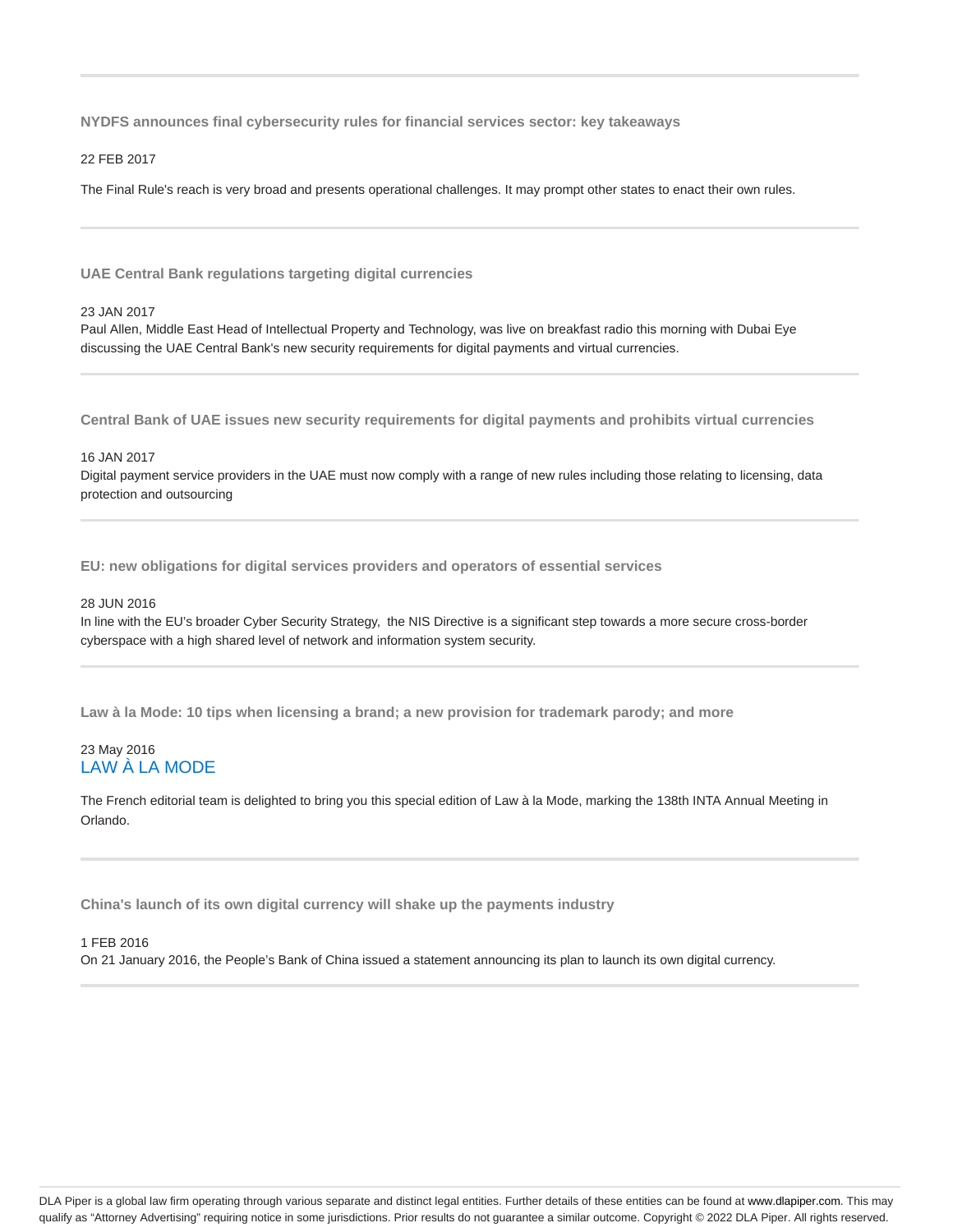**Ten tips for generating a life sciences brand name**

#### 19 NOV 2015

The proliferation of brands, combined with the PR and financial consequences of a potential rebrand in the event of infringement, has made selecting a trademark trickier than ever. Christina Martini and Virginia Wolk Marino report.

**Distributing patent rights between affiliates: guidelines to support enforcement rights around the world**

#### 16 NOV 2015

Considering a few issues at the outset when rights are distributed between Parent and Affiliate (or between multiple affiliates) may avoid difficulties in the future when a company wants to enforce patent rights.

**Plan now to use off-band communications during an incident response: key points**

27 OCT 2015 A robust IR plan should include communications techniques that operate outside regular company communication methods.

**Law à la Mode: Co-branding of wearable technologies; Internet of Things and the retail sector; 3D printing and more**

### 9 JUN 2015 LAW À LA MODE

The US editorial team is delighted to bring you the sixteenth edition of Law à la Mode, the quarterly legal magazine produced by DLA Piper's Fashion, Retail and Design Group.

**FTC updates Q&A on Endorsement Guides – changes affect all types of media and endorsement: 5 takeaways**

### 3 JUN 2015

The Endorsement Guides apply equally to all types of media and forms of endorsement

**Law à la Mode - INTA special edition: Dubai's d3; combating counterfeit goods online; our top 10 tips on IP protection for fashion items; and more**

### 4 MAY 2015 LAW À LA MODE

DLA Piper's Fashion, Retail and Design group is pleased to bring you this special edition of Law à la Mode, marking the 137th INTA Annual Meeting in San Diego.

**Law à la Mode: Falling foul of China's trademark system; Retailers need to prepare for the new EU Data Protection Regulation; and New developments in the framework of the copyright protection of handbags**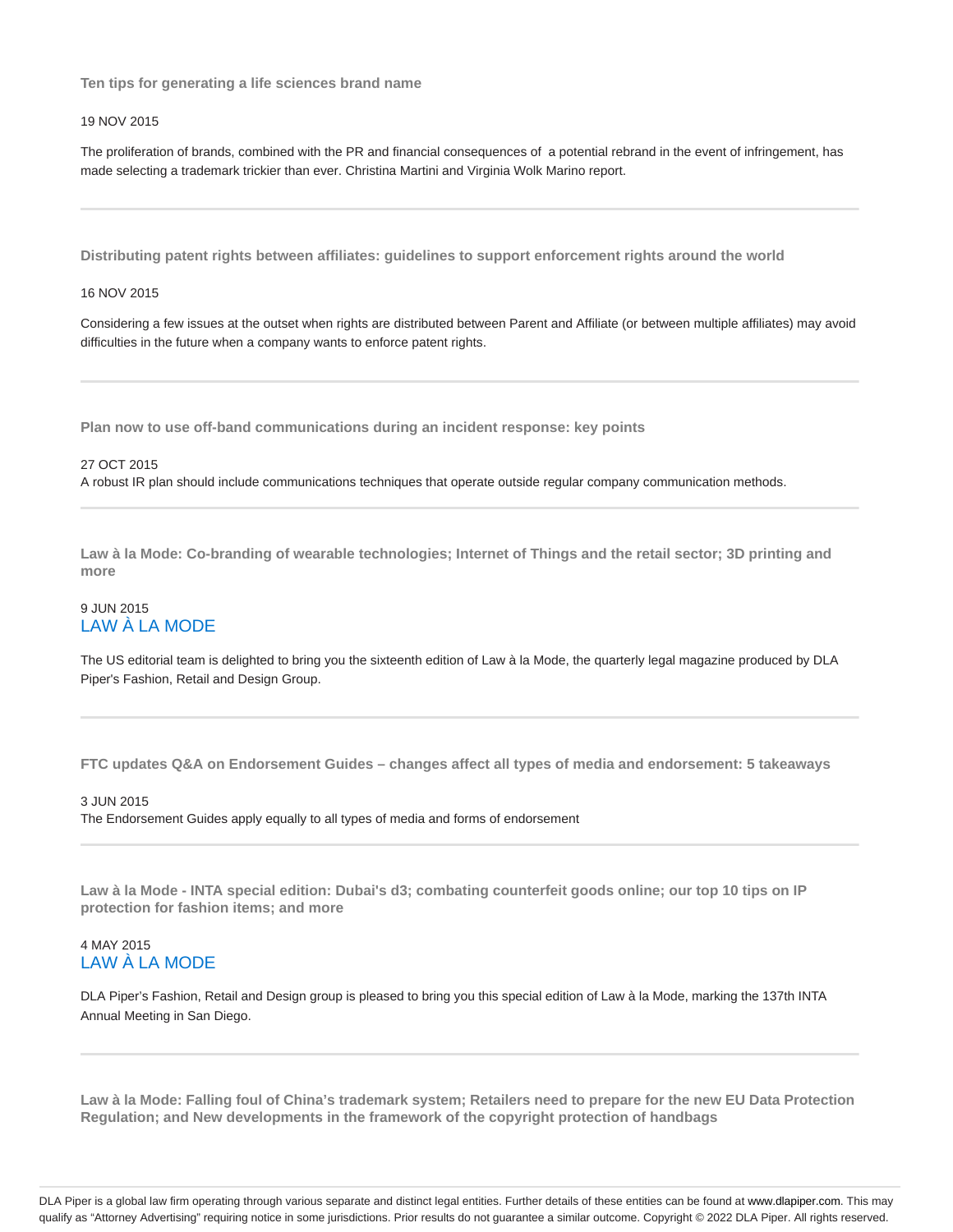## 2 FEB 2015 LAW À LA MODE

A quarterly e-magazine from our Fashion, Retail and Design Group with the latest industry news, comment and legal updates. This edition has been edited by our Italian colleagues.

**Law à la Mode - Edition 14**

## 24 OCT 2014 LAW À LA MODE

A quarterly e-magazine from our Fashion, Retail & Design Group with the latest industry news, comment and legal updates, with a particular focus on technology in this edition.

**Bitcoin: Bringing you up to speed on a digital currency**

7 JUL 2014

While the use of Bitcoin may not presently be widely accepted like cash or electronic funds transfers, it is undeniable that the interest and market opportunities for Bitcoin are rapidly increasing.

**Mixed feelings: China censures bitcoin while Hong Kong embraces it**

4 JUL 2014

Last December, bitcoin prices plummeted by nearly half, after Chinese authorities banned all financial institutions and payment processor companies in China from engaging in bitcoin-related business, denominating prices in bitcoins, and providing bitcoin trading, settlement, clearing or other linked financial products and services.

**Law à la Mode**

# 13 MAY 2014 LAW À LA MODE

A quarterly e-magazine from our Fashion, Retail & Design Group with the latest industry news, comment and legal updates, with a particular focus on technology in this edition.

**Law à la Mode Edition 12 - Winter 2013/14**

### 13 JAN 2014 LAW À LA MODE

The Middle East editorial team is delighted to bring you the Winter edition of Law à la Mode, the quarterly legal magazine from our global Fashion, Retail, and design group.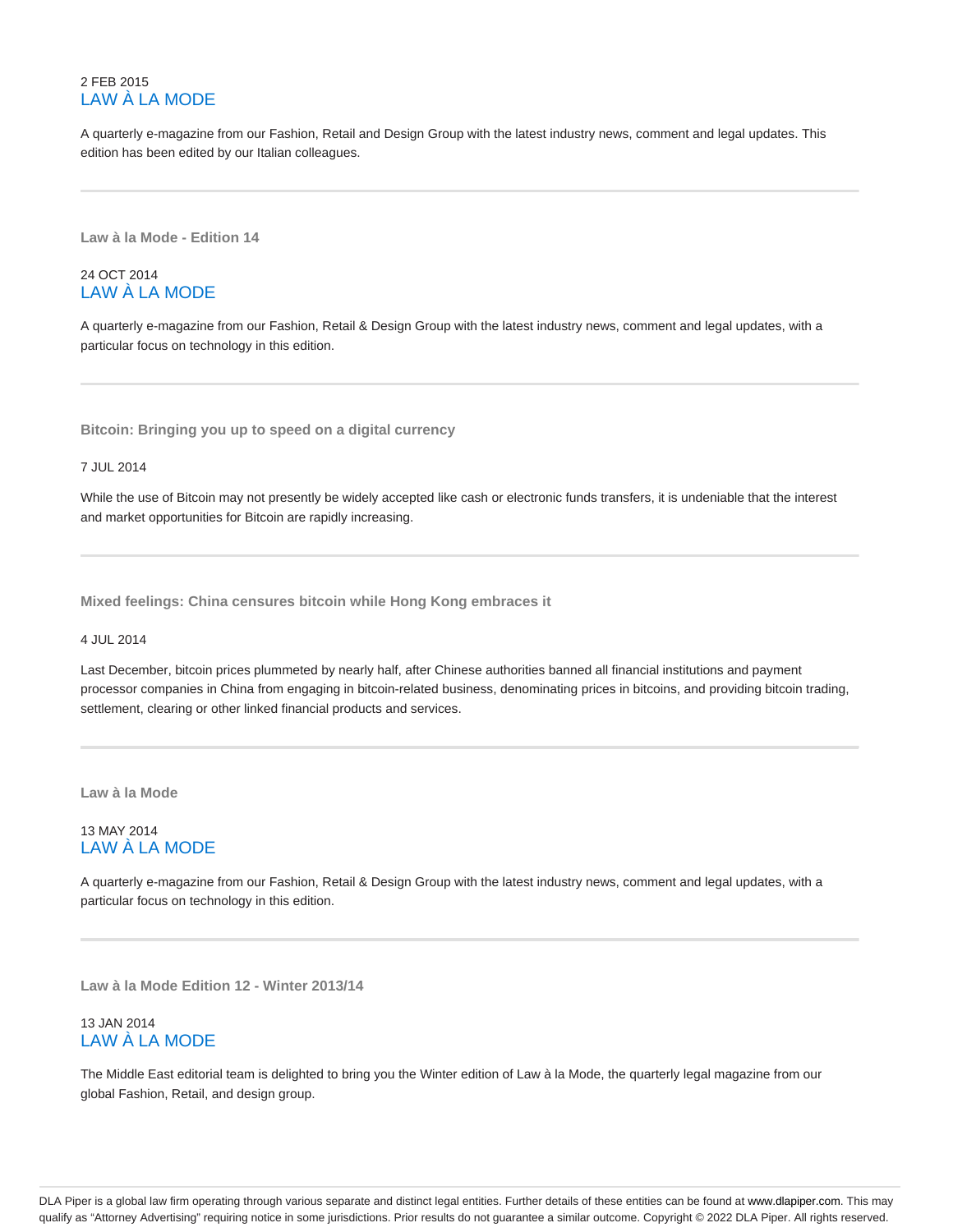**China amends trademark law: practical implications for brand owners**

### 5 DEC 2013

China's eagerly anticipated amendments to its Trademark Law will come into force on May 1, 2014. Brand owners must move quickly to come to grips with the practical implications.

**Is Delaware the new Texas? A neck-and-neck race to the finish**

5 DEC 2013

**Supreme Court Corner: Q4 2013**

5 DEC 2013

**Trade Dress Watch: A case for counterfeit trade dress**

5 December 2013

**Law à la Mode**

# 14 OCT 2013 LAW À LA MODE

An e-magazine from our Fashion, Retail & Design Group with the latest industry news, comment and legal updates.

**The Cybersecurity Framework: Administration, Congress move to incentivize private-sector cooperation, strengthen federal acquisition process**

12 SEP 2013

**Supreme Court corner - Q3 2013**

4 SEP 2013

**The future of DNA patents**

4 SEP 2013

The US Supreme Court rules on the patentability of a test for breast cancer related genes - a decision that, we find, is a partial victory for all involved.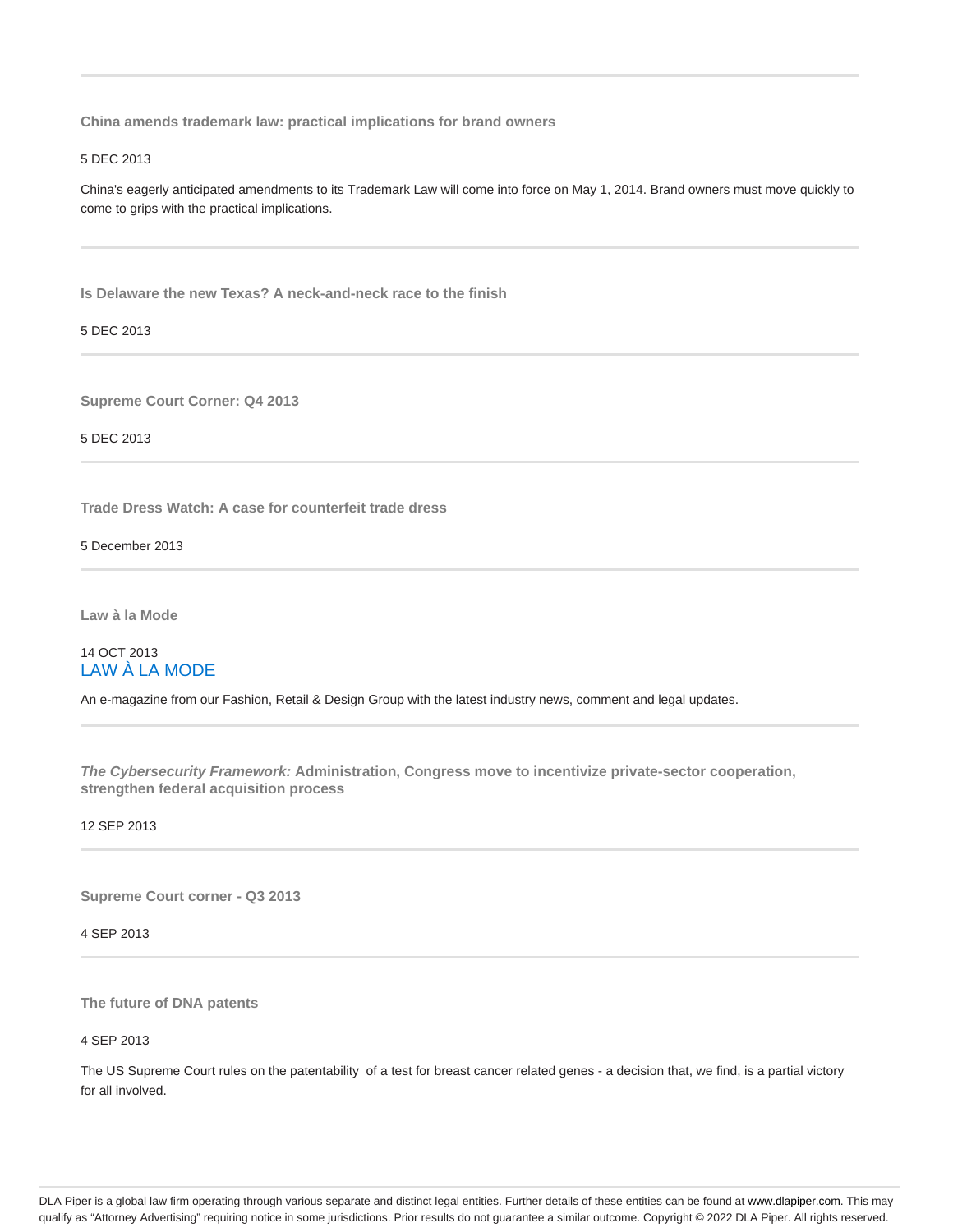**The impact of inter partes review on patent litigation**

4 SEP 2013

**The right of publicity in college sports**

4 SEP 2013

College athletes' right-of- publicity claims have the potential to dramatically alter current business models.

**Trade Dress Watch - the value of trade dress litigation is on the rise**

4 September 2013

Do you need an enforcement strategy to protect your trade dress?

**Law á la Mode**

## 31 JUL 2013 LAW À LA MODE

An e-magazine from our Fashion, Retail & Design Group with the latest industry news, comment and legal updates.

**Congress, Administration move forward to secure critical US infrastructure**

11 JUL 2013

**In the ITC: ITC or district court? Look at the math**

4 JUN 2013

**In the ITC: The public interest factors – newest patent troll countermeasure?**

4 JUN 2013

**Supreme Court Corner: Q2 2013**

4 JUN 2013

**The new gTLDs and the Trademark Clearinghouse: four tips for brand owners**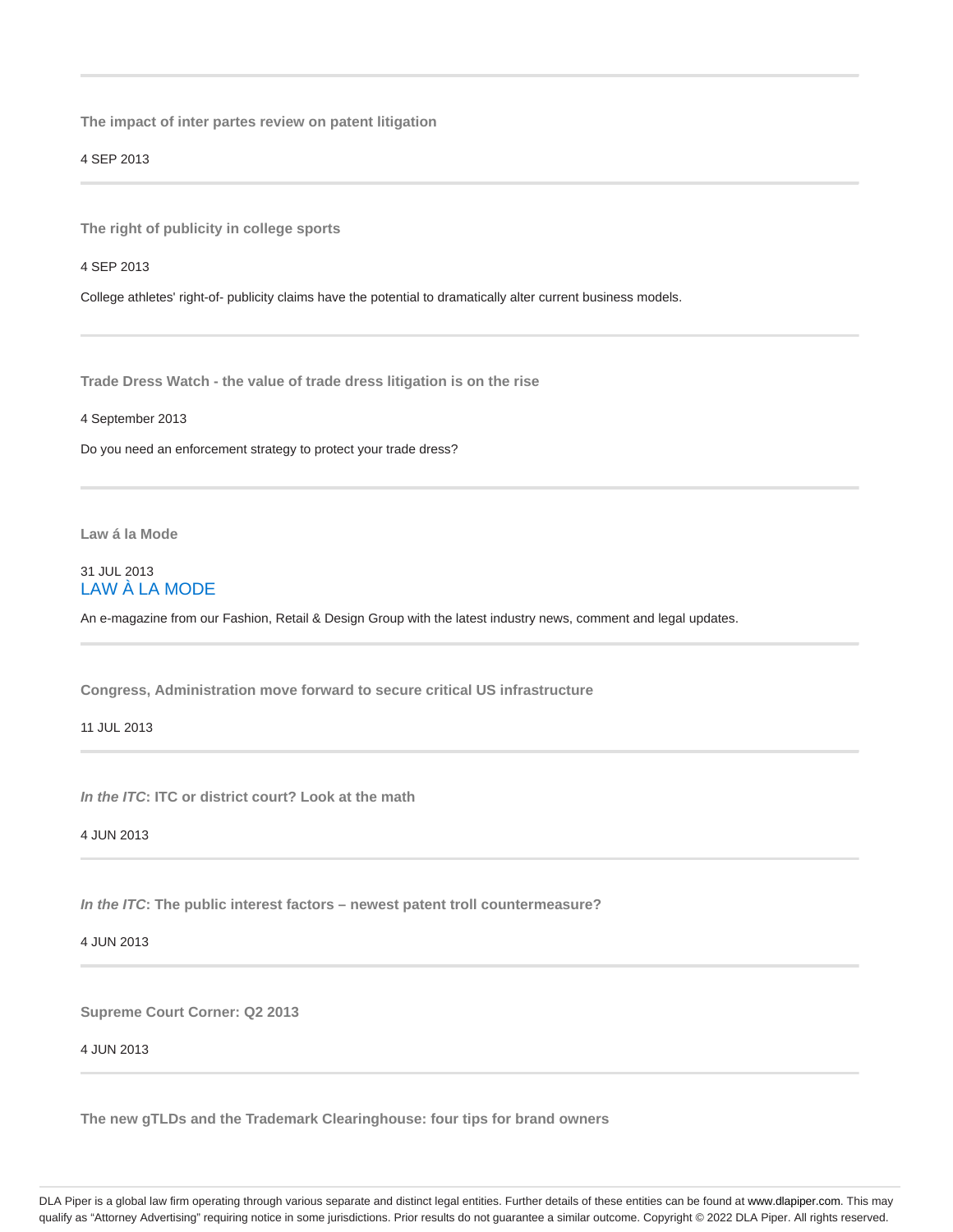**Law á la Mode**

# 26 APR 2013 LAW À LA MODE

An e-magazine from our Fashion, Retail & Design Group with the latest industry news, comment and legal updates.

**Cybersecurity and US federal public procurements: what contractors need to know**

### 11 MAR 2013 Practical considerations for US federal contractors

**Corporate governance also means protecting your technology and information**

7 MAR 2013

**Intellectual Property and Technology News (United States) Issue 17, Q1 2013**

### 7 MAR 2013 INTELLECTUAL PROPERTY AND TECHNOLOGY NEWS

**Supreme Court Corner: Q1 2013**

7 MAR 2013

**The AIA's one-year grace period - a trap for the unwary?**

7 MAR 2013

**Top franchise cases of 2012**

7 MAR 2013

**Trade dress watch**

7 MAR 2013

**EU releases cybersecurity strategy**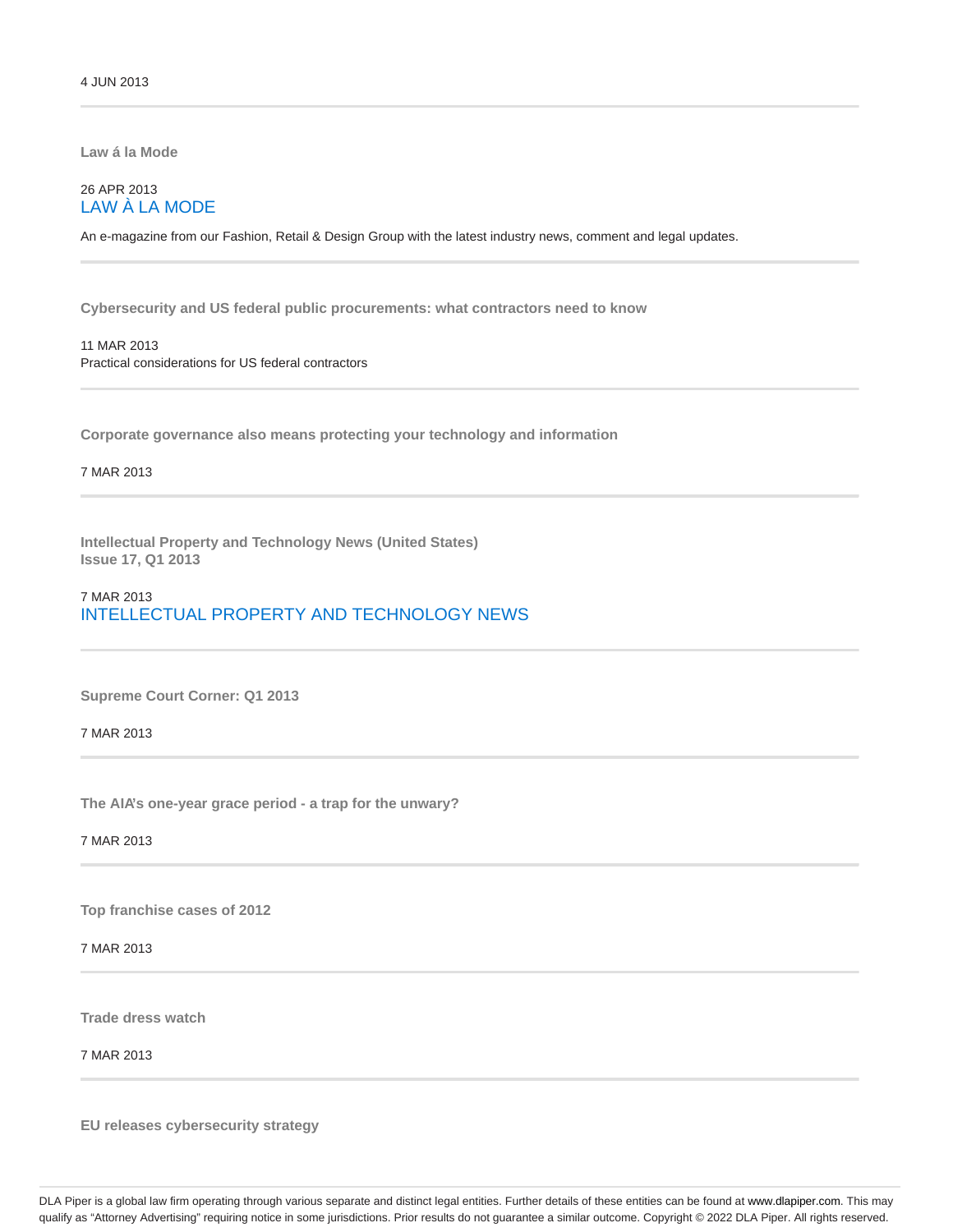**What companies need to know about the Obama Administration's Cybersecurity Order**

14 FEB 2013

**Law á la Mode Edition 8 - Winter 2012/2013**

### 11 JAN 2013 LAW À LA MODE

An e-magazine from our Fashion, Retail & Design Group with the latest industry news, comment and legal updates.

#### **Auditing Colombia's agriculture IP**

10 Dec 2012

A DLA Piper team audits Colombia's agriculture-related IP and sought to identify Colombian agricultural innovations which are not protected by patents and may have export value.

**Colombia: gateway to South America's Patent Prosecution Highway**

10 Dec 2012

Understanding the need for more robust patent laws, the Colombian government is aggressively reshaping its IP system.

#### **Divided court revives divided infringement**

10 Dec 2012

A recent Federal Circuit decision restores a type of patent infringement claim that it had extinguished five years earlier. The issue is: can a defendant be liable for infringement of a method claim when no single actor commits all the acts that constitute direct infringement?

#### **Trademark or certification mark? The standards body's dilemma**

#### 10 Dec 2012

When standards bodies look to protect the marks associated with their standards, they are faced with a dilemma: should they use trademarks or certification marks? One may think the answer is obvious: "certification" seems to be what standards bodies do, and therefore a standards body should always use certification marks. But the obvious answer is not always the right one. Some standards bodies find that trademarks better fit their needs.

**China's patent litigation landscape shifts**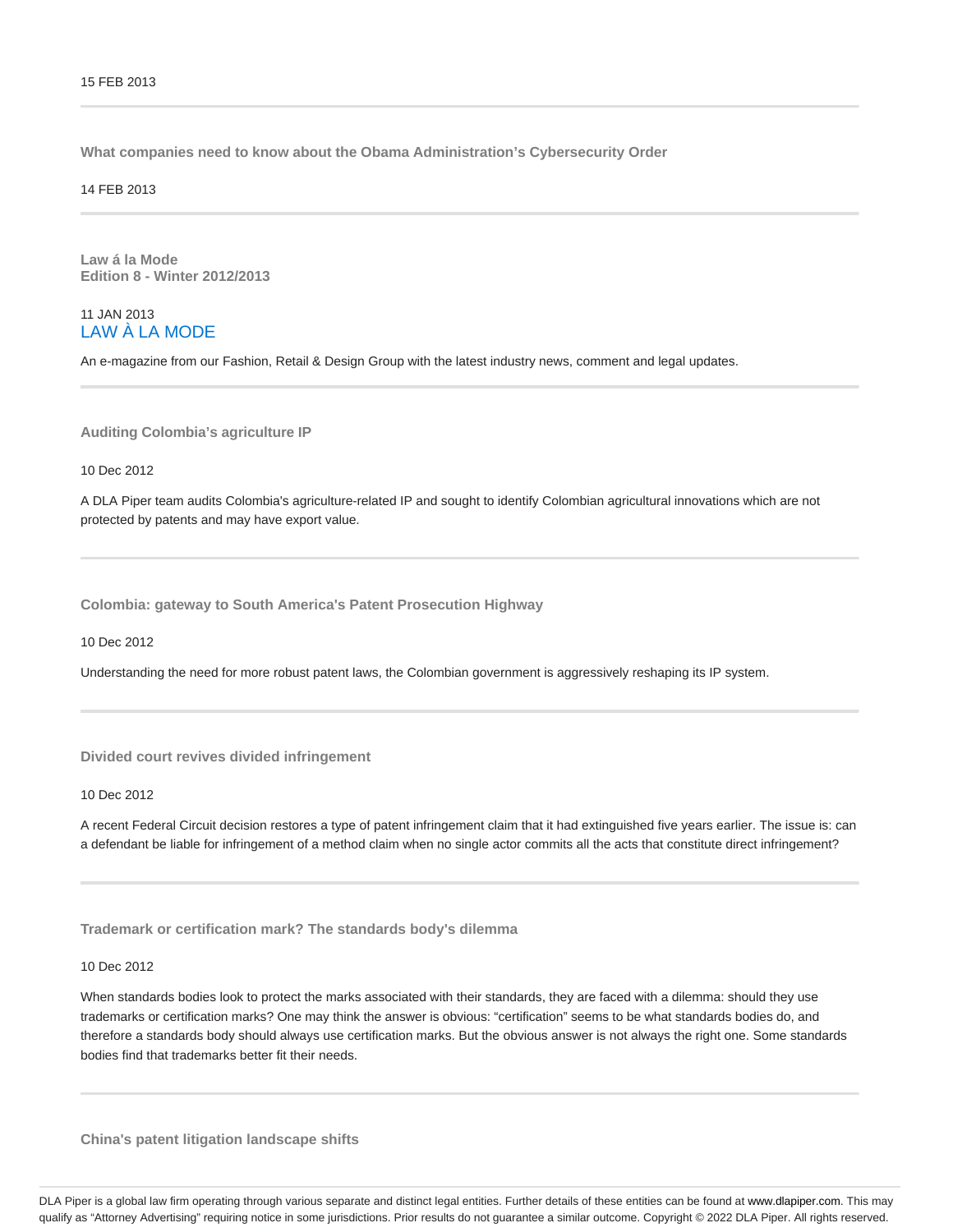#### 5 Sep 2012

China bested the United States to become the No. 1 patent filing country in the world in 2011 by obtaining 526,412 invention patent applications, compared to 503,582 utility patent applications in the US. Of these, 79 percent went to domestic Chinese entities, as compared to 49.2 percent to domestic entities in the US.

**Ongoing royalties: a new development in patent damage awards**

#### 5 Sep 2012

Following the Supreme Court decision in eBay, Inc. v. MercExchange, LLC,<sup>1</sup> injunctions do not automatically follow from a finding that a patent is infringed and not invalid. In cases where an injunction is denied, in lieu of the injunction the district court has the power to award what are called "ongoing royalties," a relatively new development in patent damages.

**Privacy and your business**

5 Sep 2012

Privacy has become an issue that 21st century business leaders and GCs cannot ignore or leave to the engineers. In the information age, personal data is a key asset for many businesses and a centerpiece of business opportunities.

**An interview with the Honorable Arthur J. Gajarsa, Senior Judge of the US Court of Appeals for the Federal Circuit, on uniform patent law, pro bono work and fine Italian spirits**

#### 26 June 2012

As the Federal Circuit heads into an era of transition, Judge Gajarsa sat down with his former clerk, DLA Piper's Aaron Fountain, to share his observations

**IP industries spur US economy**

26 Jun 2012

IP-related industries support at least 40 million jobs and contribute more than US\$5 trillion of the US gross domestic product – that is, about 35 percent of the GDP.<sup>1</sup>

**Uncertain future: patentability of gene-based inventions in the US**

#### 26 Jun 2012

**Your patent portfolio: how much is it worth and what are you going to do about it?**

26 Jun 2012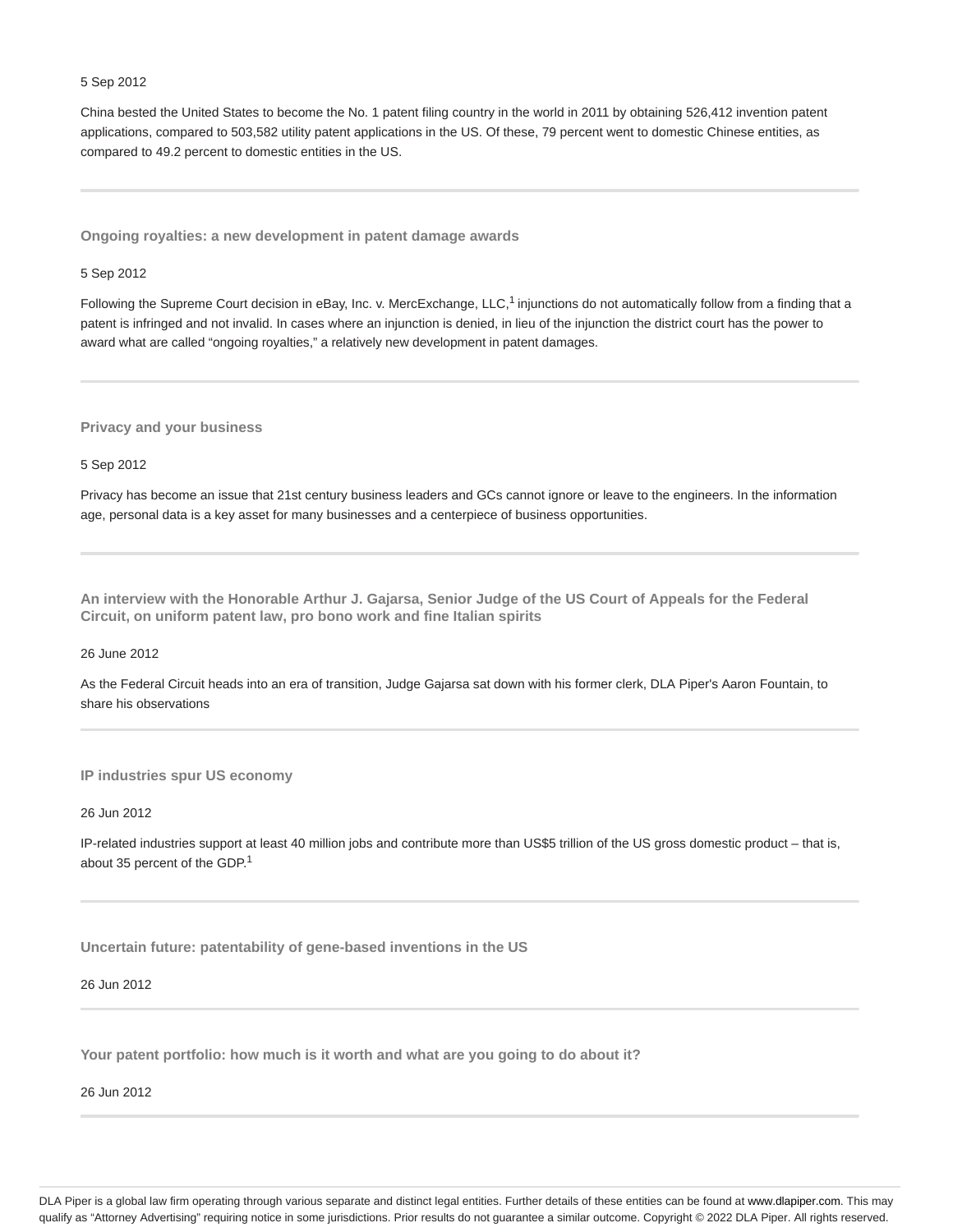**Trade Dress Watch: protecting a color**

4 June 2013

**Law à la Mode**

1 MAY 2012 LAW À LA MODE

**A new breed of damages trial**

30 Mar 2012

**America Invents Act: will the joinder provisions save time and money?**

30 Mar 2012

**Commit an IP crime - do the time**

30 Mar 2012

**Top franchise cases of 2011**

30 Mar 2012

**Federal agencies, Congress accelerate defense against cyber attacks – every private company will be affected**

21 Mar 2012

**Whose followers are they, and how much are they worth?**

3 JAN 2012

**An Interview with The Honorable Donald F. Parsons, Jr. Vice Chancellor of the Delaware Court of Chancery**

20 Dec 2011

**Embryonic stem cell derivations are not patentable in the EU**

20 Dec 2011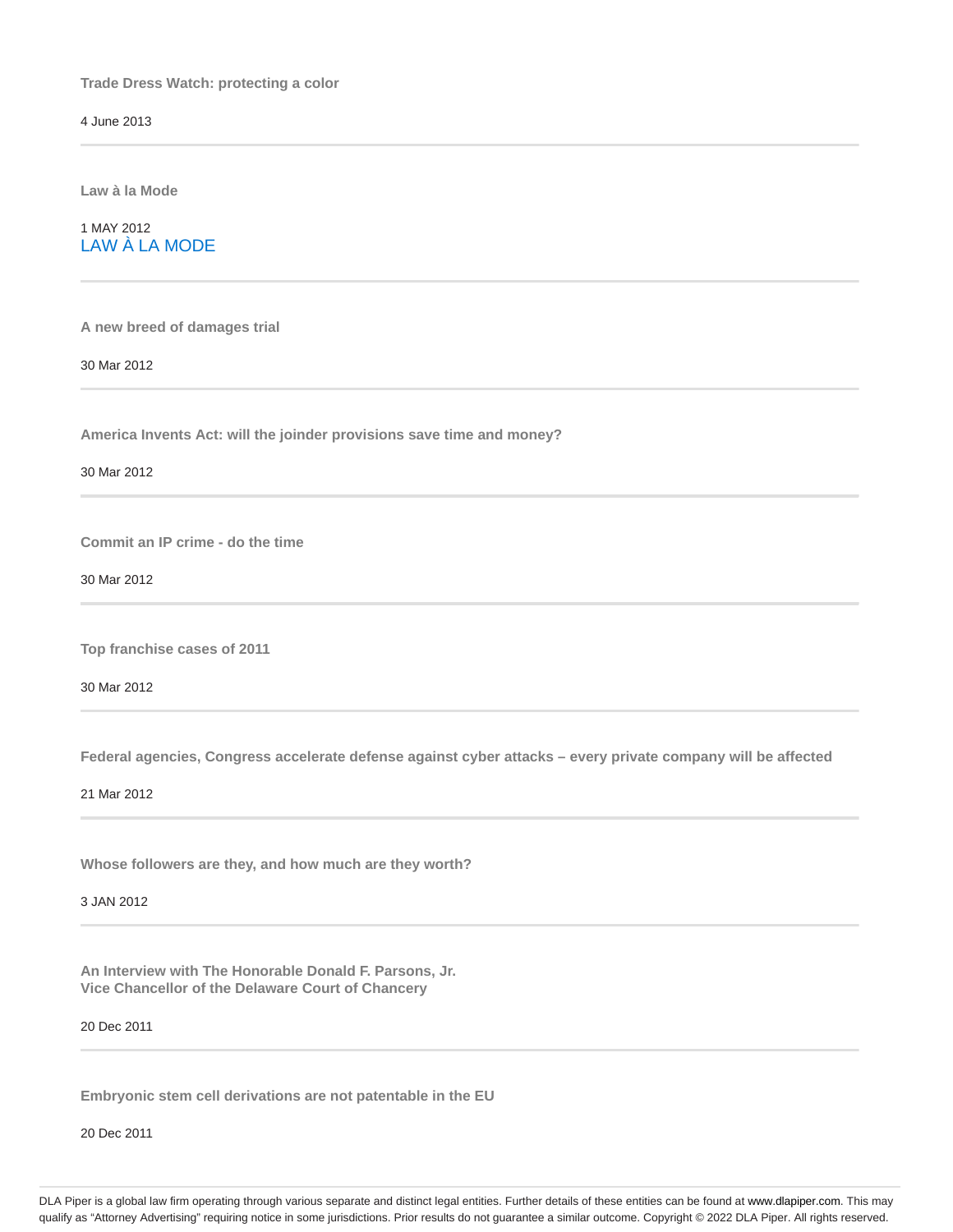The Court of Justice of the European Union (CJEU)<sup>1</sup> ruled in *Brüstle v Greenpeace*,<sup>2</sup> that processes involving derivation of stem cells from a human embryo at the blastocyst stage, entailing the destruction of that embryo, cannot be patented.

Brüstle concerns a patent for isolated and purified neural precursor cells derived from human blastocysts. Central to the case was the interpretation of Article 6(2)(c) of Directive 98/44/EC (the Biotech Directive),<sup>3</sup> which excludes patentability of inventions involving "the use of human embryos for industrial or commercial purposes."

The CJEU decision followed Advocate General Yves Bot's March 2011 opinion that neither totipotent nor pluipotent stem cells from an embryo that has been modified or destroyed are patentable. In reaching its decision, the CJEU held that the definition of an "embryo" should be read broadly, to include any fertilized ovum whether created by transfer of a nucleus from another mature cell or stimulated to cell division by parthenogenesis. Further, the CJEU decided that processes involving a human embryo are only patentable if therapeutic or diagnostic purposes are applied to and are useful to the human embryo.

#### **The CJEU decision**

The CJEU determined that the intent and purpose of the Biotech Directive was to remove any possibility of patentability where human dignity could thereby be harmed. Thus, the concept of "human embryo" must be understood broadly. Accordingly, the CJEU ruled:

- $\alpha$ Any human ovum after fertilization, any non-fertilized human ovum into which the cell nucleus from a mature human cell had been transplanted and any non-fertilized human ovum whose division and further development have been stimulated by parthenogenesis constitute a "human embryo."
- The referring court should ascertain whether a stem cell obtained from a human embryo at the blastocyst stage constitutes a  $\circ$ "human embryo" within the Directive's meaning. However, it was clear from the CJEU's ruling that such a cell line would not be patentable.
- $\alpha$ The use of a human embryo for therapeutic or diagnostic purposes which were applied to the human embryo and were useful to it are prima facie patentable.
- If an invention does not itself "use" human embryos, but relates to a product necessitating prior destruction of a human embryo  $\Omega$ or a process requiring a base material obtained from such destruction, then that invention would not be patentable.

Some research has shown that human embryonic stem cells offer advantages in cellular therapies over other cell lines. By holding that inventions relating to processes for deriving cells from human embryos, or cell lines derived from those processes, are not patentable, the CJEU has reduced the scope within the EU of proprietary protection for inventions relating to embryonic stem cells. Its decision that the definition of embryo should encompass cells derived from parthenogenesis as well as any fertilized ova may also affect those with rights in cell lines and processes covering cell lines derived from fetal tissue.

The decision does not mean such processes or cell lines are not valuable or protectable. Research and innovation will go on and will likely be protected as trade secrets. This could mean that discoveries may be held closely, rather than shared in the scientific community.

There is concern in the industry that in the absence of patent protection, European companies and universities may find it harder to obtain funding for research, and investment may shift to markets that afford patent protection. Because Europe retains a significant knowledge base, it is likely research funding will go on; indeed, because of the Brüstle decision, activities enabling stem cell technologies, adult stem cells and iPS cell technologies may grow. In the race toward cellular therapies, companies with pioneering processes using human embryonic stem cell lines will have to decide whether to apply for patent protection in such countries, with no prohibition on others reproducing their work in Europe, or decide not to file for patent protection anywhere, keeping their knowledge confidential and thereby keeping a competitive edge.

The CJEU decision has firmly placed protection of commercial rights in embryonic cell lines, the processes to derive such stem cells and the application of those lines in cellular therapy into the realm of contractual rights. It remains to be seen whether the Brüstle decision will affect stem cell research toward therapeutic applications in the EU.

For more information about the CJEU's decision, please contact:

#### **Philippa Montgomerie**

#### **Grant Strachan**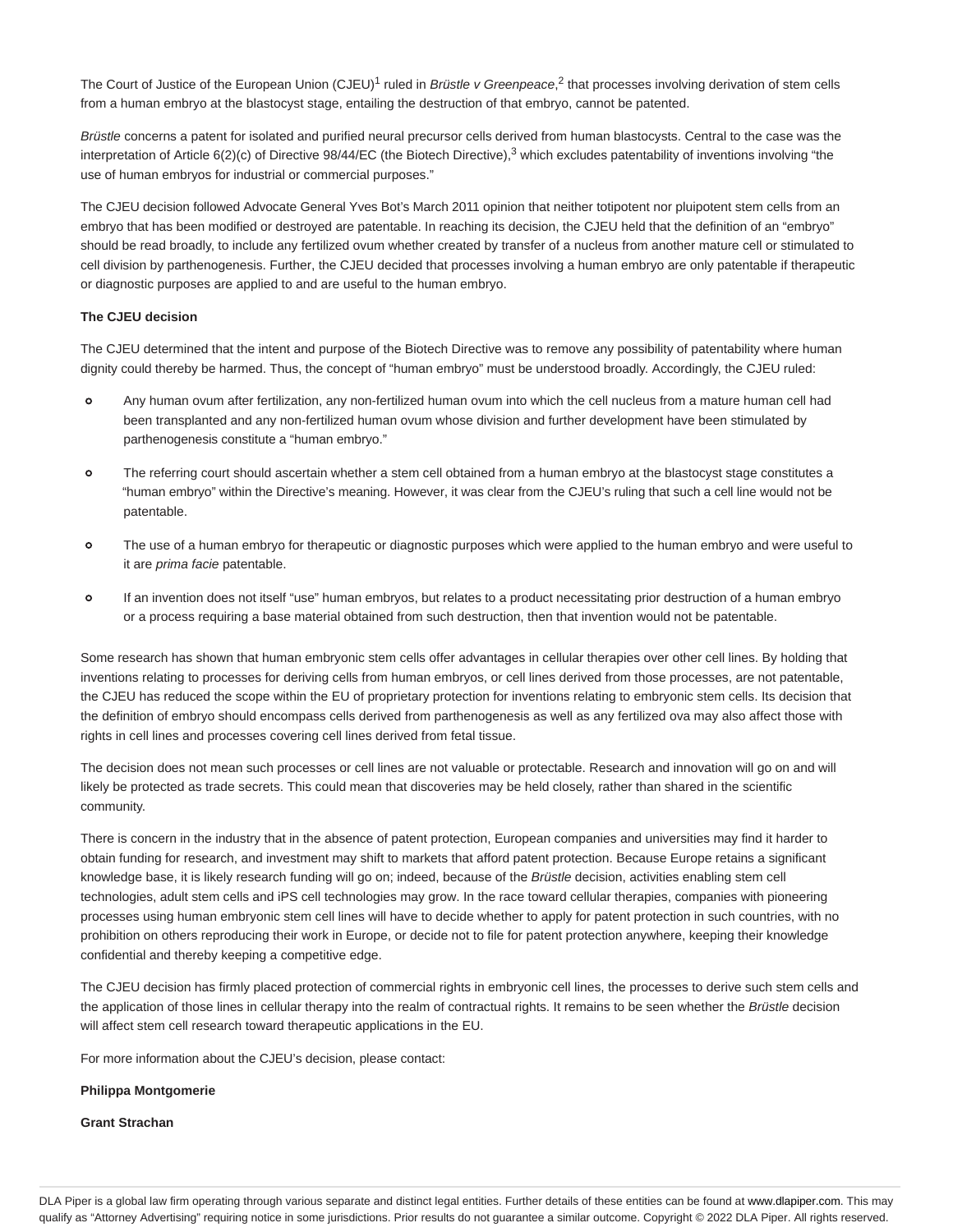1. Formerly the European Court of Justice ( ECJ).

2. Case C-34/10 Oliver Brüstle v Greenpeace e.V.

3. Directive 98/44/EC of the European Parliament and of the Council of 6 July 1998 on the legal protection of biotechnological inventions.

**Federal Circuit rules that gene patents are valid**

20 Dec 2011

In a decision of landmark importance for the biotechnology industry, the Federal Circuit recently held that isolated genes remain patentable subject matter.

**Law à la Mode**

1 DEC 2011 LAW À LA MODE

**Cloud computing and how to use it**

12 Sep 2011

The use of cloud computing technology has grown significantly as IT departments have sought to extend their existing capabilities without investing significantly in new infrastructure or training new personnel.

**One size does not fit all: protecting trade secrets when drafting employment agreements**

12 Sep 2011

 In this competitive, potentially litigious environment, companies should consider customizing employment agreements for each position, and in some cases, for each individual employee, especially those in executive and leadership roles.

**UK: The real risk of cyber attack**

1 AUG 2011

**An interview with The Honorable Paul J. Luckern, Chief Administrative Law Judge of the US International Trade Commission**

28 Jun 2011

**Commissioner for Patents speaks at DLA Piper**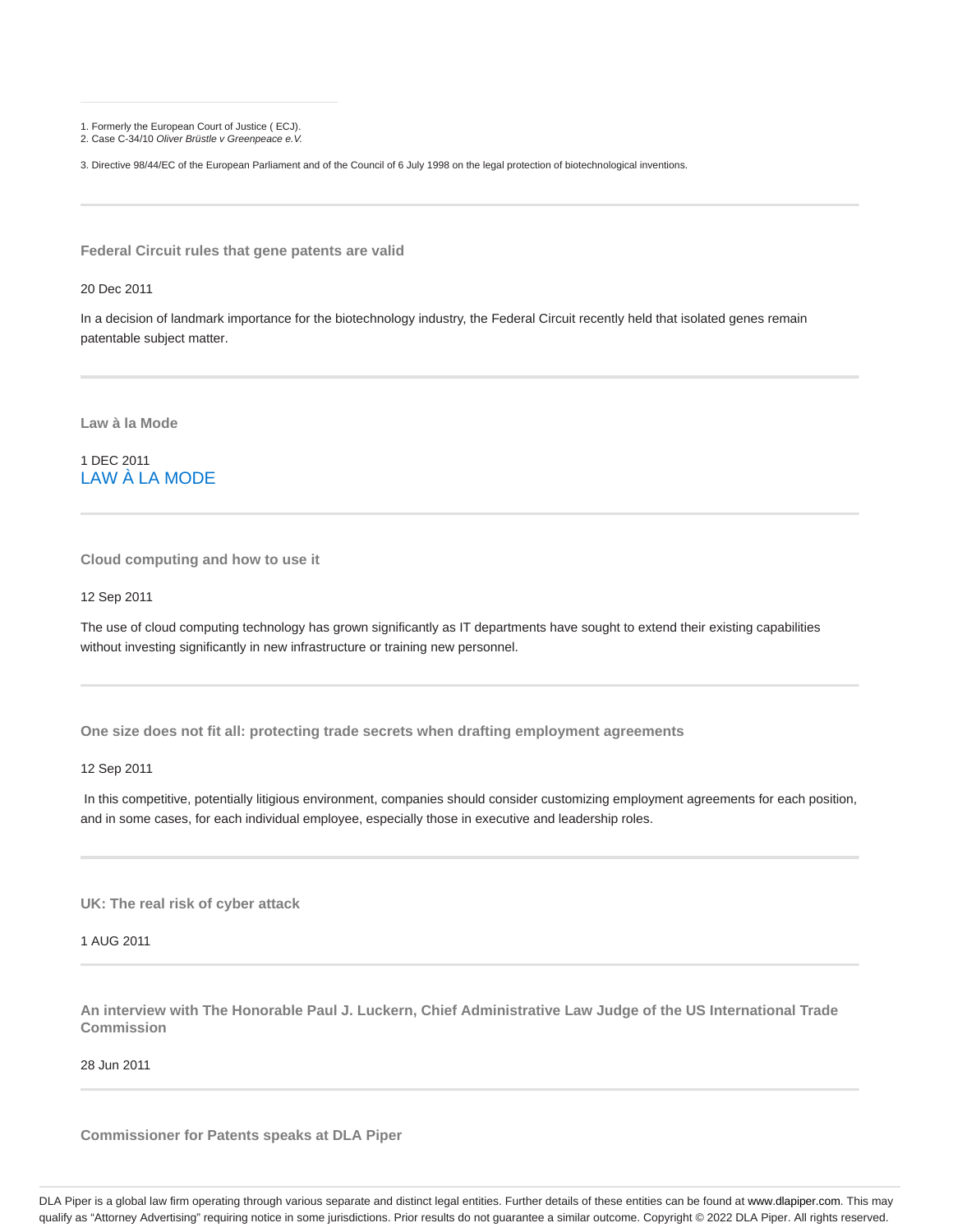**EDTX closely scrutinizes nuisance value settlement strategy**

28 Jun 2011

**Franchising and IP: joined at the hip, all over the world**

28 Jun 2011

**IPT in the world's emerging markets: Our top ten predictions**

28 Jun 2011

**A review of 2010's patent litigation trends at the United States International Trade Commission**

22 Mar 2011

**Current developments in the trilateral patent offices**

22 Mar 2011

**Implementing the Biologics Price Competition and Innovation Act?**

22 Mar 2011

**Patent litigation forum shopping in the EU**

22 Mar 2011

**Reprocessing and resale of single use medical devices: a multinational view**

22 Mar 2011

**Your own dot com: ICANN announces new GTLD rollout**

22 Mar 2011

**An interview with the honorable Randall R. Rader, Chief Judge of the US Court of Appeal for the Federal Circuit**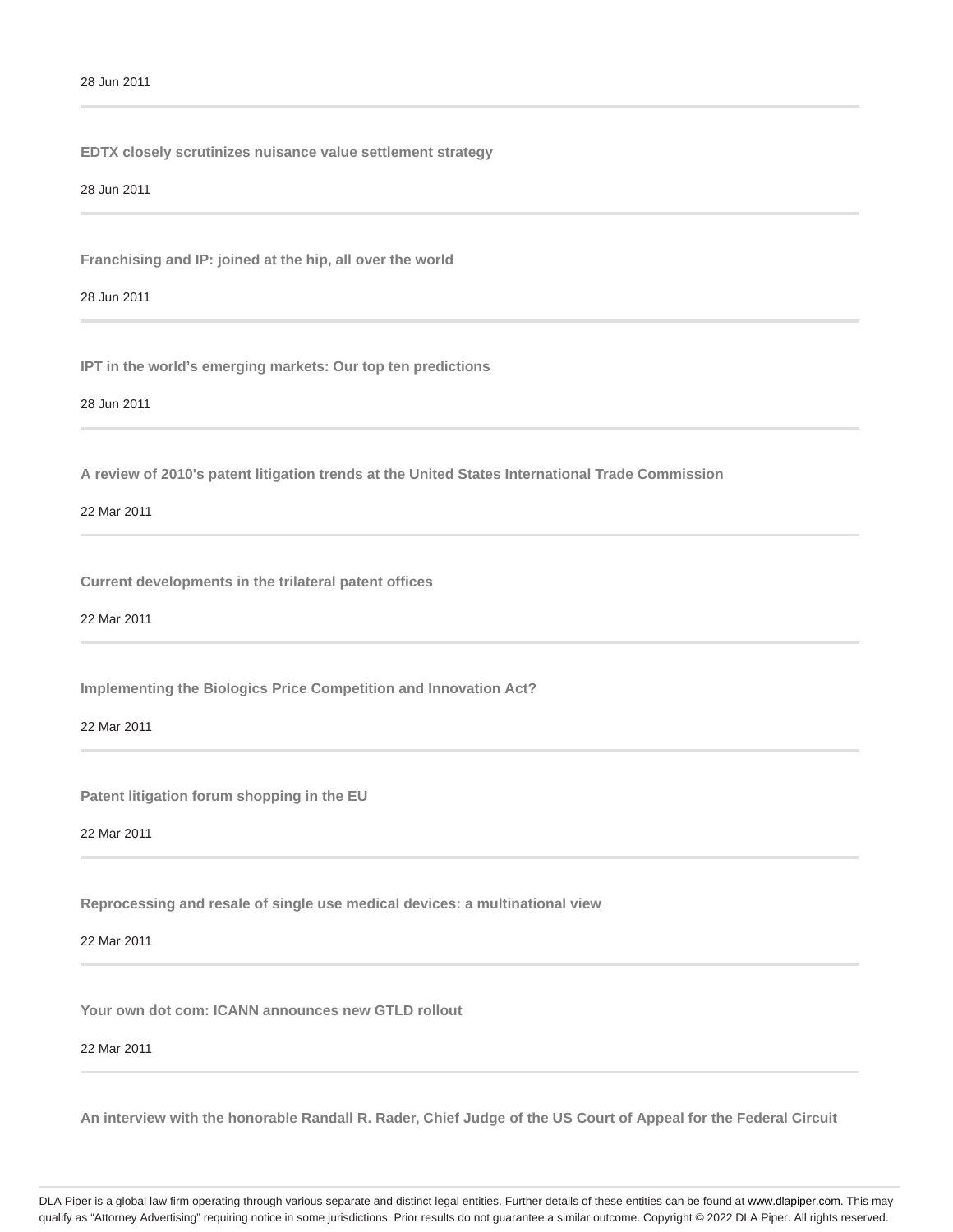**Claim to standard: simplifying patent infringement analysis?**

9 Dec 2010

**Patents down under**

9 Dec 2010

**Protecting your brand on a global scale**

9 Dec 2010

**Bilski's impact on software patents**

6 Oct 2010

**Bilski's impact on finance industry patents**

6 Oct 2010

**Bilski's impact on life science patents**

6 Oct 2010

**Building strong relationships: former US Secretary of Defense William S. Cohen speaks in Tokyo**

6 Oct 2010

**Supreme Court issues Bilski decision**

6 Oct 2010

**The ITC rolls out the red carpet for patent trolls**

### 6 Oct 2010

**Update: False patent marking cases**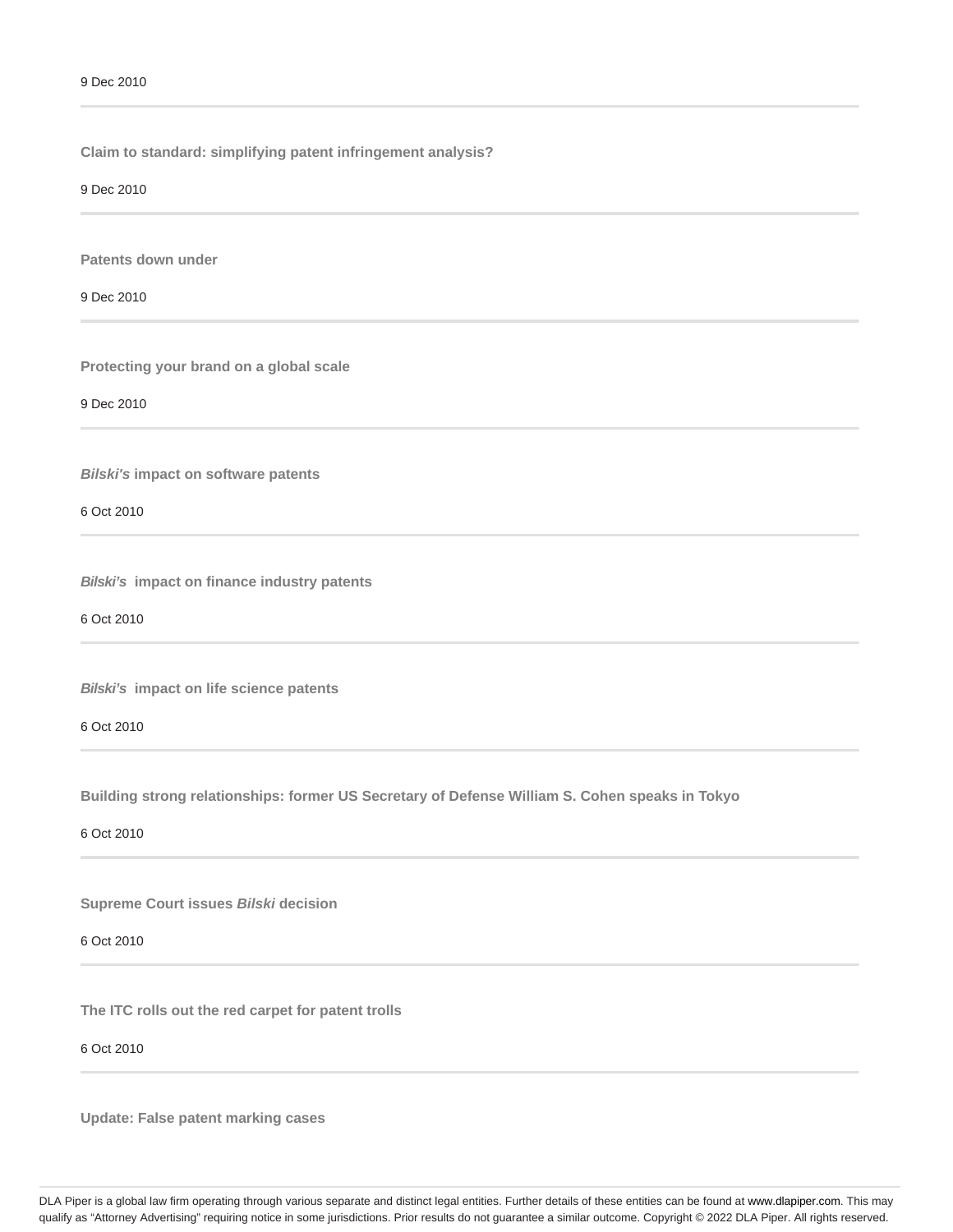**An interview with David Kappos, Under Secretary of Commerce for Intellectual Property and Director of the USPTO**

18 Jun 2010

**China: Patent protection is alive and well**

10 Mar 2010

**EPO tightens patent prosecution timeline**

10 Mar 2010

**FTC's new guidelines could change how testimonials are used in social media**

10 Mar 2010

**Ordering online: good for customer… and for plaintiffs**

10 Mar 2010

**Patent litigation in the ITC: the year in review**

10 Mar 2010

**Spiders, bots and other creepy crawlers: protecting your company website**

10 Mar 2010

**Will Bon Tool open the floodgates to patent marking trolls?**

10 Mar 2010

**Prometheus v. Mayo: A win for personalized medicine**

3 Dec 2009

**IP in bankruptcy: protecting your interests and taking advantage of buy-side opportunities**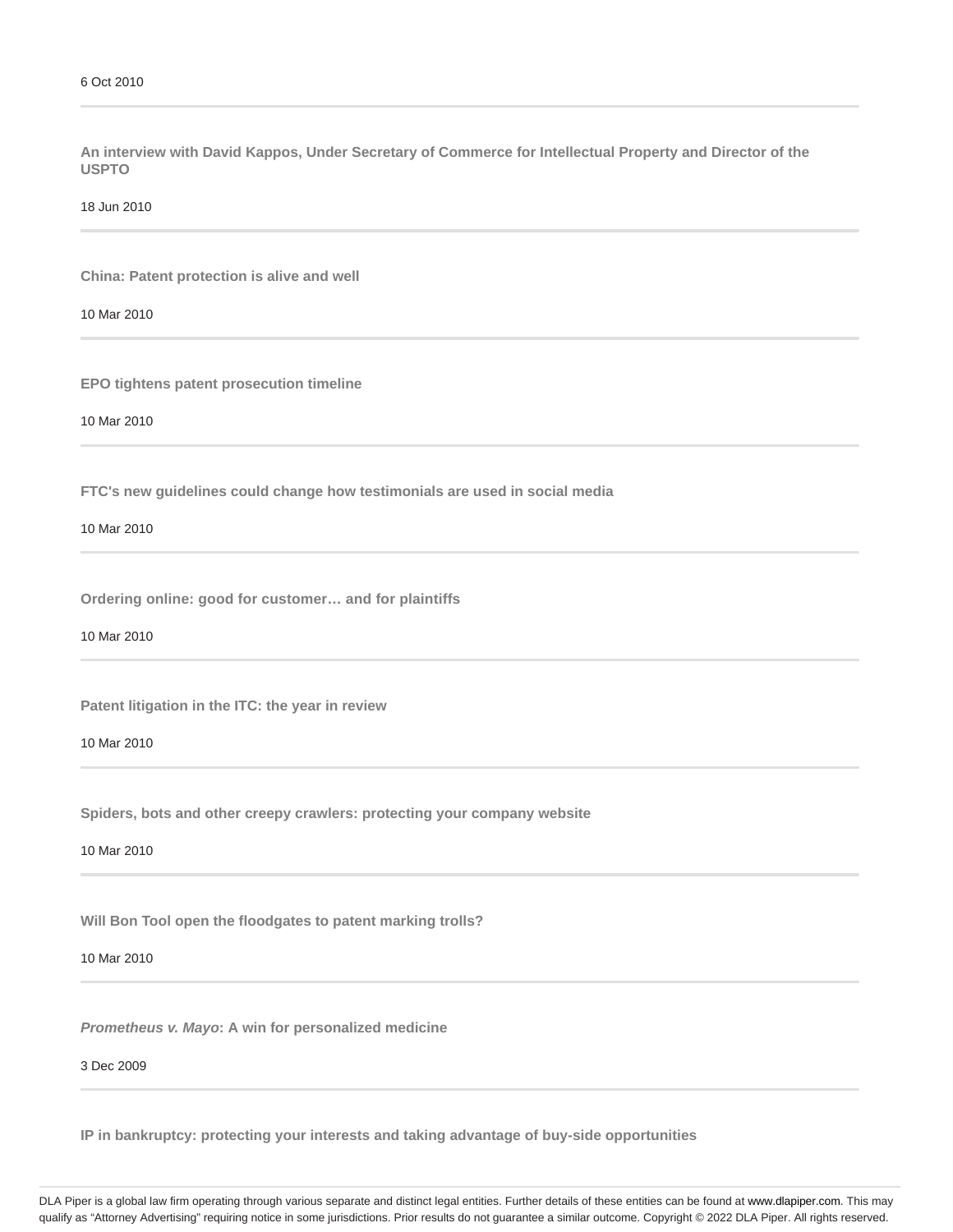**Licensing essential patents in Germany: when the compulsory license defense applies**

3 Dec 2009

**Microsoft petitions for lower burden of proof on patent invalidity**

3 Dec 2009

**Supreme strategies in IP cases**

3 Dec 2009

**Change is here: finding fraud at the TTAB**

11 Sep 2009

**Reexamination: a cost-effective alternative**

11 Sep 2009

**Will less control over licensing mean more litigation?**

11 Sep 2009

# **Events**

# **Previous**

**The meteoric rise of the data centre: Key drivers behind global demand**

14 June 2022 Webinar

**A fireside chat with Holly Etlin, Managing Director at AlixPartners: The current state of the retail industry**

27 April 2022 Consumer Goods and Retail speaker series **Webinar**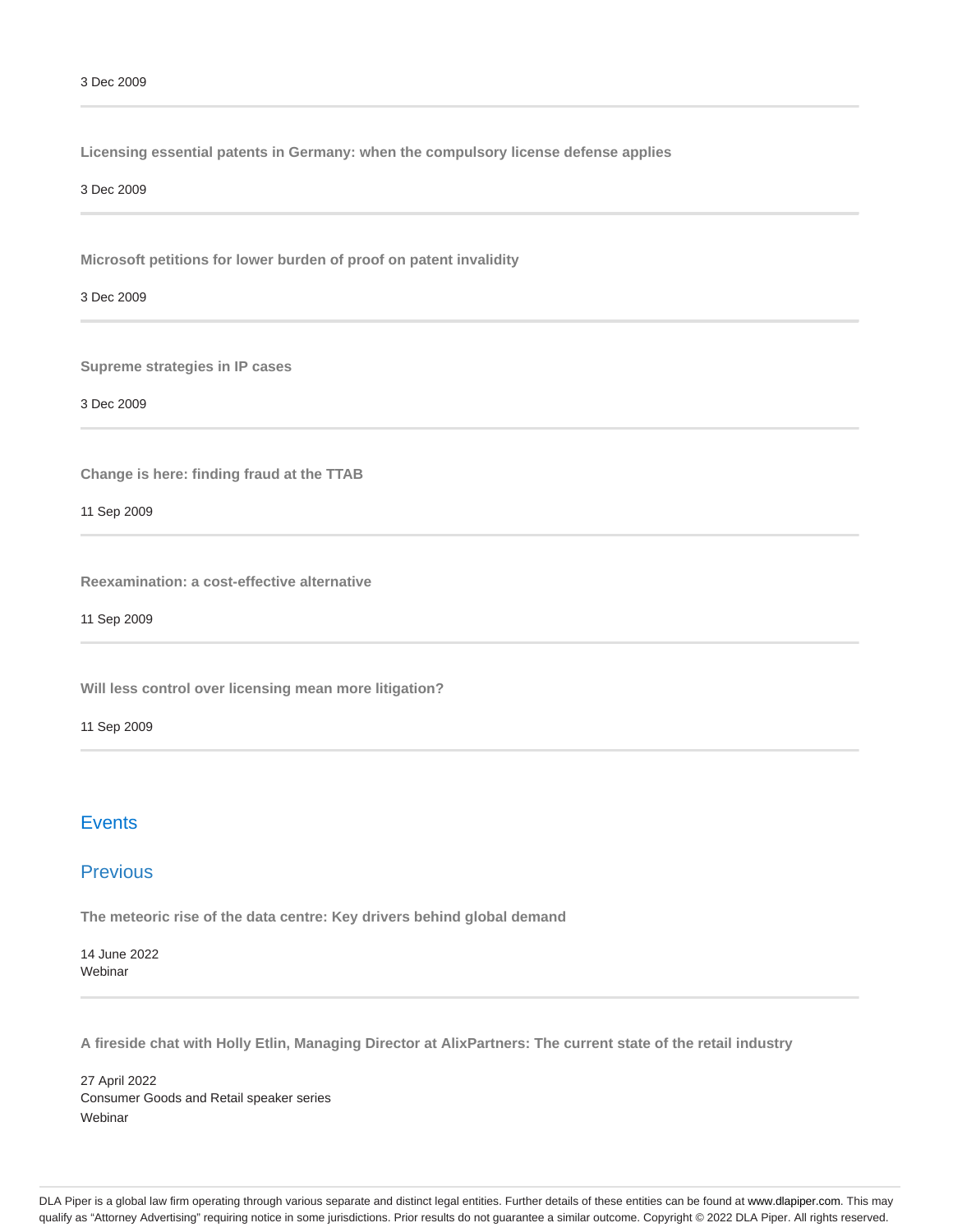**Mitigating your risk in a time of growing consumer protection enforcement and litigation**

23 March 2022 Consumer Goods and Retail speaker series Webinar

**Considerations for China Inbound IP-related Transactions**

3 March 2022 | 12:00 pm EST **Webinar** 

**DLA Piper GDPR Fines and Data Breach Survey 2022 - webinar**

20 January 2022 **Webinar** 

**A fireside chat with Nicole Gates, Senior Corporate Counsel at Dr. Seuss Enterprises: Coming trends in consumer goods and retail**

16 December 2021 Consumer Goods and Retail speaker series **Webinar** 

**Software and technology licenses in LatAm and Cross-Border Deals**

18 November 2021 | 11:30 am EST - 12:30 pm EST **Webinar** 

**US employment laws and updates**

17 November 2021 Consumer Goods and Retail speaker series Webinar

**China law, trade and IP 2021**

10 November 2021 | 4:30 - 6:30 PT **Webinar** 

**GSK v. Teva: Induced Infringement Liability the Fate of Section VIII Carve-Outs**

9 November 2021 | 9:30 am - 10:30 am ET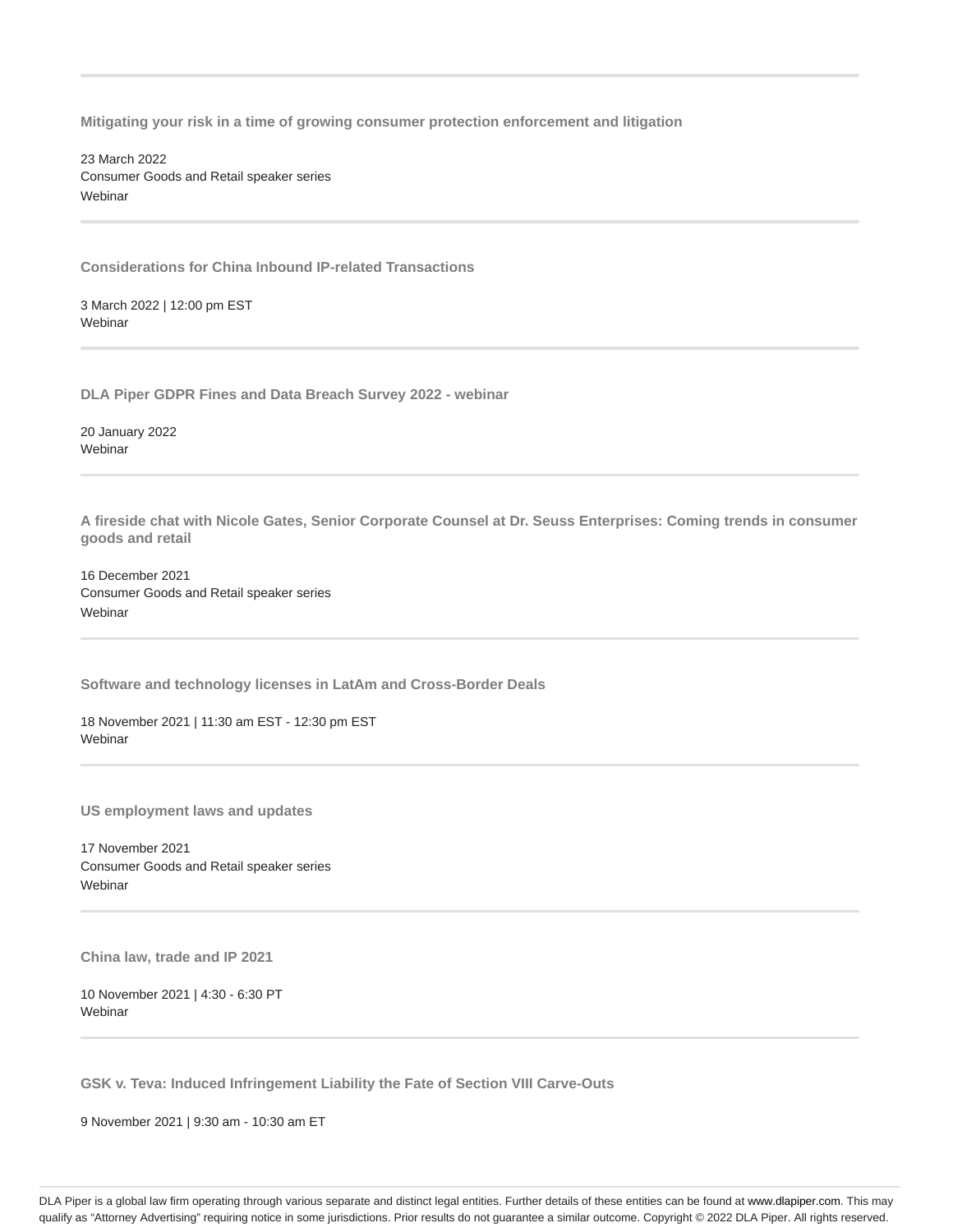**Trade dress and unconventional trademarks**

20 October 2021 | 2:00 - 3:00 ET Consumer Goods and Retail speaker series Webinar

**False advertising 101**

15 September 2021 | 2:00 - 3:00 ET Consumer Goods and Retail speaker series Webinar

**Everything you wanted to know about NFTs**

15 September 2021 | 10:00 PT Webinar

**Embracing Digital Evolution**

15 September 2021 **Webinar** 

**PIPL has finally arrived - changes to China's data privacy framework**

2 September 2021 Webinar

**EDPB, SCCs and Brexit: The future of global data transfers**

8 July 2021 Webinar

**How the future of blockchain will impact the boardroom**

24 June 2021 | 1:30 - 2:45 PDT Webinar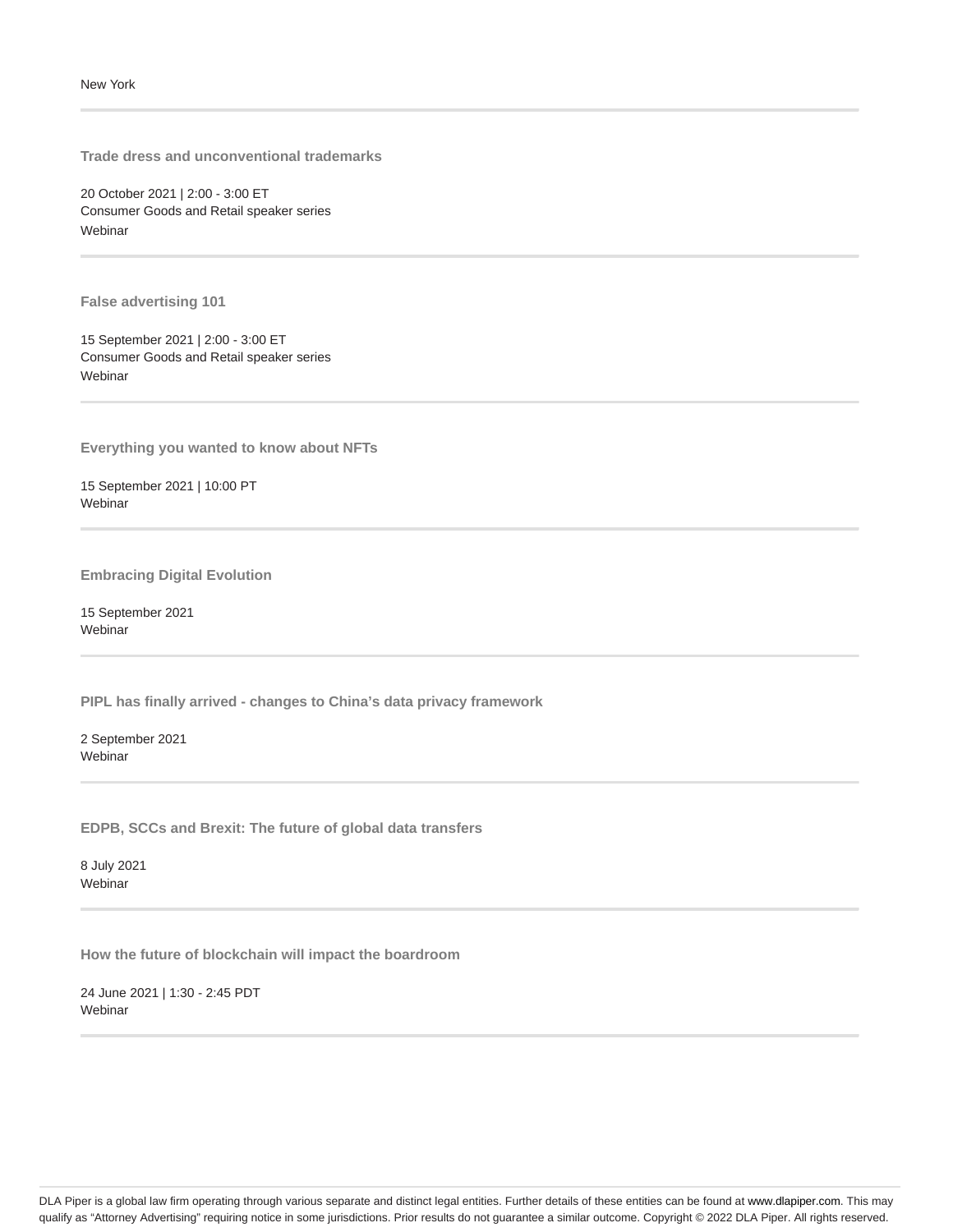**Security Event: "Can I Pay the Ransom?"**

23 June 2021 | 12:30 – 1:30 EDT Webinar

**New EU Standard Contractual Clauses (SCC's)**

21 June 2021 Webinar

**Global SEP licensing and litigation: A fresh look at strategies to manage risk**

26 May 2021 | 4:00 p.m. BST | 5:00 p.m. CEST | 8:00 a.m. PDT | 10:00 a.m. CDT | 11:00 a.m. EDT | 11:00 p.m. CST (Shanghai) **Webinar** 

**IP strategies and litigation for life sciences companies**

25 May 2021 | 12:00 - 1:00 ET **Webinar** 

**Non-fungible tokens: Understanding the complex legal issues in this revolution for copyright holders**

12 April 2021 | 1:00 - 2:00 ET **Webinar** 

**Outsourcing: A Practical Guide, Second Edition**

24 March 2021 Webinar

**Transforming UK Public Procurement: The Good, the Bad and the Ugly?**

2 March 2021 Webinar

**Virtual currency in unclaimed property**

19 February 2021 | 2:00 – 3:00 ET **Webinar** 

**Data and evidence challenges in cross-border IP disputes and investigations: Key developments and practical tips**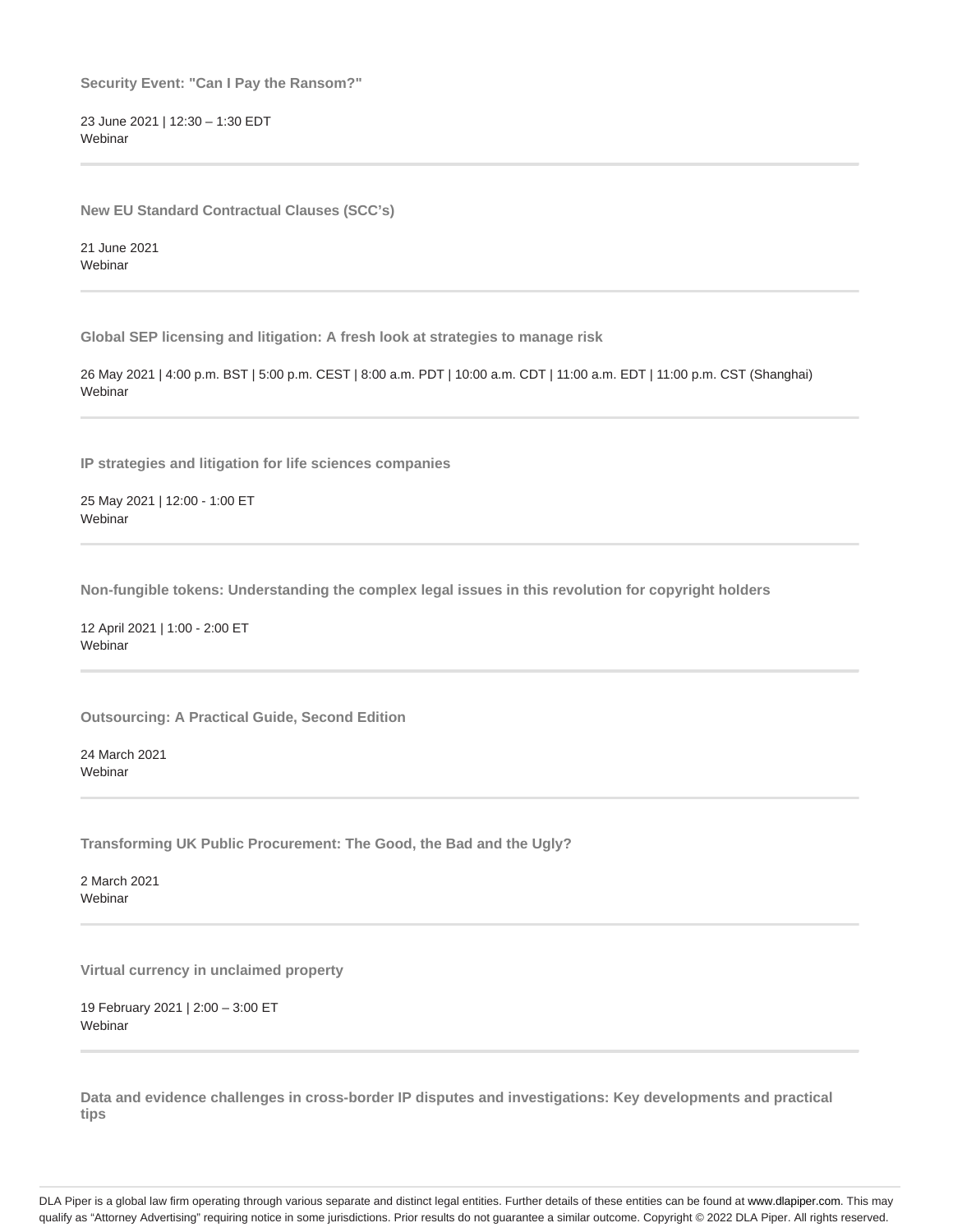20 January 2021 | 10:00 - 11:00 ET Data and evidence challenges in cross-border IP disputes and investigations: Key developments and practical tips Webinar

**Data and evidence challenges in cross-border IP disputes and investigations: Key developments and practical tips**

19 January 2021 | 2:00 - 3:00 ET Data and evidence challenges in cross-border IP disputes and investigations: Key developments and practical tips Webinar

**Tech for Execs: Blockchain for Business**

8 December 2020 | 12:00 - 1:00 CST Webinar

**The New Dutch Franchise Act: A paradigm shift for franchise in the Netherlands**

3 December 2020 Webinar

**EDPB recommendations for safeguarding data transfers after Schrems II**

19 November 2020 **Webinar** 

**14th annual Women in IP Law program**

17 November 2020 | 1:00 - 2:00 ET **Webinar** 

**Planning for an Uncertain World**

16 November 2020 TechLaw Event Series **Webinar** 

**Trials in the time of COVID-19**

12 November 2020 | 3:00 - 4:00 p.m. ET Webinar

**Policy expectations and risk management considerations**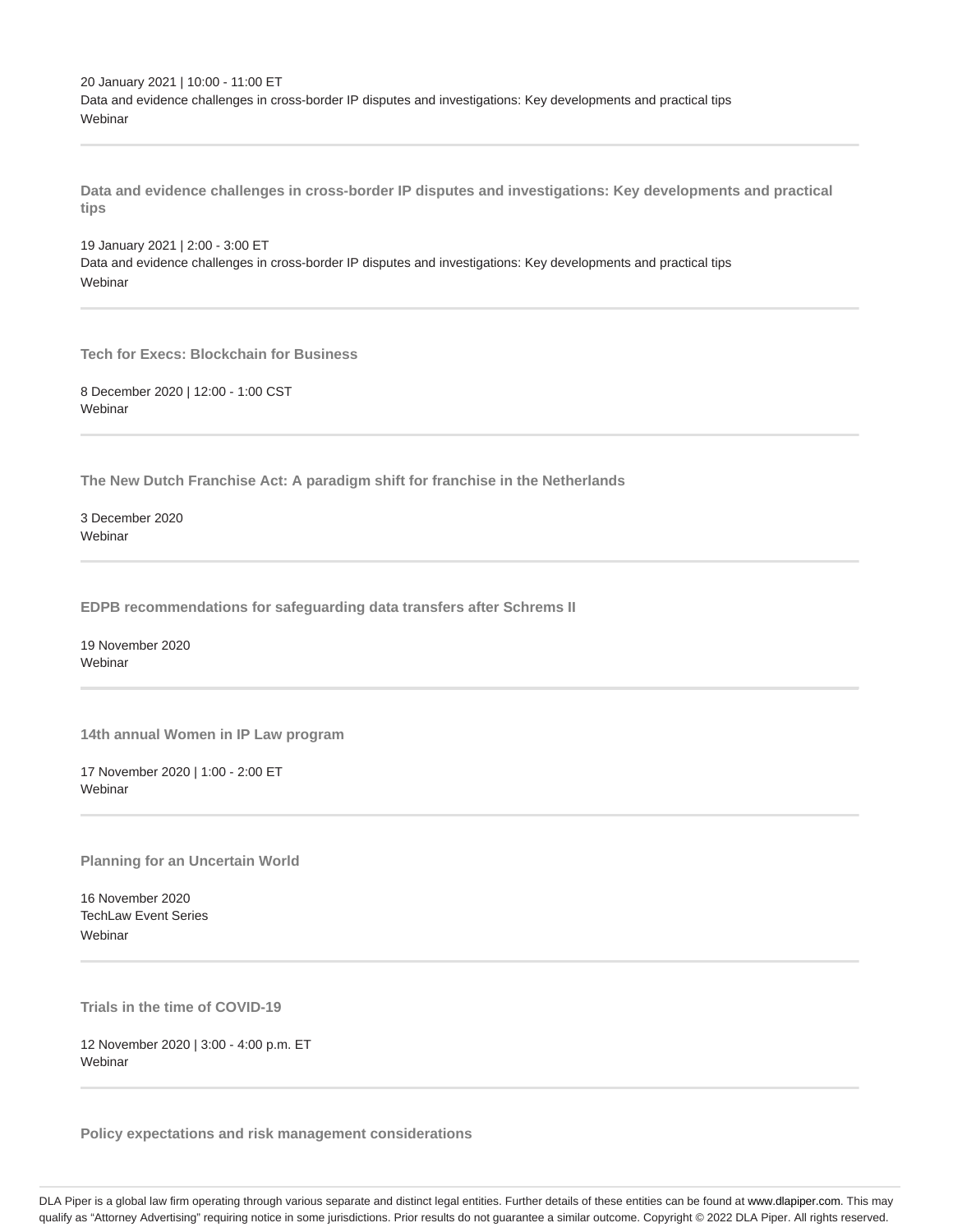**The new European Electronic Communications Code and technology companies**

1 October 2020 | 9:00 – 10:00 PDT **Webinar** 

**Doing Business Globally: Spotlight Hong Kong**

22 September 2020 Webinar

**Schrems II: What next for EU-US data transfers?**

11 September 2020 | 10:00 - 11:00 EDT Webinar

**DLA Piper European Technology Index 2020**

31 July 2020 Webinar

**TechLaw**

31 July 2020 TechLaw Event Series Webinar

**International advertising law webinar: The trend to sustainability and ESG advertising**

15 July 2020 (afternoon session) International advertising law webinar: The trend to sustainability and ESG advertising Webinar

**International advertising law webinar: The trend to sustainability and ESG advertising**

15 July 2020 (morning session) International advertising law webinar: The trend to sustainability and ESG advertising Webinar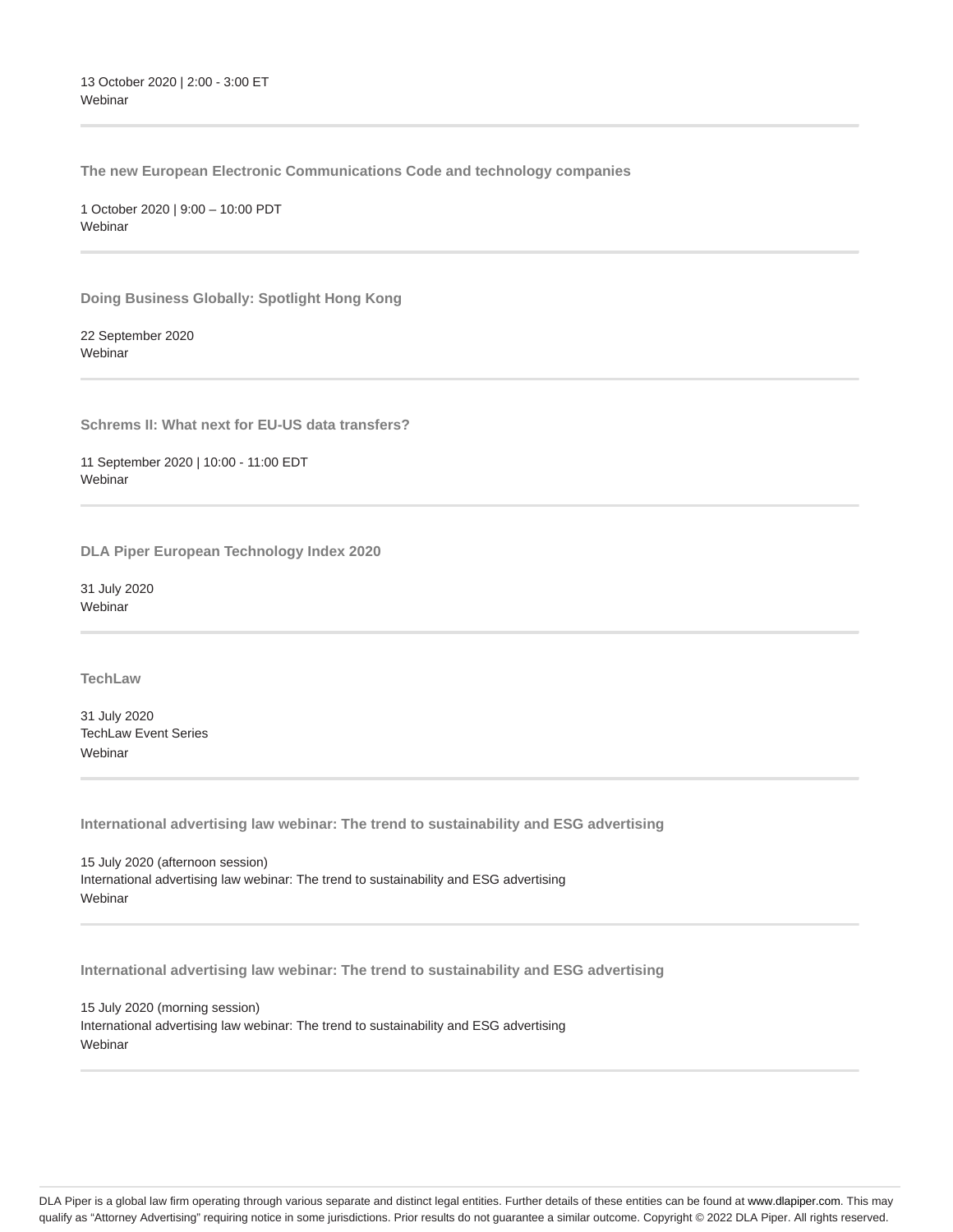**Global investment in data centres more than doubled in 2021 with similar trajectory this year**

13 June 2022

A survey by global law firm DLA Piper has found that the value of investment in global data centres more than doubled in 2021 to USD53.8 billion, while the number of transactions reached 113 in 2021, a 64% annual increase.

**Angela Agrusa named to the Los Angeles Business Journal's 2022 Top 100 Lawyers list**

17 May 2022

DLA Piper is pleased to announce that Angela Agrusa, managing partner of the firm's Los Angeles offices, was named to the Los Angeles Business Journal's 2022 Top 100 Lawyers list.

**DLA Piper expands Intellectual Property and Technology group with the addition of J. Kevin Fee in Washington, DC**

16 May 2022

DLA Piper has added nationally regarded Intellectual Property and Technology partner J. Kevin Fee to its Washington, DC office. Fee will be part of the Trademark, Copyright & Media subgroup.

**DLA Piper expands its Intellectual Property & Technology practice with the addition of Melissa Harwood, Ph.D. in Seattle**

4 May 2022

DLA Piper is expanding its Intellectual Property & Technology practice with the arrival of Melissa Harwood as partner in the firm's Seattle office. Harwood will be part of the Intellectual Property & Technology practice's Patent Prosecution subgroup.

**Jason Lueddeke named to the Daily Journal's 2022 Top Intellectual Property Lawyers list**

21 April 2022

DLA Piper is pleased to announce that Jason Lueddeke has been named to the Daily Journals 2022 Top Intellectual Property Lawyers list.

**DLA Piper advises Fyllo on the acquisition of Semasio**

19 April 2022

DLA Piper has advised Fyllo, a compliance-first platform providing data-driven marketing and regulatory solutions for high-growth industries, on the signing of a Stock Purchase Agreement with Semasio, a pioneer in unified targeting for digital marketing.

**DLA Piper's Deborah Meshulam and Michael Fluhr co-edit ABA book on Cryptocurrency and Digital Asset**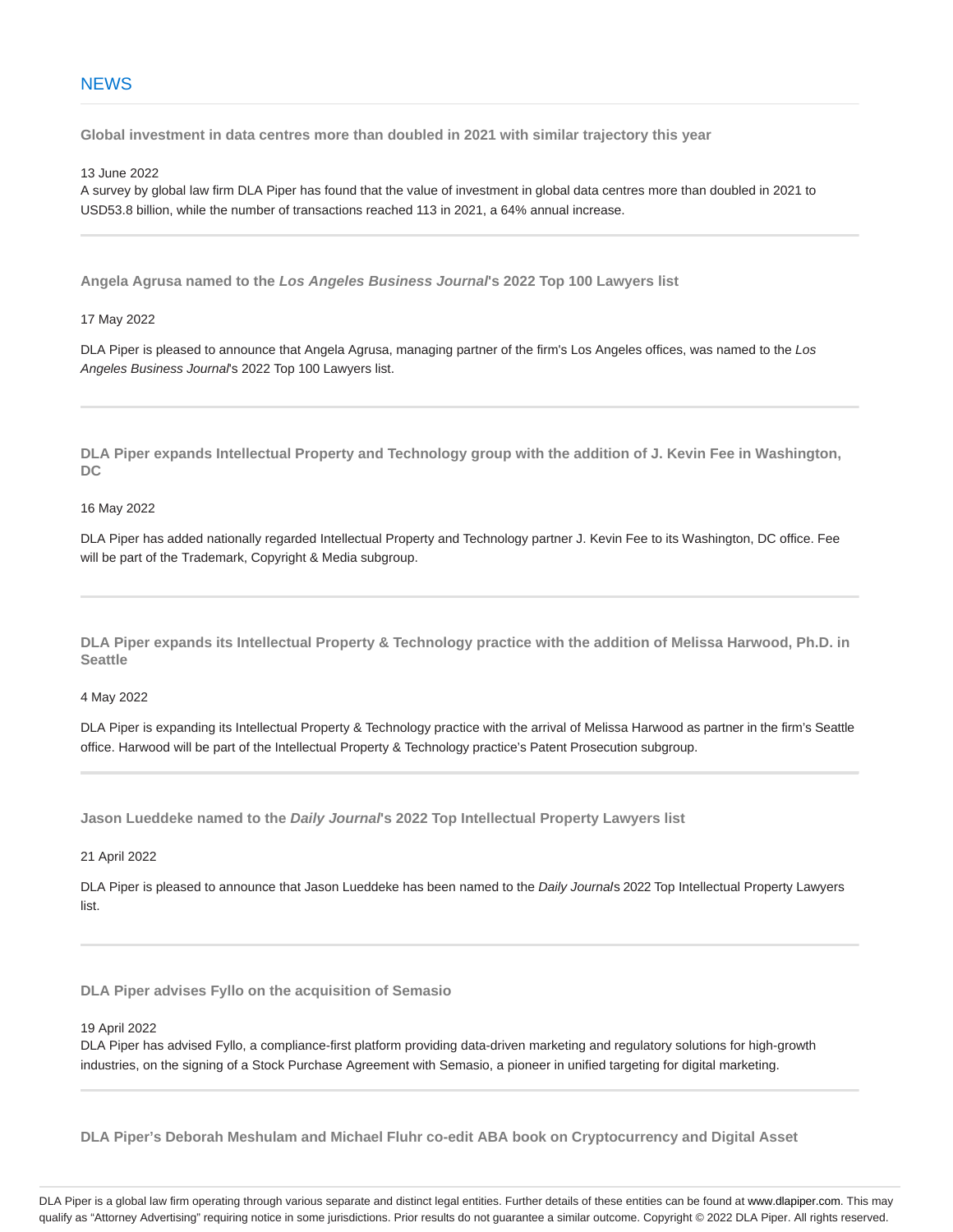# **Regulation**

## 12 April 2022

DLA Piper is proud to announce that Deborah Meshulam and Michael Fluhr have co-edited the book Cryptocurrency and Digital Asset Regulation: A Practical Guide for Multinational Counsel and Transactional Lawyers.

**DLA Piper appoints Helena Kiepura to Vice Chair of the firm's International Trade Commission practice**

# 3 March 2022

DLA Piper is pleased to announce the appointment of Washington, D.C. partner Helena Kiepura to Vice Chair of the firm's International Trade Commission practice.

**The World's Leading Trademark Professionals recognizes 40 DLA Piper lawyers**

# 2 March 2022

DLA Piper continues to be widely recognized by World Trademark Review 1000: The World's Leading Trademark Professionals, which has named 40 DLA Piper lawyers to its 2022 list of top trademark professionals. The list of DLA Piper trademark experts includes 9 lawyers in multiple key United States jurisdictions, reflecting the practice's deep bench and strategic national reach. These individuals are **Ryan Compton, Andrew Deutsch, Gina Durham, Tamar Duvdevani, Ann Ford, Michael Geller, David Kramer, Keith Medansky** and **Thomas Zutic**. In addition to individual accolades, DLA Piper is ranked as a top national trademark firm with additional nods for the firm's Illinois and Washington, DC departments.

**DLA Piper advises StreetLight Data in its acquisition by Jacobs**

## 10 February 2022

DLA Piper represented StreetLight Data, Inc., a leader in mobility analytics, in its recent acquisition by Jacobs, a professional services company offering consulting, technical, scientific and project delivery services for the government and private sector.

**Leading IP strategists and renowned patent lawyers Raymond Miller, Nicole Endejann and Joseph Helmsen join DLA Piper's award-winning Intellectual Property and Technology practice and Life Sciences sector**

## 24 January 2022

DLA Piper announced today that Raymond Miller, Nicole Endejann and Joseph Helmsen have joined the firm's industry-renowned Intellectual Property and Technology (IPT) practice and Life Sciences sector as partners. The team has worked together for nearly 20 years and has been recognized in the industry as among the 300 World Leading IP Strategists and among the World's 1000 best patent practitioners by IAM Media, the definitive resource that identifies world-class, private practice patent expertise.

**Andrew Serwin named a 2022 Top Cyber Lawyer by the Daily Journal**

## 20 January 2022

DLA Piper is pleased to announce that Andrew Serwin, US chair and global co-chair of the firm's Cybersecurity and Data Protection, Privacy and Security practices, has been named to the Daily Journals 2022 Top Cyber Lawyers list recognizing top-tier cybersecurity lawyers practicing in California.

**DLA Piper receives 2021 Intellectual Property Practice Group of the Year award from Law360**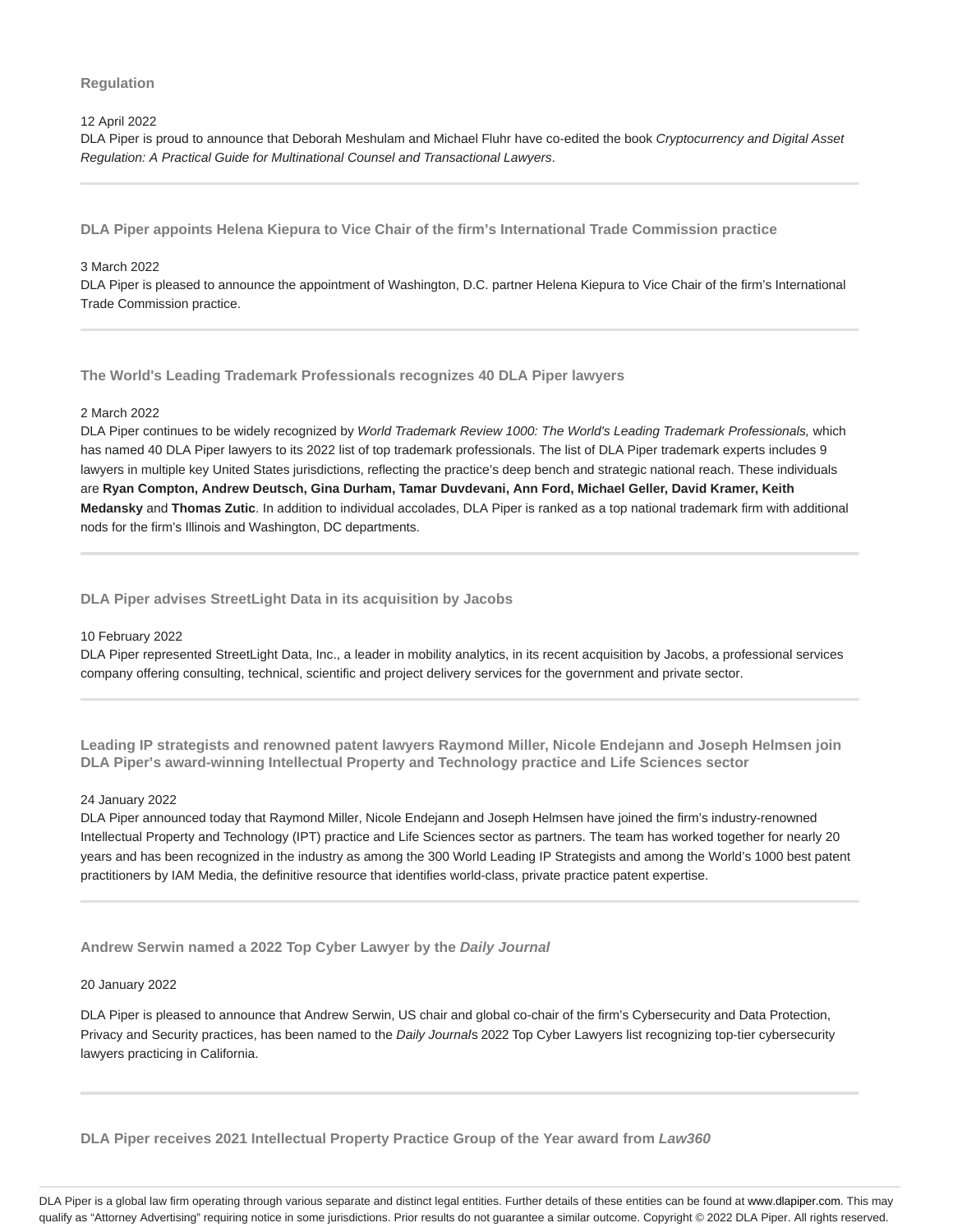20 January 2022

DLA Piper is pleased to announce that Law360 has named the firm's Intellectual Property and Technology practice a Practice Group of the Year for 2021.

**Christopher Halliday joins DLA Piper's Patent Prosecution practice and Life Sciences sector in Philadelphia**

## 18 January 2022

DLA Piper announced today that Christopher Halliday has joined the firm's Patent Prosecution practice and Life Sciences sector as a partner in Philadelphia.

**Tom Ara named to Variety500 list recognizing the most influential business leaders shaping the global media industry**

# 5 January 2022

DLA Piper is pleased to announce that Tom Ara, co-chair of the firm's Entertainment Transactions and Entertainment Finance practices, has been named to the Variety500, an annual list by Variety of the 500 most influential business leaders shaping the global media industry.

**William "Skip" Fisher joins DLA Piper's Intellectual Property and Technology practice in Seattle**

## 3 January 2022

DLA Piper announced today that William "Skip" Fisher has joined the firm's Seattle office as a partner in the Intellectual Property and Technology practice. Fisher was previously a partner in DLA Piper's Shanghai office.

**DLA Piper lawyers ranked in Chambers FinTech 2022**

# 13 December 2021

DLA Piper is pleased to announce that the firm received 19 firm rankings and 14 individual lawyer rankings in the Chambers FinTech 2022 guide.

**DLA Piper partner Keith Medansky honored by Kaplan Educational Foundation as a Champion of Equity and Inclusion**

### 17 November 2021

DLA Piper is pleased to announce that Keith Medansky, a partner in the firm's Chicago office and co-chair of the Chicago Intellectual Property practice, was recently honored by the Kaplan Educational Foundation (KEF) as a Champion of Equity and Inclusion.

**Campos Mello Advogados ranked in Chambers Brazil guides**

## 29 October 2021

DLA Piper today announced that Campos Mello Advogados (CMA), which has a cooperation agreement with DLA Piper, received multiple accolades in the Chambers Brazil: Industries, Sectors and Regions, Chambers Brazil: Contentious and Chambers Brazil: Transactional 2021 guides.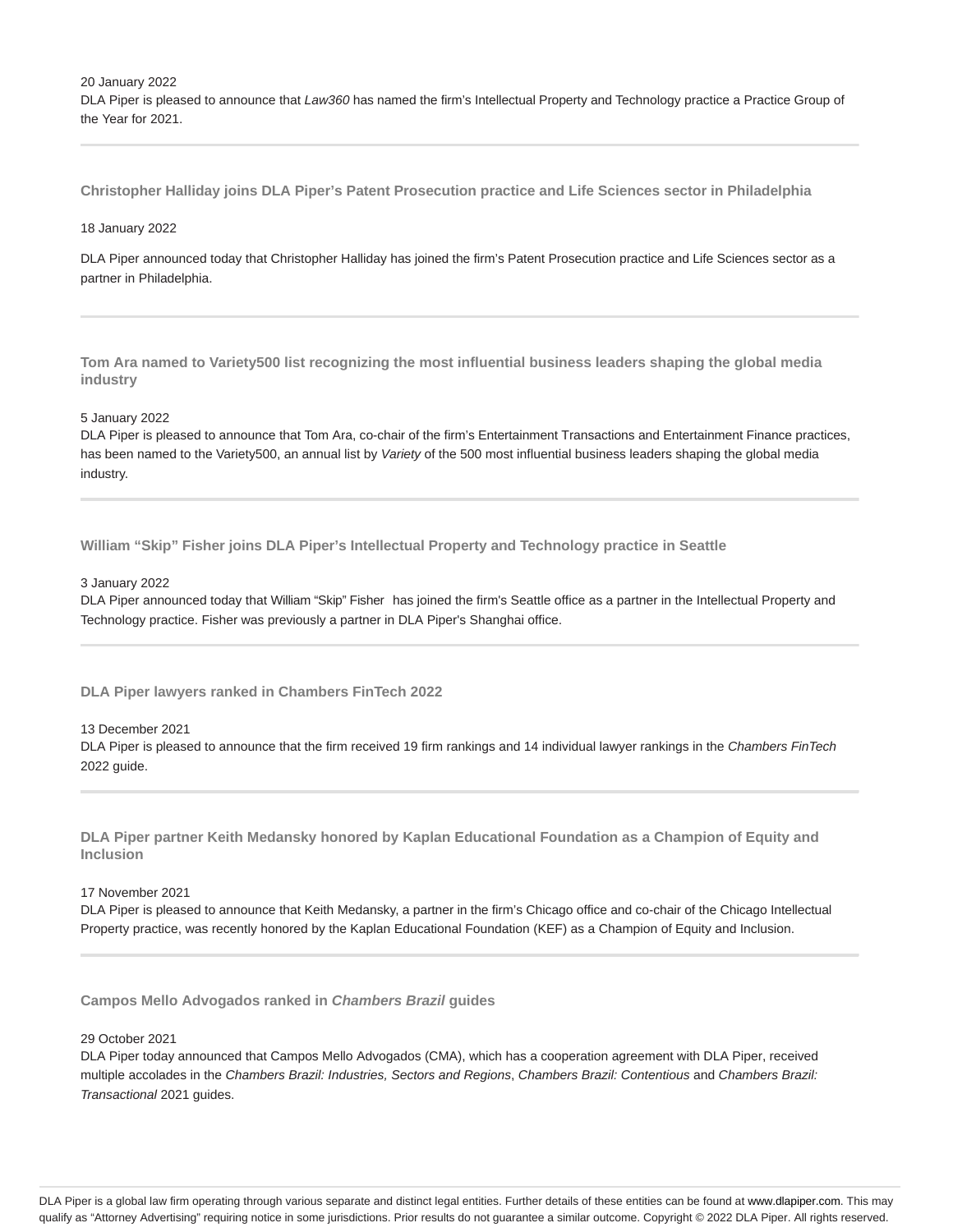**Ardith Bronson, Isabel De Obaldia and Rebecca Jones McKnight named to The American Lawyer's list of 2021 South Trailblazers**

4 October 2021

DLA Piper is pleased to announce that Ardith Bronson, Irma Isabel De Obaldia and Rebecca Jones McKnight have been named to The American Lawyer's inaugural list of South Trailblazers. The list recognizes professionals in the South "who have moved the needle in the legal industry."

**Mike Peacock named to Emerging Leaders of Gaming 40 Under 40 list**

## 23 September 2021

DLA Piper is pleased to announce that Mike Peacock, an associate in the firm's Intellectual Property and Technology practice, has been named by Emerging Leaders of Gaming and Global Gaming Business magazine as a member of the Emerging Leaders of Gaming 40 Under 40 Class of 2022. The list recognizes young professionals making significant impacts in the casino gaming industry.

**DLA Piper partner Tamar Duvdevani named a Law360 Intellectual Property MVP**

14 September 2021

DLA Piper is pleased to announce that New York Chair of Intellectual Property and Technology Tamar Duvdevani has been named a 2021 Law360 Intellectual Property MVP.

**Licia Vaughn named to the San Diego Business Journal's 2021 Women of Influence List**

9 August 2021

DLA Piper is pleased to announce that Licia Vaughn has been named to the San Diego Business Journal's 2021 Women of Influence: 50 Over 50 list recognizing the accomplishments of local female trailblazers.

**DLA Piper team wins preliminary injunction blocking Florida's social media "deplatforming" law**

1 July 2021

DLA Piper obtained a preliminary injunction yesterday blocking enforcement of Florida's social media "deplatforming" law.

**Jennifer Librach Nall and Helena Kiepura join DLA Piper's Intellectual Property and Technology practice**

3 June 2021

DLA Piper announced today that Jennifer Librach Nall and Helena Kiepura have joined the Patent Litigation subgroup of the firm's Intellectual Property and Technology practice.

**DLA Piper lawyers and practices ranked in latest Chambers edition**

1 June 2021

DLA Piper today announced that the firm received 216 lawyer rankings and 94 firm rankings in Chambers USA's 2021 guide.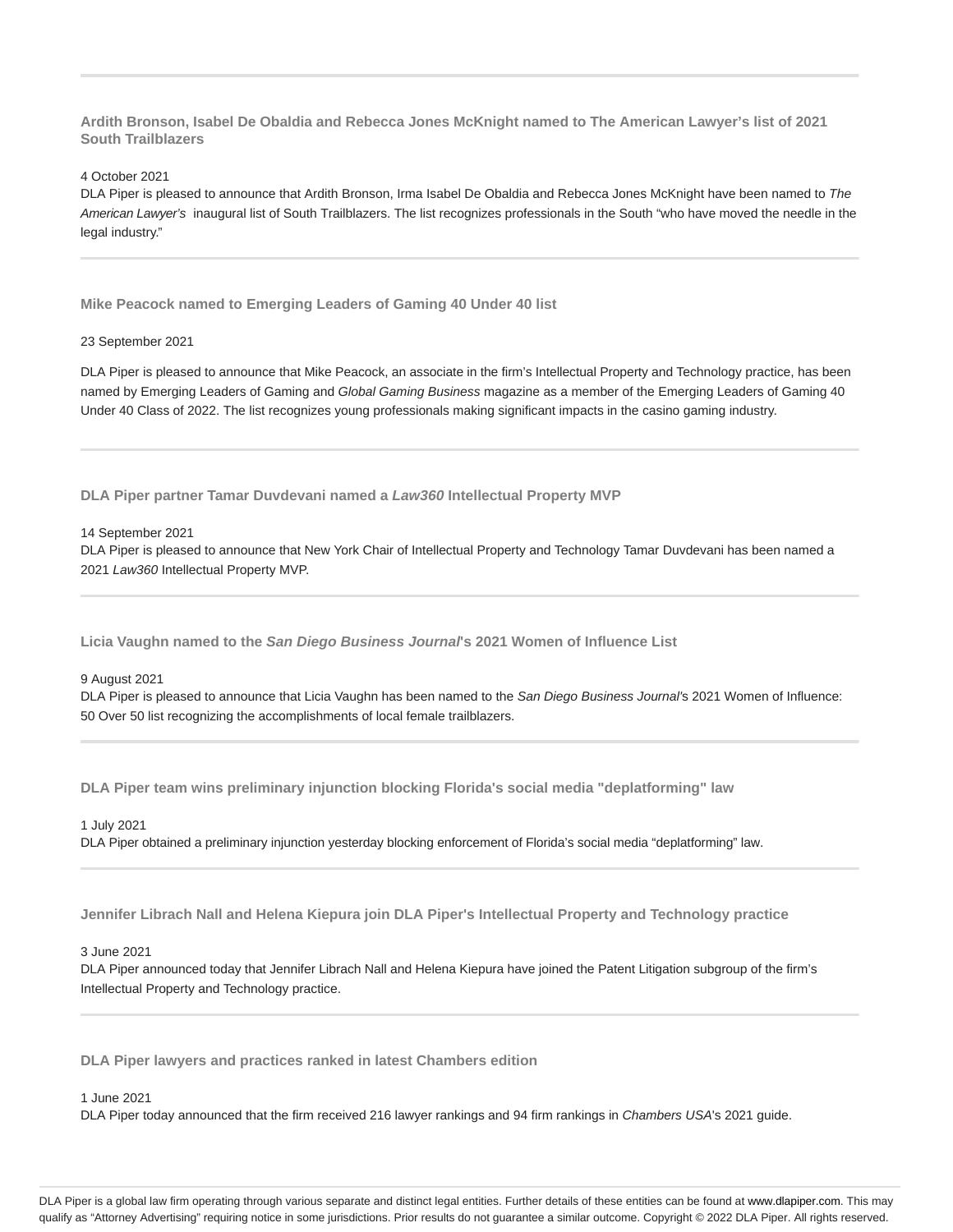**Angela Agrusa named to the Los Angeles Business Journal's 2021 Women of Influence list**

### 28 April 2021

DLA Piper is pleased to announce that Angela Agrusa was named to the Los Angeles Business Journal's 2021 Women of Influence: Attorneys list honoring Los Angeles's most influential women attorneys.

**DLA Piper LLP (US) announces new firm and practice leadership positions**

8 March 2021 DLA Piper LLP (US) is pleased to announce a number of firm and practice leadership changes.

**DLA Piper's Luxembourg team enters World Trademark Review ranking**

#### 25 February 2021

Our Luxembourg office is pleased to announce that we have been ranked as a recommended law firm in the World Trademark Review.

**36 DLA Piper lawyers in 11 countries ranked among The World's Leading Trademark Professionals**

#### 24 February 2021

World Trademark Review 1000: The World's Leading Trademark Professionals has named 36 DLA Piper lawyers from 11 countries to its 2021 list of top trademark professionals.

**Retired Judge Andrew Peck appointed as Judicial Emeritus member of Sedona Conference Working Group 1 Steering Committee**

5 January 2021

DLA Piper is pleased to announce that former United States Magistrate Judge Andrew J. Peck has been appointed by The Sedona Conference as a Judicial Emeritus member of the Steering Committee of Working Group 1 (WG1), effective January 2021.

**Nine DLA Piper lawyers recognized by BTI Consulting Group for superior client service**

# 10 December 2020 DLA Piper is pleased to announce that BTI Consulting Group has recognized nine of its lawyers for providing superior service to clients.

**Tamar Duvdevani named a Hollywood Reporter Top 20 New York Power Lawyer**

## 9 December 2020

DLA Piper is pleased to announce that partner Tamar Duvdevani, the Intellectual Property and Technology chair of the New York office, has been named to The Hollywood Reporter's inaugural Power Lawyers list of Top 20 New York Entertainment Attorneys.

**DLA Piper shortlisted by the Financial Times for five FT North America Innovative Lawyers awards**